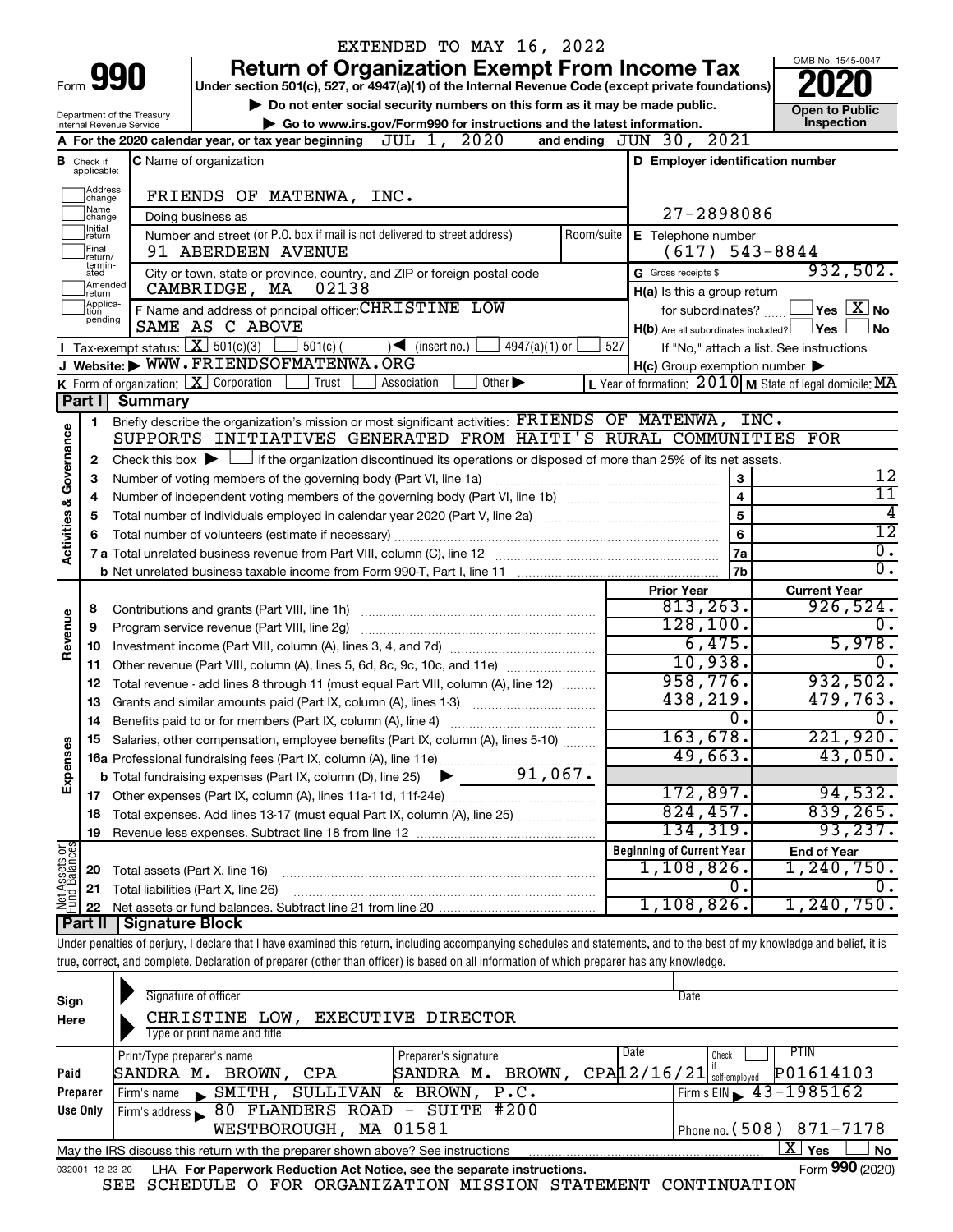|              | FRIENDS OF MATENWA, INC.<br>Form 990 (2020)                                                                                                                                             | 27-2898086<br>Page 2                                      |
|--------------|-----------------------------------------------------------------------------------------------------------------------------------------------------------------------------------------|-----------------------------------------------------------|
|              | Part III   Statement of Program Service Accomplishments                                                                                                                                 |                                                           |
|              |                                                                                                                                                                                         |                                                           |
| 1            | Briefly describe the organization's mission:<br>FRIENDS OF MATENWA, INC. SUPPORTS INITIATIVES GENERATED FROM HAITI'S                                                                    |                                                           |
|              | RURAL COMMUNITIES FOR THE BETTERMENT OF THEIR EDUCATION,                                                                                                                                | SOCIAL                                                    |
|              | JUSTICE, AND HEALTH AND ECONOMIC WELL BEING.                                                                                                                                            |                                                           |
| $\mathbf{2}$ | Did the organization undertake any significant program services during the year which were not listed on the                                                                            |                                                           |
|              | prior Form 990 or 990-EZ?                                                                                                                                                               | $\sqrt{\mathsf{Yes}\ \mathsf{X}}$ No                      |
|              | If "Yes," describe these new services on Schedule O.                                                                                                                                    |                                                           |
| 3            | Did the organization cease conducting, or make significant changes in how it conducts, any program services?                                                                            | $\overline{\ }$ Yes $\overline{\phantom{a}X}$ No          |
| 4            | If "Yes," describe these changes on Schedule O.<br>Describe the organization's program service accomplishments for each of its three largest program services, as measured by expenses. |                                                           |
|              | Section 501(c)(3) and 501(c)(4) organizations are required to report the amount of grants and allocations to others, the total expenses, and                                            |                                                           |
|              | revenue, if any, for each program service reported.                                                                                                                                     |                                                           |
| 4a           | $\overline{479,763}$ . ) (Revenue \$<br>$641, 252$ . including grants of \$<br>) (Expenses \$<br>(Code:                                                                                 | $\overline{0.}$                                           |
|              | MOTHER TONGUE BOOKS AND EDUCATION PROGRAMS:<br>AND EDUCATION PROGRAMS, CHILDREN GAIN LITERACY WHEN TAUGHT                                                                               | IN OUR MOTHER TONGUE BOOKS<br>IN THEIR                    |
|              | NATIVE CREOLE TONGUE, IN A SAFE AND RESPECTFUL INTERACTIVE ENVIRONMENT.                                                                                                                 |                                                           |
|              | OUR PROGRAMS EXTENDS FROM PRE-SCHOOL EARLY LEARNERS INTO HIGH SCHOOL,                                                                                                                   |                                                           |
|              | TEACHING TEACHERS TO ENGAGE CHILDREN IN THEIR OWN LEARNING, IN MATENWA                                                                                                                  |                                                           |
|              | AND IN OTHER COMMUNITIES.                                                                                                                                                               |                                                           |
|              |                                                                                                                                                                                         |                                                           |
|              |                                                                                                                                                                                         |                                                           |
|              |                                                                                                                                                                                         |                                                           |
|              |                                                                                                                                                                                         |                                                           |
|              |                                                                                                                                                                                         |                                                           |
|              |                                                                                                                                                                                         |                                                           |
|              | 1,500.<br>including grants of \$<br>(Code:<br>(Expenses \$                                                                                                                              | $0 \cdot$ ) (Revenue \$                                   |
| 4b           | COMMUNITY OUTREACH: IN RESPONSE TO A PARTICULAR URGENT NEED OR<br>EMERGENCY, THIS PROGRAM PROVIDES MINI-GRANTS IN THE MATENWA COMMUNITY,                                                |                                                           |
|              | SHELTER, OR MEDICAL EMERGENCY NEED.<br>TO MEET A FOOD,                                                                                                                                  |                                                           |
|              |                                                                                                                                                                                         |                                                           |
|              |                                                                                                                                                                                         |                                                           |
|              |                                                                                                                                                                                         |                                                           |
|              |                                                                                                                                                                                         |                                                           |
|              |                                                                                                                                                                                         |                                                           |
|              |                                                                                                                                                                                         |                                                           |
|              |                                                                                                                                                                                         |                                                           |
|              | 31,990.<br>including grants of \$<br>(Expenses \$<br>(Code:                                                                                                                             | $0 \cdot$ ) (Revenue \$                                   |
|              | IN HAITI FOOD SECURITY IS AN ENORMOUS PROBLEM.<br>LIVELIHOODS:                                                                                                                          | CROP                                                      |
|              | FAILURE DUE TO DROUGHT CONDITIONS IN HAITI'S MOUNTAINOUS                                                                                                                                |                                                           |
|              | PERSISTENT PROBLEM AND POVERTY PREVENTS FAMILIES FROM BUYING FOOD WHEN<br>INITIATIVES CURRENTLY UNDERWAY INCLUDE INTRODUCING HENS,<br>CROPS FAIL.                                       |                                                           |
|              | ENCOURAGING SMALL SCALE VEGETABLE GARDENING AND WATER CONSERVATION,                                                                                                                     |                                                           |
|              | SUPPORTING ARTISAN GROUPS, AND DEVELOPING MUSICAL TALENTS.                                                                                                                              |                                                           |
|              |                                                                                                                                                                                         |                                                           |
|              |                                                                                                                                                                                         |                                                           |
|              |                                                                                                                                                                                         |                                                           |
|              |                                                                                                                                                                                         |                                                           |
| 4c           |                                                                                                                                                                                         |                                                           |
|              | 4d Other program services (Describe on Schedule O.)                                                                                                                                     |                                                           |
|              | (Expenses \$<br>(Revenue \$<br>including grants of \$                                                                                                                                   | $\overline{0 \cdot}$<br>$\overline{0}$ .<br>VILLAGES IS A |
| 4е           | 674,742.<br>Total program service expenses ▶                                                                                                                                            | Form 990 (2020)                                           |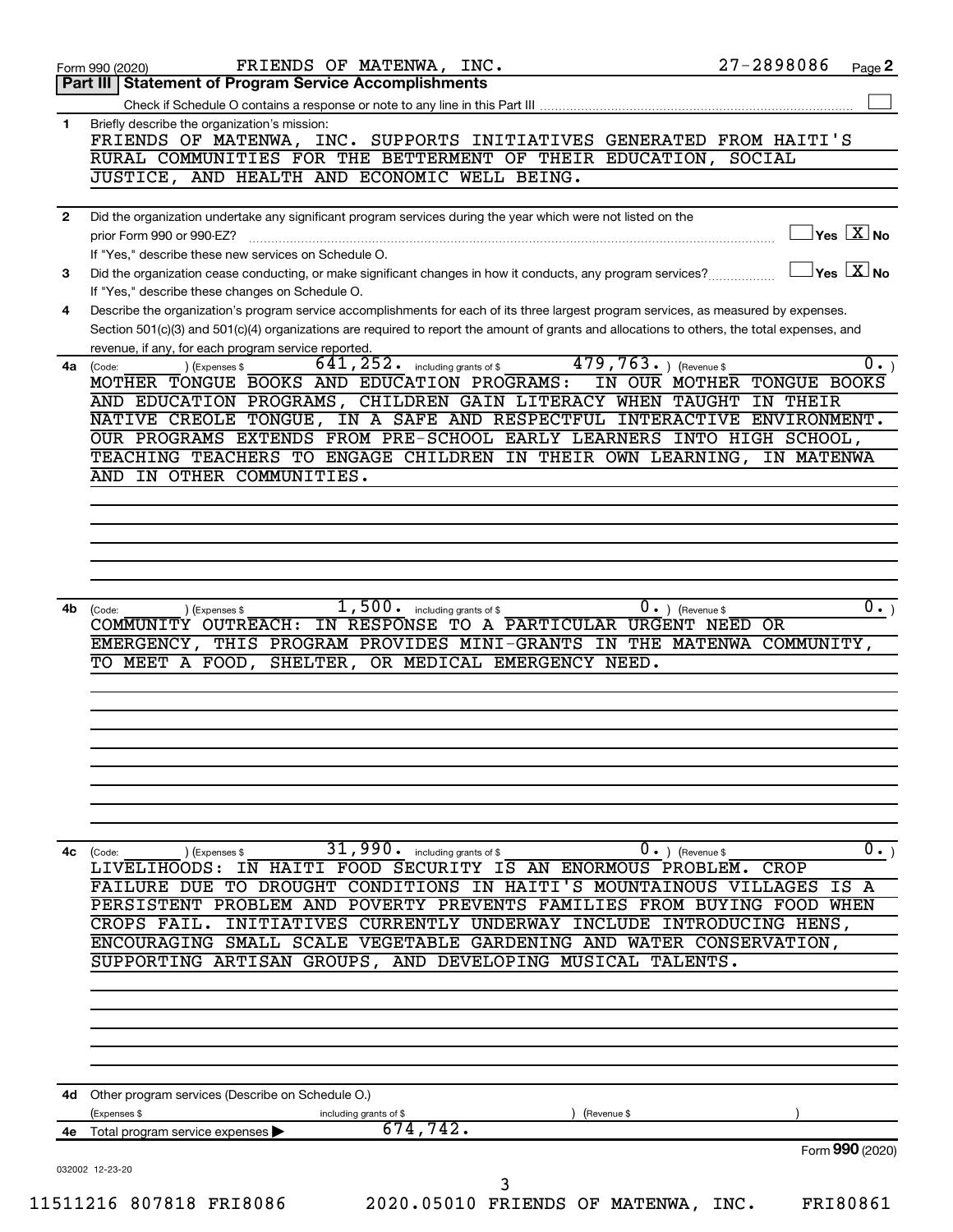|  | Form 990 (2020) |
|--|-----------------|

**Part IV Checklist of Required Schedules**

Form 990 (2020) FRIENDS OF MATENWA, INC.  $27-2898086$  Page

|        |                                                                                                                                                                                                                                                           |                     | Yes                          | No                      |
|--------|-----------------------------------------------------------------------------------------------------------------------------------------------------------------------------------------------------------------------------------------------------------|---------------------|------------------------------|-------------------------|
| 1.     | Is the organization described in section 501(c)(3) or 4947(a)(1) (other than a private foundation)?                                                                                                                                                       |                     |                              |                         |
|        | If "Yes," complete Schedule A<br>Is the organization required to complete Schedule B, Schedule of Contributors? [11] The organization required to complete Schedule B, Schedule of Contributors?                                                          | 1<br>$\overline{2}$ | х<br>$\overline{\textbf{x}}$ |                         |
| 2<br>3 | Did the organization engage in direct or indirect political campaign activities on behalf of or in opposition to candidates for                                                                                                                           |                     |                              |                         |
|        | public office? If "Yes," complete Schedule C, Part I                                                                                                                                                                                                      | 3                   |                              | x                       |
| 4      | Section 501(c)(3) organizations. Did the organization engage in lobbying activities, or have a section 501(h) election in effect                                                                                                                          | 4                   |                              | x                       |
| 5      | Is the organization a section 501(c)(4), 501(c)(5), or 501(c)(6) organization that receives membership dues, assessments, or                                                                                                                              |                     |                              |                         |
|        |                                                                                                                                                                                                                                                           | 5                   |                              | x                       |
| 6      | Did the organization maintain any donor advised funds or any similar funds or accounts for which donors have the right to<br>provide advice on the distribution or investment of amounts in such funds or accounts? If "Yes," complete Schedule D, Part I | 6                   |                              | x                       |
| 7      | Did the organization receive or hold a conservation easement, including easements to preserve open space,                                                                                                                                                 |                     |                              | x                       |
|        | Did the organization maintain collections of works of art, historical treasures, or other similar assets? If "Yes," complete                                                                                                                              | $\overline{7}$      |                              |                         |
| 8      |                                                                                                                                                                                                                                                           | 8                   |                              | X                       |
| 9      | Did the organization report an amount in Part X, line 21, for escrow or custodial account liability, serve as a custodian for                                                                                                                             |                     |                              |                         |
|        | amounts not listed in Part X; or provide credit counseling, debt management, credit repair, or debt negotiation services?                                                                                                                                 | 9                   |                              | x                       |
| 10     | Did the organization, directly or through a related organization, hold assets in donor-restricted endowments                                                                                                                                              |                     |                              |                         |
|        |                                                                                                                                                                                                                                                           | 10                  |                              | х                       |
| 11     | If the organization's answer to any of the following questions is "Yes," then complete Schedule D, Parts VI, VII, VIII, IX, or X<br>as applicable.                                                                                                        |                     |                              |                         |
|        | a Did the organization report an amount for land, buildings, and equipment in Part X, line 10? If "Yes," complete Schedule D,                                                                                                                             |                     |                              |                         |
|        | Part VI                                                                                                                                                                                                                                                   | 11a                 |                              | x                       |
|        | <b>b</b> Did the organization report an amount for investments - other securities in Part X, line 12, that is 5% or more of its total                                                                                                                     | 11 <sub>b</sub>     |                              | x                       |
|        | assets reported in Part X, line 16? If "Yes," complete Schedule D, Part VII [11] [11] [12] [12] [12] [12] [12] [<br>c Did the organization report an amount for investments - program related in Part X, line 13, that is 5% or more of its total         |                     |                              |                         |
|        |                                                                                                                                                                                                                                                           | 11c                 |                              | x                       |
|        | d Did the organization report an amount for other assets in Part X, line 15, that is 5% or more of its total assets reported in                                                                                                                           |                     |                              |                         |
|        |                                                                                                                                                                                                                                                           | 11d                 |                              | х                       |
|        |                                                                                                                                                                                                                                                           | 11e                 |                              | $\overline{\mathbf{x}}$ |
| f      | Did the organization's separate or consolidated financial statements for the tax year include a footnote that addresses                                                                                                                                   |                     |                              | X                       |
|        | the organization's liability for uncertain tax positions under FIN 48 (ASC 740)? If "Yes," complete Schedule D, Part X                                                                                                                                    | 11f                 |                              |                         |
|        | 12a Did the organization obtain separate, independent audited financial statements for the tax year? If "Yes," complete                                                                                                                                   | 12a                 | x                            |                         |
|        | <b>b</b> Was the organization included in consolidated, independent audited financial statements for the tax year?                                                                                                                                        |                     |                              |                         |
|        | If "Yes," and if the organization answered "No" to line 12a, then completing Schedule D, Parts XI and XII is optional                                                                                                                                     | 12 <sub>b</sub>     |                              | х                       |
| 13     |                                                                                                                                                                                                                                                           | 13                  |                              | $\overline{\textbf{X}}$ |
| 14a    |                                                                                                                                                                                                                                                           | 14a                 |                              | $\overline{X}$          |
| b      | Did the organization have aggregate revenues or expenses of more than \$10,000 from grantmaking, fundraising, business,                                                                                                                                   |                     |                              |                         |
|        | investment, and program service activities outside the United States, or aggregate foreign investments valued at \$100,000                                                                                                                                | 14b                 | х                            |                         |
| 15     | Did the organization report on Part IX, column (A), line 3, more than \$5,000 of grants or other assistance to or for any                                                                                                                                 |                     |                              |                         |
|        |                                                                                                                                                                                                                                                           | 15                  | х                            |                         |
| 16     | Did the organization report on Part IX, column (A), line 3, more than \$5,000 of aggregate grants or other assistance to                                                                                                                                  |                     |                              |                         |
|        |                                                                                                                                                                                                                                                           | 16                  |                              | x                       |
| 17     | Did the organization report a total of more than \$15,000 of expenses for professional fundraising services on Part IX,                                                                                                                                   |                     |                              |                         |
|        |                                                                                                                                                                                                                                                           | 17                  | Χ                            |                         |
| 18     | Did the organization report more than \$15,000 total of fundraising event gross income and contributions on Part VIII, lines                                                                                                                              | 18                  |                              | x                       |
| 19     | Did the organization report more than \$15,000 of gross income from gaming activities on Part VIII, line 9a? If "Yes,"                                                                                                                                    | 19                  |                              | x                       |
| 20a    |                                                                                                                                                                                                                                                           | <b>20a</b>          |                              | $\overline{\mathbf{X}}$ |
| b      |                                                                                                                                                                                                                                                           | 20 <sub>b</sub>     |                              |                         |
| 21     | Did the organization report more than \$5,000 of grants or other assistance to any domestic organization or                                                                                                                                               |                     |                              |                         |
|        |                                                                                                                                                                                                                                                           | 21                  |                              | x<br>Form 990 (2020)    |
|        | 032003 12-23-20                                                                                                                                                                                                                                           |                     |                              |                         |

11511216 807818 FRI8086 2020.05010 FRIENDS OF MATENWA, INC. FRI80861

4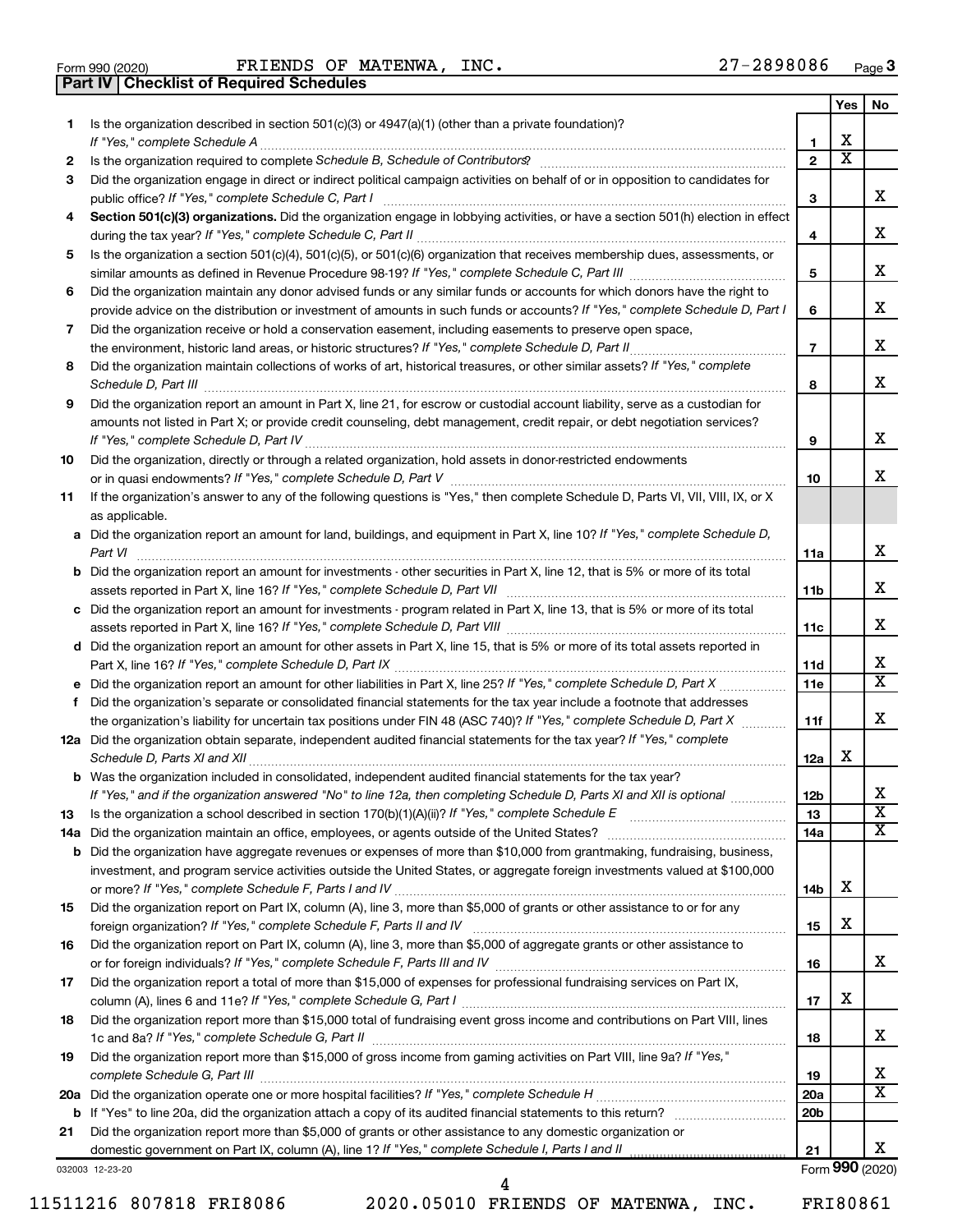|  | Form 990 (2020) |
|--|-----------------|
|  |                 |

*(continued)* **Part IV Checklist of Required Schedules**

| 22             | Did the organization report more than \$5,000 of grants or other assistance to or for domestic individuals on                                                                                                                      |                 | Yes             | No |
|----------------|------------------------------------------------------------------------------------------------------------------------------------------------------------------------------------------------------------------------------------|-----------------|-----------------|----|
|                | Part IX, column (A), line 2? If "Yes," complete Schedule I, Parts I and III [11]] [11]] [11] [11] [11] [11] [1                                                                                                                     | 22              |                 | x  |
| 23             | Did the organization answer "Yes" to Part VII, Section A, line 3, 4, or 5 about compensation of the organization's current                                                                                                         |                 |                 |    |
|                | and former officers, directors, trustees, key employees, and highest compensated employees? If "Yes," complete                                                                                                                     |                 |                 |    |
|                | Schedule J <b>Execute J Execute Contract Contract Contract Contract Contract Contract Contract Contract Contract Contract Contract Contract Contract Contract Contract Contract Contract Contract Contract Contract Contract C</b> | 23              |                 | x  |
|                | 24a Did the organization have a tax-exempt bond issue with an outstanding principal amount of more than \$100,000 as of the                                                                                                        |                 |                 |    |
|                | last day of the year, that was issued after December 31, 2002? If "Yes," answer lines 24b through 24d and complete                                                                                                                 |                 |                 |    |
|                |                                                                                                                                                                                                                                    | 24a             |                 |    |
|                | b Did the organization invest any proceeds of tax-exempt bonds beyond a temporary period exception?                                                                                                                                | 24 <sub>b</sub> |                 |    |
|                | c Did the organization maintain an escrow account other than a refunding escrow at any time during the year to defease                                                                                                             |                 |                 |    |
|                |                                                                                                                                                                                                                                    | 24c             |                 |    |
|                |                                                                                                                                                                                                                                    | 24d             |                 |    |
|                | 25a Section 501(c)(3), 501(c)(4), and 501(c)(29) organizations. Did the organization engage in an excess benefit                                                                                                                   |                 |                 |    |
|                |                                                                                                                                                                                                                                    | 25a             |                 |    |
|                | <b>b</b> Is the organization aware that it engaged in an excess benefit transaction with a disqualified person in a prior year, and                                                                                                |                 |                 |    |
|                | that the transaction has not been reported on any of the organization's prior Forms 990 or 990-EZ? If "Yes," complete                                                                                                              |                 |                 |    |
|                | Schedule L, Part I                                                                                                                                                                                                                 | 25 <sub>b</sub> |                 |    |
| 26             | Did the organization report any amount on Part X, line 5 or 22, for receivables from or payables to any current                                                                                                                    |                 |                 |    |
|                | or former officer, director, trustee, key employee, creator or founder, substantial contributor, or 35%                                                                                                                            |                 |                 |    |
|                |                                                                                                                                                                                                                                    | 26              |                 |    |
| 27             | Did the organization provide a grant or other assistance to any current or former officer, director, trustee, key employee,                                                                                                        |                 |                 |    |
|                | creator or founder, substantial contributor or employee thereof, a grant selection committee member, or to a 35% controlled                                                                                                        |                 |                 |    |
|                | entity (including an employee thereof) or family member of any of these persons? If "Yes," complete Schedule L, Part III                                                                                                           | 27              |                 |    |
| 28             | Was the organization a party to a business transaction with one of the following parties (see Schedule L, Part IV                                                                                                                  |                 |                 |    |
|                | instructions, for applicable filing thresholds, conditions, and exceptions):                                                                                                                                                       |                 |                 |    |
|                | a A current or former officer, director, trustee, key employee, creator or founder, or substantial contributor? If                                                                                                                 |                 |                 |    |
|                |                                                                                                                                                                                                                                    | 28a             |                 |    |
|                |                                                                                                                                                                                                                                    | 28b             |                 |    |
|                | c A 35% controlled entity of one or more individuals and/or organizations described in lines 28a or 28b?If                                                                                                                         |                 |                 |    |
|                |                                                                                                                                                                                                                                    | 28c             |                 |    |
| 29             |                                                                                                                                                                                                                                    | 29              |                 |    |
| 30             | Did the organization receive contributions of art, historical treasures, or other similar assets, or qualified conservation                                                                                                        |                 |                 |    |
|                |                                                                                                                                                                                                                                    | 30              |                 |    |
| 31             | Did the organization liquidate, terminate, or dissolve and cease operations? If "Yes," complete Schedule N, Part I                                                                                                                 | 31              |                 |    |
| 32             | Did the organization sell, exchange, dispose of, or transfer more than 25% of its net assets? If "Yes," complete                                                                                                                   |                 |                 |    |
|                | Schedule N, Part II <b>Marken Communication</b> Contract and Technical Communication Contract and Communication Communication                                                                                                      | 32              |                 |    |
| 33             | Did the organization own 100% of an entity disregarded as separate from the organization under Regulations                                                                                                                         |                 |                 |    |
|                |                                                                                                                                                                                                                                    | 33              |                 |    |
| 34             | Was the organization related to any tax-exempt or taxable entity? If "Yes," complete Schedule R, Part II, III, or IV, and                                                                                                          |                 |                 |    |
|                | Part V, line 1                                                                                                                                                                                                                     | 34              |                 |    |
|                |                                                                                                                                                                                                                                    | 35a             |                 |    |
|                | b If "Yes" to line 35a, did the organization receive any payment from or engage in any transaction with a controlled entity                                                                                                        |                 |                 |    |
|                |                                                                                                                                                                                                                                    | 35 <sub>b</sub> |                 |    |
| 36             | Section 501(c)(3) organizations. Did the organization make any transfers to an exempt non-charitable related organization?                                                                                                         |                 |                 |    |
|                |                                                                                                                                                                                                                                    | 36              |                 |    |
| 37             | Did the organization conduct more than 5% of its activities through an entity that is not a related organization                                                                                                                   |                 |                 |    |
|                |                                                                                                                                                                                                                                    | 37              |                 |    |
|                | Did the organization complete Schedule O and provide explanations in Schedule O for Part VI, lines 11b and 19?                                                                                                                     |                 |                 |    |
|                |                                                                                                                                                                                                                                    | 38              | х               |    |
|                |                                                                                                                                                                                                                                    |                 |                 |    |
|                |                                                                                                                                                                                                                                    |                 |                 |    |
|                | Check if Schedule O contains a response or note to any line in this Part V [11] [12] Check if Schedule O contains a response or note to any line in this Part V                                                                    |                 |                 |    |
| 38<br>  Part V |                                                                                                                                                                                                                                    |                 | Yes             |    |
|                | 1a                                                                                                                                                                                                                                 |                 |                 |    |
|                | 1b                                                                                                                                                                                                                                 |                 |                 |    |
|                | c Did the organization comply with backup withholding rules for reportable payments to vendors and reportable gaming                                                                                                               |                 |                 |    |
|                |                                                                                                                                                                                                                                    | 1c              | Form 990 (2020) | No |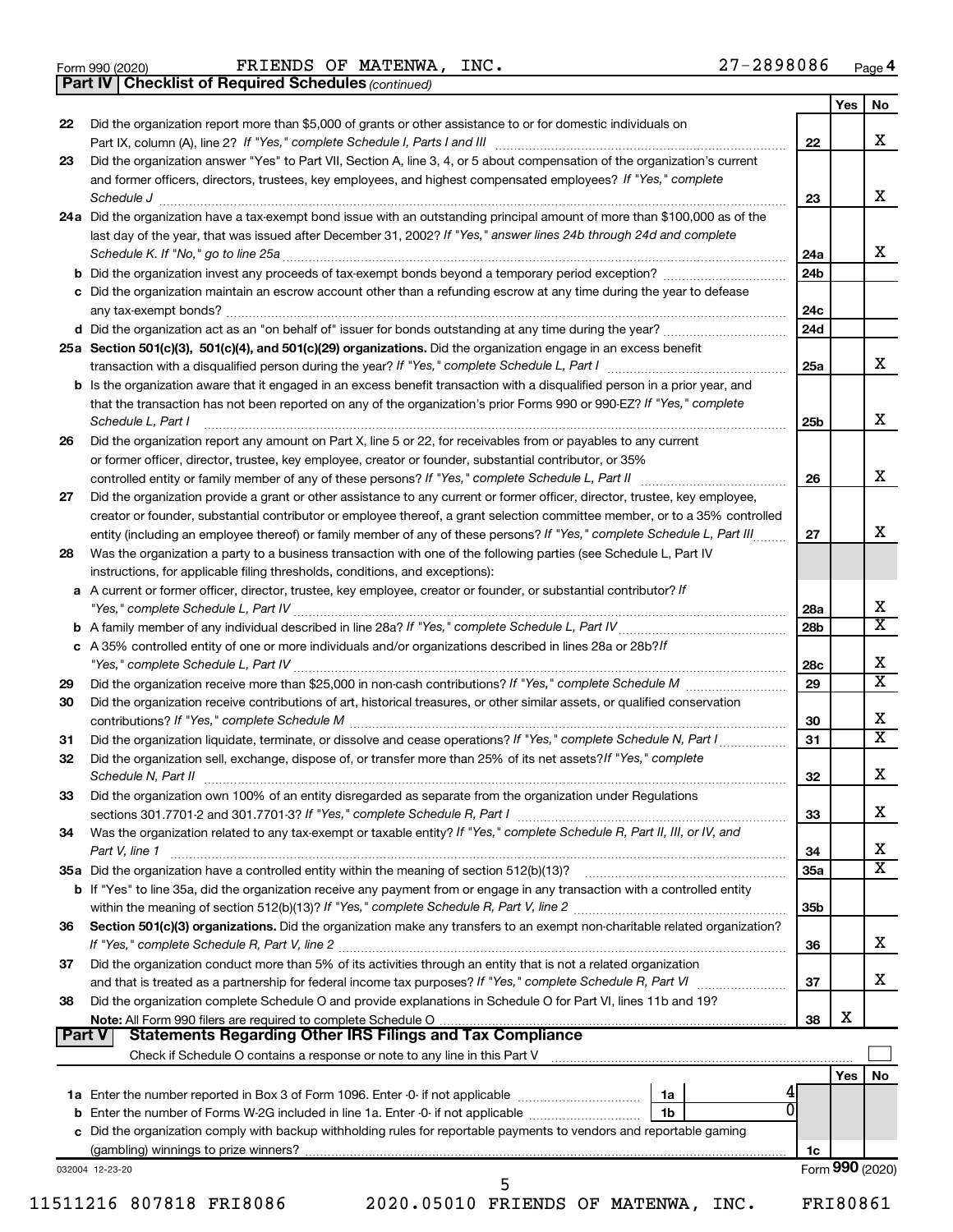|  | Form 990 (2020) | $_{\tt INC.}$<br>FRIENDS OF MATENWA, | 27-2898086 | Page |
|--|-----------------|--------------------------------------|------------|------|
|--|-----------------|--------------------------------------|------------|------|

**Part V Statements Regarding Other IRS Filings and Tax Compliance**

*(continued)*

|    |                                                                                                                                                                    |                | Yes | No |  |  |  |
|----|--------------------------------------------------------------------------------------------------------------------------------------------------------------------|----------------|-----|----|--|--|--|
|    | 2a Enter the number of employees reported on Form W-3, Transmittal of Wage and Tax Statements,                                                                     |                |     |    |  |  |  |
|    | 4<br>filed for the calendar year ending with or within the year covered by this return <i>[[[[[[[[[[[[[[]]]]</i> ]]<br>2a                                          |                |     |    |  |  |  |
|    |                                                                                                                                                                    | 2 <sub>b</sub> | X   |    |  |  |  |
|    |                                                                                                                                                                    |                |     |    |  |  |  |
|    | 3a Did the organization have unrelated business gross income of \$1,000 or more during the year?                                                                   | 3a             |     | х  |  |  |  |
|    |                                                                                                                                                                    |                |     |    |  |  |  |
|    | 4a At any time during the calendar year, did the organization have an interest in, or a signature or other authority over, a                                       |                |     |    |  |  |  |
|    | financial account in a foreign country (such as a bank account, securities account, or other financial account)?                                                   |                |     |    |  |  |  |
|    | <b>b</b> If "Yes," enter the name of the foreign country <b><math>\blacktriangleright</math></b>                                                                   |                |     |    |  |  |  |
|    | See instructions for filing requirements for FinCEN Form 114, Report of Foreign Bank and Financial Accounts (FBAR).                                                |                |     |    |  |  |  |
| 5а |                                                                                                                                                                    | 5a             |     | х  |  |  |  |
| b  |                                                                                                                                                                    | 5b             |     | х  |  |  |  |
|    |                                                                                                                                                                    | 5c             |     |    |  |  |  |
|    | 6a Does the organization have annual gross receipts that are normally greater than \$100,000, and did the organization solicit                                     |                |     | х  |  |  |  |
|    | any contributions that were not tax deductible as charitable contributions?                                                                                        | 6a             |     |    |  |  |  |
|    | b If "Yes," did the organization include with every solicitation an express statement that such contributions or gifts<br>were not tax deductible?                 | 6b             |     |    |  |  |  |
| 7  | Organizations that may receive deductible contributions under section 170(c).                                                                                      |                |     |    |  |  |  |
|    | Did the organization receive a payment in excess of \$75 made partly as a contribution and partly for goods and services provided to the payor?                    | 7a             |     | х  |  |  |  |
| b  |                                                                                                                                                                    | 7b             |     |    |  |  |  |
|    | c Did the organization sell, exchange, or otherwise dispose of tangible personal property for which it was required                                                |                |     |    |  |  |  |
|    | to file Form 8282?                                                                                                                                                 | 7c             |     | х  |  |  |  |
|    | 7d                                                                                                                                                                 |                |     |    |  |  |  |
|    |                                                                                                                                                                    | 7е             |     | х  |  |  |  |
| f. | Did the organization, during the year, pay premiums, directly or indirectly, on a personal benefit contract?                                                       | 7f             |     | х  |  |  |  |
| g  | If the organization received a contribution of qualified intellectual property, did the organization file Form 8899 as required?                                   | 7g             |     |    |  |  |  |
| h  | If the organization received a contribution of cars, boats, airplanes, or other vehicles, did the organization file a Form 1098-C?                                 | 7h             |     |    |  |  |  |
| 8  | Sponsoring organizations maintaining donor advised funds. Did a donor advised fund maintained by the                                                               |                |     |    |  |  |  |
|    |                                                                                                                                                                    | 8              |     |    |  |  |  |
| 9  | Sponsoring organizations maintaining donor advised funds.                                                                                                          |                |     |    |  |  |  |
| а  | Did the sponsoring organization make any taxable distributions under section 4966?                                                                                 | 9а             |     |    |  |  |  |
| b  |                                                                                                                                                                    | 9b             |     |    |  |  |  |
| 10 | Section 501(c)(7) organizations. Enter:                                                                                                                            |                |     |    |  |  |  |
| а  | 10a                                                                                                                                                                |                |     |    |  |  |  |
| b  | 10 <sub>b</sub><br>Gross receipts, included on Form 990, Part VIII, line 12, for public use of club facilities                                                     |                |     |    |  |  |  |
| 11 | Section 501(c)(12) organizations. Enter:                                                                                                                           |                |     |    |  |  |  |
|    | 11a                                                                                                                                                                |                |     |    |  |  |  |
|    | b Gross income from other sources (Do not net amounts due or paid to other sources against                                                                         |                |     |    |  |  |  |
|    | 11b<br>12a Section 4947(a)(1) non-exempt charitable trusts. Is the organization filing Form 990 in lieu of Form 1041?                                              | 12a            |     |    |  |  |  |
|    | 12 <sub>b</sub>                                                                                                                                                    |                |     |    |  |  |  |
| 13 | <b>b</b> If "Yes," enter the amount of tax-exempt interest received or accrued during the year<br>Section 501(c)(29) qualified nonprofit health insurance issuers. |                |     |    |  |  |  |
|    | a Is the organization licensed to issue qualified health plans in more than one state?                                                                             | 13a            |     |    |  |  |  |
|    | Note: See the instructions for additional information the organization must report on Schedule O.                                                                  |                |     |    |  |  |  |
|    | <b>b</b> Enter the amount of reserves the organization is required to maintain by the states in which the                                                          |                |     |    |  |  |  |
|    | 13b                                                                                                                                                                |                |     |    |  |  |  |
|    | 13 <sub>c</sub>                                                                                                                                                    |                |     |    |  |  |  |
|    | 14a Did the organization receive any payments for indoor tanning services during the tax year?                                                                     | 14a            |     | x  |  |  |  |
|    | <b>b</b> If "Yes," has it filed a Form 720 to report these payments? If "No," provide an explanation on Schedule O                                                 | 14b            |     |    |  |  |  |
| 15 | Is the organization subject to the section 4960 tax on payment(s) of more than \$1,000,000 in remuneration or                                                      |                |     |    |  |  |  |
|    |                                                                                                                                                                    | 15             |     | x  |  |  |  |
|    | If "Yes," see instructions and file Form 4720, Schedule N.                                                                                                         |                |     |    |  |  |  |
| 16 | Is the organization an educational institution subject to the section 4968 excise tax on net investment income?                                                    | 16             |     | x  |  |  |  |
|    | If "Yes," complete Form 4720, Schedule O.                                                                                                                          |                |     |    |  |  |  |

Form (2020) **990**

032005 12-23-20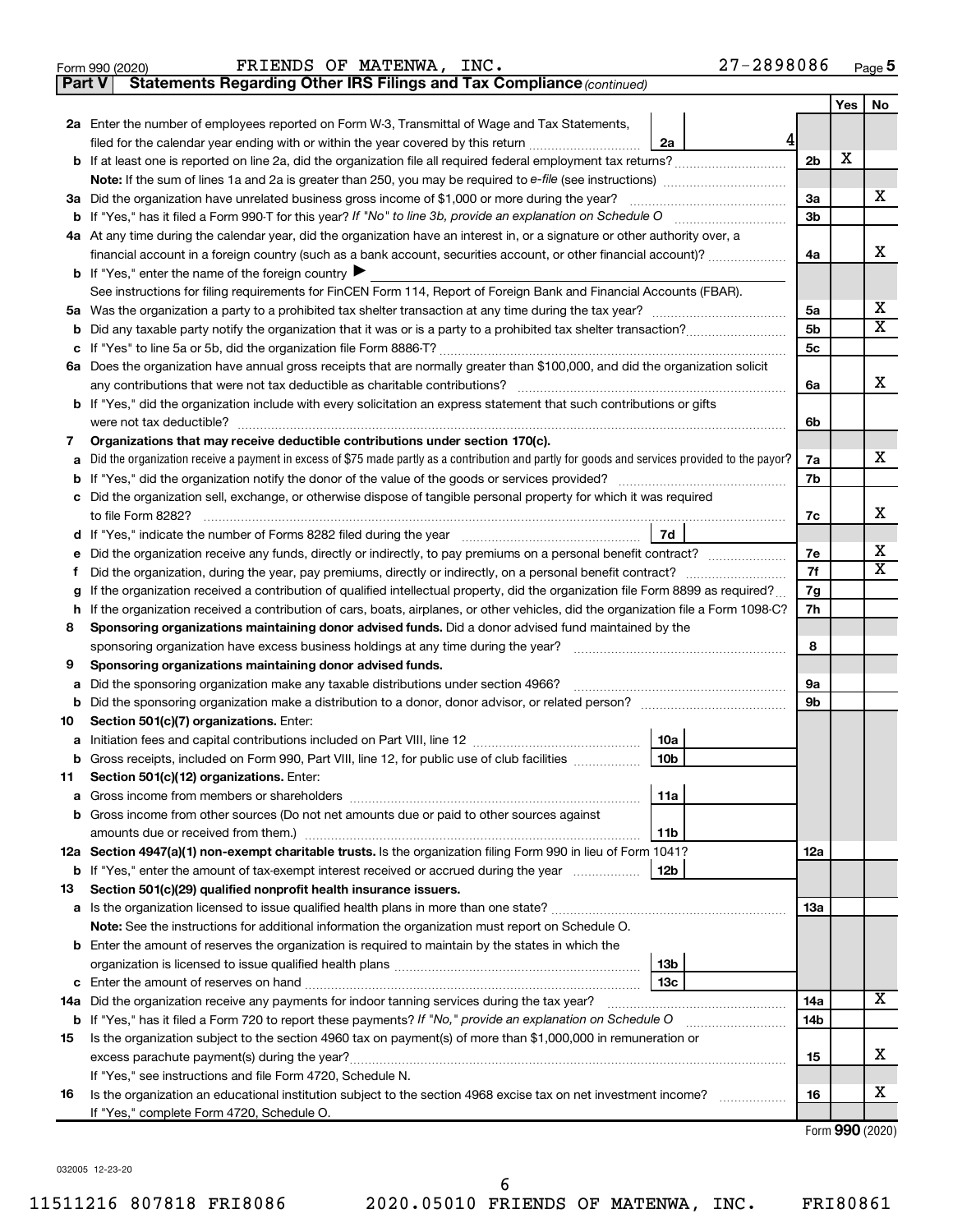Form 990 (2020) FRIENDS OF MATENWA, INC.  $27-2898086$  Page

**Part VI** Governance, Management, and Disclosure For each "Yes" response to lines 2 through 7b below, and for a "No" response *to line 8a, 8b, or 10b below, describe the circumstances, processes, or changes on Schedule O. See instructions.*

|     |                                                                                                                                                                                                                                |    |  |                 |                         | $\mathbf{X}$            |
|-----|--------------------------------------------------------------------------------------------------------------------------------------------------------------------------------------------------------------------------------|----|--|-----------------|-------------------------|-------------------------|
|     | <b>Section A. Governing Body and Management</b>                                                                                                                                                                                |    |  |                 |                         |                         |
|     |                                                                                                                                                                                                                                |    |  |                 | Yes                     | No                      |
|     | 1a Enter the number of voting members of the governing body at the end of the tax year                                                                                                                                         | 1a |  | 12              |                         |                         |
|     | If there are material differences in voting rights among members of the governing body, or if the governing                                                                                                                    |    |  |                 |                         |                         |
|     | body delegated broad authority to an executive committee or similar committee, explain on Schedule O.                                                                                                                          |    |  |                 |                         |                         |
| b   | Enter the number of voting members included on line 1a, above, who are independent                                                                                                                                             | 1b |  | 11              |                         |                         |
| 2   | Did any officer, director, trustee, or key employee have a family relationship or a business relationship with any other                                                                                                       |    |  |                 |                         |                         |
|     |                                                                                                                                                                                                                                |    |  | $\mathbf{2}$    |                         | х                       |
| 3   | Did the organization delegate control over management duties customarily performed by or under the direct supervision                                                                                                          |    |  |                 |                         |                         |
|     |                                                                                                                                                                                                                                |    |  | 3               |                         | х                       |
| 4   | Did the organization make any significant changes to its governing documents since the prior Form 990 was filed?                                                                                                               |    |  | 4               |                         | $\overline{\mathbf{x}}$ |
| 5   |                                                                                                                                                                                                                                |    |  | 5               |                         | $\overline{\mathbf{X}}$ |
| 6   |                                                                                                                                                                                                                                |    |  | 6               |                         | $\overline{\textbf{x}}$ |
| 7a  | Did the organization have members, stockholders, or other persons who had the power to elect or appoint one or                                                                                                                 |    |  |                 |                         |                         |
|     |                                                                                                                                                                                                                                |    |  | 7a              |                         | x                       |
| b   | Are any governance decisions of the organization reserved to (or subject to approval by) members, stockholders, or                                                                                                             |    |  |                 |                         |                         |
|     |                                                                                                                                                                                                                                |    |  | 7b              |                         | x                       |
| 8   | Did the organization contemporaneously document the meetings held or written actions undertaken during the year by the following:                                                                                              |    |  |                 |                         |                         |
| а   |                                                                                                                                                                                                                                |    |  | 8а              | Х                       |                         |
|     |                                                                                                                                                                                                                                |    |  | 8b              | $\overline{\mathbf{x}}$ |                         |
| 9   | Is there any officer, director, trustee, or key employee listed in Part VII, Section A, who cannot be reached at the                                                                                                           |    |  |                 |                         |                         |
|     |                                                                                                                                                                                                                                |    |  | 9               |                         | x                       |
|     | <b>Section B. Policies</b> (This Section B requests information about policies not required by the Internal Revenue Code.)                                                                                                     |    |  |                 |                         |                         |
|     |                                                                                                                                                                                                                                |    |  |                 | Yes                     | No                      |
|     |                                                                                                                                                                                                                                |    |  | <b>10a</b>      |                         | х                       |
|     | <b>b</b> If "Yes," did the organization have written policies and procedures governing the activities of such chapters, affiliates,                                                                                            |    |  |                 |                         |                         |
|     |                                                                                                                                                                                                                                |    |  | 10 <sub>b</sub> |                         |                         |
|     | 11a Has the organization provided a complete copy of this Form 990 to all members of its governing body before filing the form?                                                                                                |    |  | 11a             | X                       |                         |
|     | Describe in Schedule O the process, if any, used by the organization to review this Form 990.                                                                                                                                  |    |  |                 |                         |                         |
| 12a |                                                                                                                                                                                                                                |    |  | 12a             | х                       |                         |
|     | Were officers, directors, or trustees, and key employees required to disclose annually interests that could give rise to conflicts?                                                                                            |    |  | 12 <sub>b</sub> | $\overline{\mathbf{X}}$ |                         |
|     | Did the organization regularly and consistently monitor and enforce compliance with the policy? If "Yes," describe                                                                                                             |    |  |                 |                         |                         |
| с   |                                                                                                                                                                                                                                |    |  | 12c             | Х                       |                         |
| 13  |                                                                                                                                                                                                                                |    |  | 13              | $\overline{\mathbf{X}}$ |                         |
|     |                                                                                                                                                                                                                                |    |  | 14              | $\overline{\mathbf{X}}$ |                         |
| 14  |                                                                                                                                                                                                                                |    |  |                 |                         |                         |
| 15  | Did the process for determining compensation of the following persons include a review and approval by independent                                                                                                             |    |  |                 |                         |                         |
|     | persons, comparability data, and contemporaneous substantiation of the deliberation and decision?                                                                                                                              |    |  |                 | х                       |                         |
| а   | The organization's CEO, Executive Director, or top management official manufactured content of the organization's CEO, Executive Director, or top management official manufactured content of the organization's CEO, Executiv |    |  | 15a             |                         | х                       |
|     |                                                                                                                                                                                                                                |    |  | 15b             |                         |                         |
|     | If "Yes" to line 15a or 15b, describe the process in Schedule O (see instructions).                                                                                                                                            |    |  |                 |                         |                         |
|     | 16a Did the organization invest in, contribute assets to, or participate in a joint venture or similar arrangement with a                                                                                                      |    |  |                 |                         |                         |
|     | taxable entity during the year?                                                                                                                                                                                                |    |  | 16a             |                         | x                       |
|     | b If "Yes," did the organization follow a written policy or procedure requiring the organization to evaluate its participation                                                                                                 |    |  |                 |                         |                         |
|     | in joint venture arrangements under applicable federal tax law, and take steps to safeguard the organization's                                                                                                                 |    |  |                 |                         |                         |
|     | exempt status with respect to such arrangements?                                                                                                                                                                               |    |  | 16b             |                         |                         |
|     | <b>Section C. Disclosure</b>                                                                                                                                                                                                   |    |  |                 |                         |                         |
| 17  | List the states with which a copy of this Form 990 is required to be filed $\blacktriangleright$ MA                                                                                                                            |    |  |                 |                         |                         |
| 18  | Section 6104 requires an organization to make its Forms 1023 (1024 or 1024-A, if applicable), 990, and 990-T (Section 501(c)(3)s only) available                                                                               |    |  |                 |                         |                         |
|     | for public inspection. Indicate how you made these available. Check all that apply.                                                                                                                                            |    |  |                 |                         |                         |
|     | $X$ Upon request<br>Another's website<br>Other (explain on Schedule O)<br>Own website                                                                                                                                          |    |  |                 |                         |                         |
| 19  | Describe on Schedule O whether (and if so, how) the organization made its governing documents, conflict of interest policy, and financial                                                                                      |    |  |                 |                         |                         |
|     | statements available to the public during the tax year.                                                                                                                                                                        |    |  |                 |                         |                         |
| 20  | State the name, address, and telephone number of the person who possesses the organization's books and records                                                                                                                 |    |  |                 |                         |                         |
|     | PEPITO LAVENTURE, FINANCE COORDINATOR - (617) 543-8844                                                                                                                                                                         |    |  |                 |                         |                         |
|     | 91 ABERDEEN AVENUE, CAMBRIDGE, MA<br>02138                                                                                                                                                                                     |    |  |                 |                         |                         |
|     | 032006 12-23-20                                                                                                                                                                                                                |    |  |                 | Form 990 (2020)         |                         |
|     | 7                                                                                                                                                                                                                              |    |  |                 |                         |                         |
|     | 11511216 807818 FRI8086<br>2020.05010 FRIENDS OF MATENWA, INC.                                                                                                                                                                 |    |  |                 | FRI80861                |                         |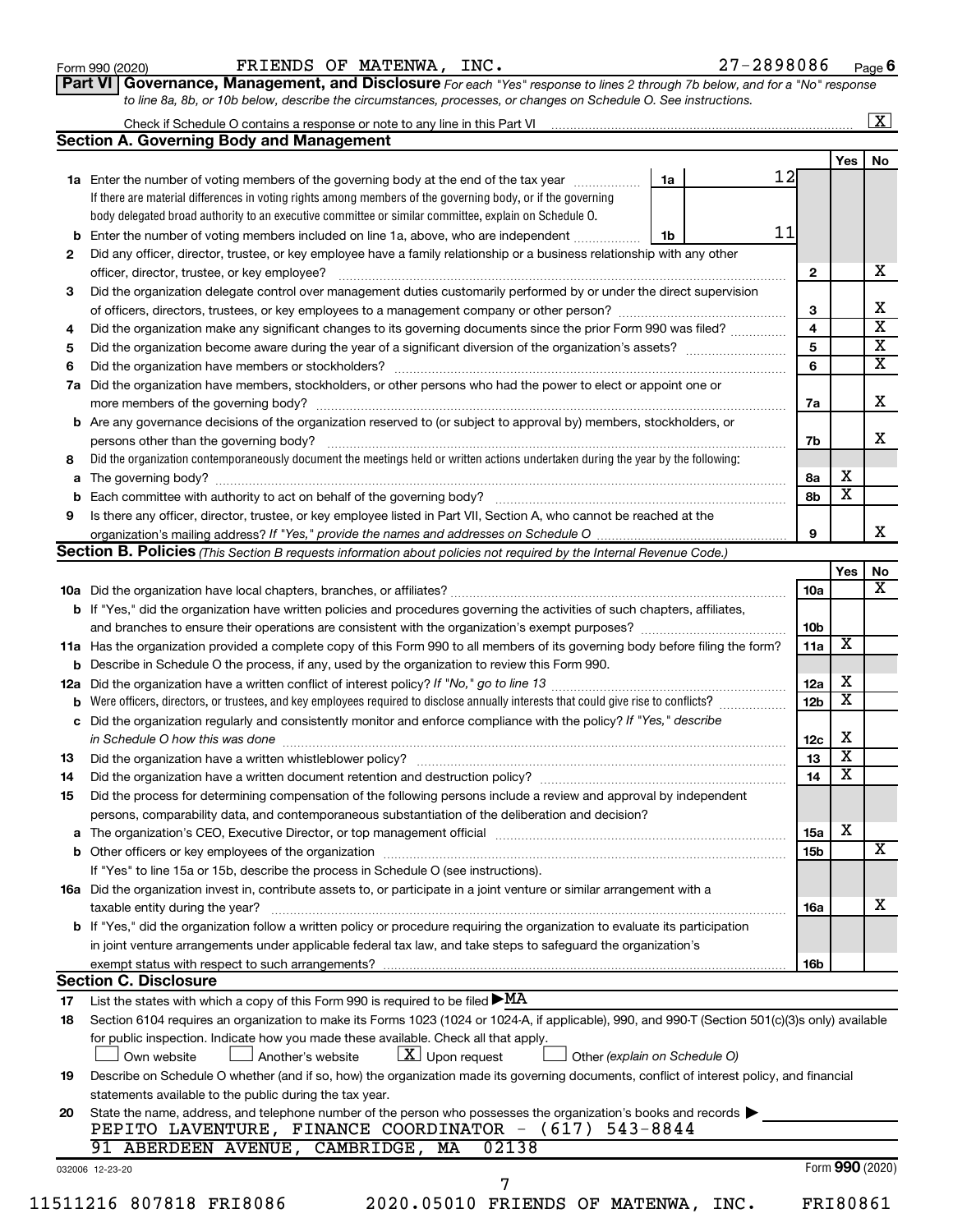$\Box$ 

| Part VII Compensation of Officers, Directors, Trustees, Key Employees, Highest Compensated |  |  |  |
|--------------------------------------------------------------------------------------------|--|--|--|
| <b>Employees, and Independent Contractors</b>                                              |  |  |  |

Check if Schedule O contains a response or note to any line in this Part VII

**Section A. Officers, Directors, Trustees, Key Employees, and Highest Compensated Employees**

**1a**  Complete this table for all persons required to be listed. Report compensation for the calendar year ending with or within the organization's tax year.  $\bullet$  List all of the organization's current officers, directors, trustees (whether individuals or organizations), regardless of amount of compensation.

Enter -0- in columns (D), (E), and (F) if no compensation was paid.

**•** List all of the organization's current key employees, if any. See instructions for definition of "key employee."

• List the organization's five *current* highest compensated employees (other than an officer, director, trustee, or key employee) who received reportable compensation (Box 5 of Form W-2 and/or Box 7 of Form 1099-MISC) of more than \$100,000 from the organization and any related organizations.

 $\bullet$  List all of the organization's former officers, key employees, and highest compensated employees who received more than \$100,000 of reportable compensation from the organization and any related organizations.

**•** List all of the organization's former directors or trustees that received, in the capacity as a former director or trustee of the organization, more than \$10,000 of reportable compensation from the organization and any related organizations.

See instructions for the order in which to list the persons above.

Check this box if neither the organization nor any related organization compensated any current officer, director, or trustee.  $\Box$ 

| (A)                             | (B)           | (C)                                                      |                      |             |              |                                                                  |        | (D)                 | (E)                              |                          |  |  |
|---------------------------------|---------------|----------------------------------------------------------|----------------------|-------------|--------------|------------------------------------------------------------------|--------|---------------------|----------------------------------|--------------------------|--|--|
| Name and title                  | Average       | Position<br>(do not check more than one                  |                      |             |              |                                                                  |        | Reportable          | Reportable                       | Estimated                |  |  |
|                                 | hours per     |                                                          |                      |             |              | box, unless person is both an<br>officer and a director/trustee) |        | compensation        | compensation                     | amount of                |  |  |
|                                 | week          |                                                          |                      |             |              |                                                                  |        | from                | from related                     | other                    |  |  |
|                                 |               | Individual trustee or director<br>(list any<br>hours for |                      |             |              |                                                                  |        | the<br>organization | organizations<br>(W-2/1099-MISC) | compensation<br>from the |  |  |
|                                 | related       |                                                          |                      |             |              |                                                                  |        | (W-2/1099-MISC)     |                                  | organization             |  |  |
|                                 | organizations |                                                          | nstitutional trustee |             |              | Highest compensated<br>employee                                  |        |                     |                                  | and related              |  |  |
|                                 | below         |                                                          |                      |             | Key employee |                                                                  |        |                     |                                  | organizations            |  |  |
|                                 | line)         |                                                          |                      | Officer     |              |                                                                  | Former |                     |                                  |                          |  |  |
| CHRISTINE LOW<br>(1)            | 40.00         |                                                          |                      |             |              |                                                                  |        |                     |                                  |                          |  |  |
| BOARD MEMBER/EXECUTIVE DIRECTOR |               | $\mathbf X$                                              |                      | X           |              |                                                                  |        | 66,000.             | 0.                               | 3,300.                   |  |  |
| BARBARA SAMPSON<br>(2)          | 1.00          |                                                          |                      |             |              |                                                                  |        |                     |                                  |                          |  |  |
| PRESIDENT EMERITUS              |               | $\mathbf X$                                              |                      | $\mathbf X$ |              |                                                                  |        | $\mathbf 0$ .       | $\mathbf 0$ .                    | 0.                       |  |  |
| TIMOTHY BOYSEN<br>(3)           | 1.00          |                                                          |                      |             |              |                                                                  |        |                     |                                  |                          |  |  |
| <b>BOARD MEMBER</b>             |               | $\mathbf X$                                              |                      |             |              |                                                                  |        | $\mathbf 0$         | $\mathbf 0$                      | 0.                       |  |  |
| TIM KUNIN<br>(4)                | 1.00          |                                                          |                      |             |              |                                                                  |        |                     |                                  |                          |  |  |
| BOARD MEMBER                    |               | X                                                        |                      |             |              |                                                                  |        | $\mathbf 0$         | $\mathbf 0$ .                    | $\mathbf 0$ .            |  |  |
| (5)<br>ELIZABETH GIBBONS        | 5.00          |                                                          |                      |             |              |                                                                  |        |                     |                                  |                          |  |  |
| CLERK                           |               | X                                                        |                      | $\mathbf X$ |              |                                                                  |        | 0                   | $\mathbf 0$ .                    | $\mathbf 0$ .            |  |  |
| JOCELYN MCCALLA<br>(6)          | 10.00         |                                                          |                      |             |              |                                                                  |        |                     |                                  |                          |  |  |
| CO-PRESIDENT                    |               | X                                                        |                      | $\mathbf x$ |              |                                                                  |        | $\mathbf 0$ .       | $\mathbf 0$ .                    | 0.                       |  |  |
| DONNA HAIG FREEDMAN<br>(7)      | 10.00         |                                                          |                      |             |              |                                                                  |        |                     |                                  |                          |  |  |
| CO-PRESIDENT                    |               | $\mathbf X$                                              |                      | $\mathbf X$ |              |                                                                  |        | $\mathbf 0$         | $\mathbf 0$                      | $\mathbf 0$ .            |  |  |
| PIERRE ROLEX ST LOUIS<br>(8)    | 1.00          |                                                          |                      |             |              |                                                                  |        |                     |                                  |                          |  |  |
| BOARD MEMBER                    |               | X                                                        |                      |             |              |                                                                  |        | 0                   | $\mathbf 0$ .                    | 0.                       |  |  |
| BRENDAN REILLY<br>(9)           | 5.00          |                                                          |                      |             |              |                                                                  |        |                     |                                  |                          |  |  |
| <b>TREASURER</b>                |               | $\mathbf X$                                              |                      | $\mathbf X$ |              |                                                                  |        | 0.                  | $\mathbf 0$ .                    | $\mathbf 0$ .            |  |  |
| (10) ED KUH                     | 1.00          |                                                          |                      |             |              |                                                                  |        |                     |                                  |                          |  |  |
| <b>BOARD MEMBER</b>             |               | $\mathbf X$                                              |                      |             |              |                                                                  |        | $\mathbf 0$ .       | $\mathbf 0$ .                    | 0.                       |  |  |
| (11) ANEL BELLEVUE              | 1.00          |                                                          |                      |             |              |                                                                  |        |                     |                                  |                          |  |  |
| <b>BOARD MEMBER</b>             |               | $\mathbf X$                                              |                      |             |              |                                                                  |        | $\mathbf 0$         | $\mathbf 0$                      | $\mathbf 0$ .            |  |  |
| (12) KRYSTEL KANZKI             | 1.00          |                                                          |                      |             |              |                                                                  |        |                     |                                  |                          |  |  |
| <b>BOARD MEMBER</b>             |               | X                                                        |                      |             |              |                                                                  |        | 0                   | 0.                               | 0.                       |  |  |
|                                 |               |                                                          |                      |             |              |                                                                  |        |                     |                                  |                          |  |  |
|                                 |               |                                                          |                      |             |              |                                                                  |        |                     |                                  |                          |  |  |
|                                 |               |                                                          |                      |             |              |                                                                  |        |                     |                                  |                          |  |  |
|                                 |               |                                                          |                      |             |              |                                                                  |        |                     |                                  |                          |  |  |
|                                 |               |                                                          |                      |             |              |                                                                  |        |                     |                                  |                          |  |  |
|                                 |               |                                                          |                      |             |              |                                                                  |        |                     |                                  |                          |  |  |
|                                 |               |                                                          |                      |             |              |                                                                  |        |                     |                                  |                          |  |  |
|                                 |               |                                                          |                      |             |              |                                                                  |        |                     |                                  |                          |  |  |
|                                 |               |                                                          |                      |             |              |                                                                  |        |                     |                                  |                          |  |  |
|                                 |               |                                                          |                      |             |              |                                                                  |        |                     |                                  |                          |  |  |
| 032007 12-23-20                 |               |                                                          |                      |             |              |                                                                  |        |                     |                                  | Form 990 (2020)          |  |  |

8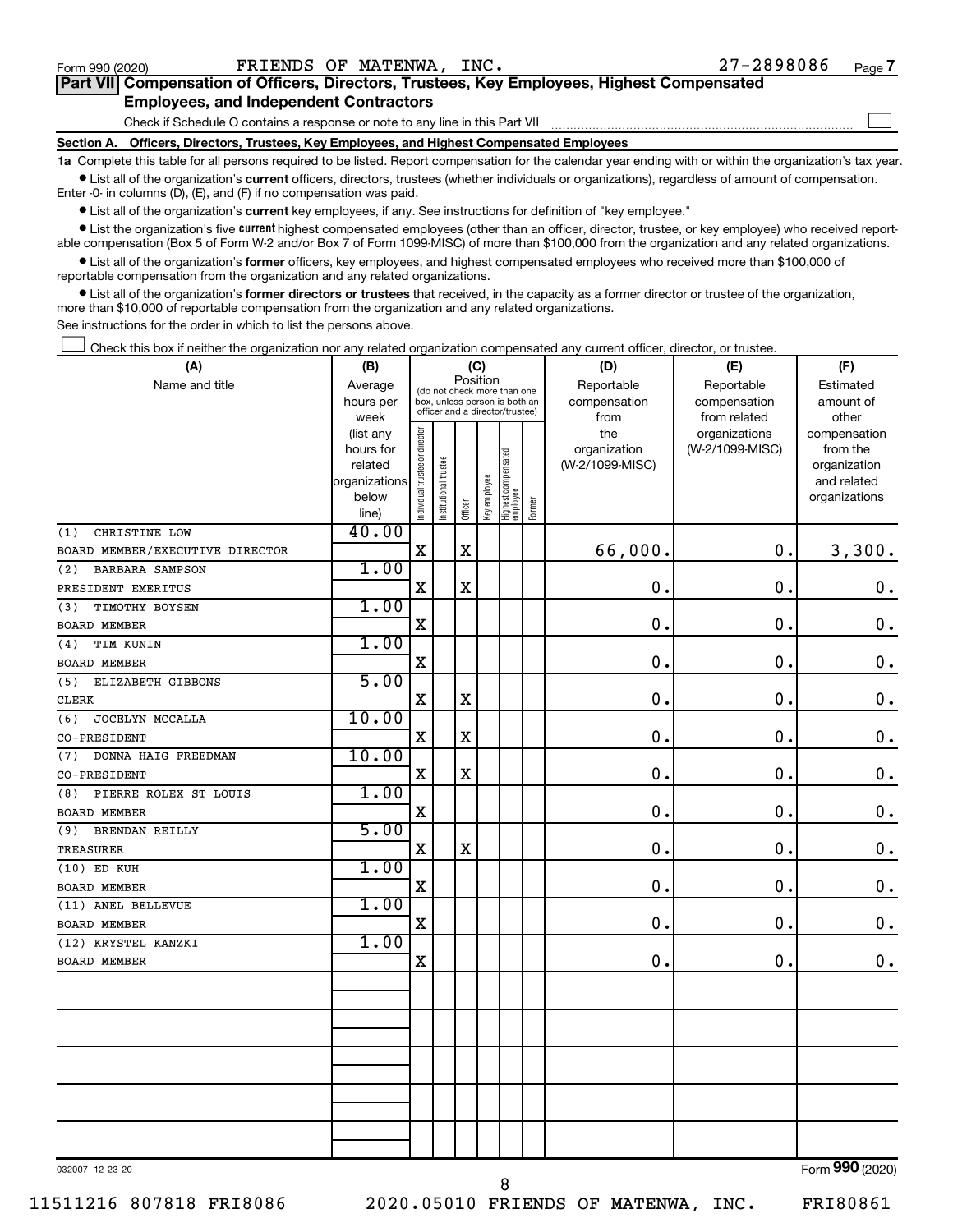|                       | FRIENDS OF MATENWA, INC.<br>Form 990 (2020)                                                                                                                                                                                                            |                                                               |                                |                       |                 |              |                                                                                                 |        |                                                  | 27-2898086                                                         |                        |                            |                                                          | Page 8 |
|-----------------------|--------------------------------------------------------------------------------------------------------------------------------------------------------------------------------------------------------------------------------------------------------|---------------------------------------------------------------|--------------------------------|-----------------------|-----------------|--------------|-------------------------------------------------------------------------------------------------|--------|--------------------------------------------------|--------------------------------------------------------------------|------------------------|----------------------------|----------------------------------------------------------|--------|
|                       | <b>Part VII</b><br>Section A. Officers, Directors, Trustees, Key Employees, and Highest Compensated Employees (continued)                                                                                                                              |                                                               |                                |                       |                 |              |                                                                                                 |        |                                                  |                                                                    |                        |                            |                                                          |        |
| (A)<br>Name and title |                                                                                                                                                                                                                                                        | (B)<br>Average<br>hours per<br>week<br>(list any<br>hours for |                                |                       | (C)<br>Position |              | (do not check more than one<br>box, unless person is both an<br>officer and a director/trustee) |        | (D)<br>Reportable<br>compensation<br>from<br>the | (E)<br>Reportable<br>compensation<br>from related<br>organizations |                        |                            | (F)<br>Estimated<br>amount of<br>other<br>compensation   |        |
|                       |                                                                                                                                                                                                                                                        | related<br> organizations<br>below<br>line)                   | Individual trustee or director | Institutional trustee | Officer         | Key employee | Highest compensated<br>employee                                                                 | Former | organization<br>(W-2/1099-MISC)                  | (W-2/1099-MISC)                                                    |                        |                            | from the<br>organization<br>and related<br>organizations |        |
|                       |                                                                                                                                                                                                                                                        |                                                               |                                |                       |                 |              |                                                                                                 |        |                                                  |                                                                    |                        |                            |                                                          |        |
|                       |                                                                                                                                                                                                                                                        |                                                               |                                |                       |                 |              |                                                                                                 |        |                                                  |                                                                    |                        |                            |                                                          |        |
|                       |                                                                                                                                                                                                                                                        |                                                               |                                |                       |                 |              |                                                                                                 |        |                                                  |                                                                    |                        |                            |                                                          |        |
|                       |                                                                                                                                                                                                                                                        |                                                               |                                |                       |                 |              |                                                                                                 |        |                                                  |                                                                    |                        |                            |                                                          |        |
|                       |                                                                                                                                                                                                                                                        |                                                               |                                |                       |                 |              |                                                                                                 |        |                                                  |                                                                    |                        |                            |                                                          |        |
|                       |                                                                                                                                                                                                                                                        |                                                               |                                |                       |                 |              |                                                                                                 |        | 66,000.                                          |                                                                    | Ο.                     |                            | 3,300.                                                   |        |
|                       | 1b Subtotal                                                                                                                                                                                                                                            |                                                               |                                |                       |                 |              |                                                                                                 |        | $\overline{0}$ .<br>66,000.                      |                                                                    | $\overline{0}$ .<br>σ. | $\overline{0}$ .<br>3,300. |                                                          |        |
| $\mathbf{2}$          | Total number of individuals (including but not limited to those listed above) who received more than \$100,000 of reportable                                                                                                                           |                                                               |                                |                       |                 |              |                                                                                                 |        |                                                  |                                                                    |                        |                            |                                                          | 0      |
|                       | compensation from the organization $\blacktriangleright$                                                                                                                                                                                               |                                                               |                                |                       |                 |              |                                                                                                 |        |                                                  |                                                                    |                        |                            | Yes                                                      | No     |
| 3                     | Did the organization list any former officer, director, trustee, key employee, or highest compensated employee on                                                                                                                                      |                                                               |                                |                       |                 |              |                                                                                                 |        |                                                  |                                                                    |                        | з                          |                                                          | x      |
| 4                     | For any individual listed on line 1a, is the sum of reportable compensation and other compensation from the organization<br>and related organizations greater than \$150,000? If "Yes," complete Schedule J for such individual                        |                                                               |                                |                       |                 |              |                                                                                                 |        |                                                  |                                                                    |                        | 4                          |                                                          | x      |
| 5                     | Did any person listed on line 1a receive or accrue compensation from any unrelated organization or individual for services                                                                                                                             |                                                               |                                |                       |                 |              |                                                                                                 |        |                                                  |                                                                    |                        | 5                          |                                                          | x      |
|                       | <b>Section B. Independent Contractors</b>                                                                                                                                                                                                              |                                                               |                                |                       |                 |              |                                                                                                 |        |                                                  |                                                                    |                        |                            |                                                          |        |
| 1                     | Complete this table for your five highest compensated independent contractors that received more than \$100,000 of compensation from<br>the organization. Report compensation for the calendar year ending with or within the organization's tax year. |                                                               |                                |                       |                 |              |                                                                                                 |        |                                                  |                                                                    |                        |                            |                                                          |        |
|                       | (A)<br>Name and business address                                                                                                                                                                                                                       |                                                               |                                | <b>NONE</b>           |                 |              |                                                                                                 |        | (B)<br>Description of services                   |                                                                    |                        | (C)<br>Compensation        |                                                          |        |
|                       |                                                                                                                                                                                                                                                        |                                                               |                                |                       |                 |              |                                                                                                 |        |                                                  |                                                                    |                        |                            |                                                          |        |
|                       |                                                                                                                                                                                                                                                        |                                                               |                                |                       |                 |              |                                                                                                 |        |                                                  |                                                                    |                        |                            |                                                          |        |
|                       |                                                                                                                                                                                                                                                        |                                                               |                                |                       |                 |              |                                                                                                 |        |                                                  |                                                                    |                        |                            |                                                          |        |
| 2                     | Total number of independent contractors (including but not limited to those listed above) who received more than                                                                                                                                       |                                                               |                                |                       |                 |              | 0                                                                                               |        |                                                  |                                                                    |                        |                            |                                                          |        |
|                       | \$100,000 of compensation from the organization                                                                                                                                                                                                        |                                                               |                                |                       |                 |              |                                                                                                 |        |                                                  |                                                                    |                        |                            | Form 990 (2020)                                          |        |

032008 12-23-20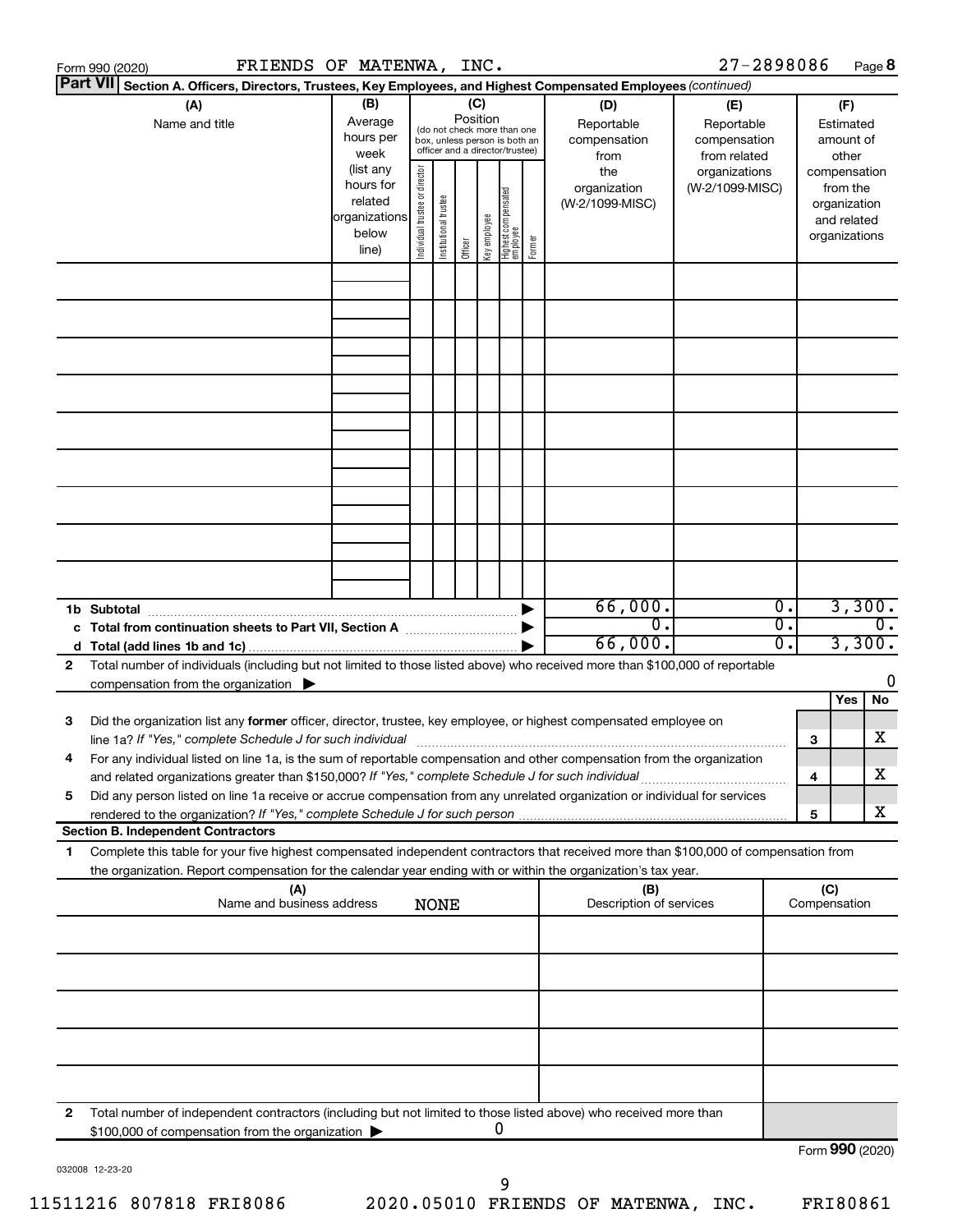|                                                           |      |        | FRIENDS OF MATENWA, INC.<br>Form 990 (2020)                                                                                           |                      |               |                                                        | 27-2898086 | Page 9                                                   |
|-----------------------------------------------------------|------|--------|---------------------------------------------------------------------------------------------------------------------------------------|----------------------|---------------|--------------------------------------------------------|------------|----------------------------------------------------------|
| <b>Part VIII</b>                                          |      |        | <b>Statement of Revenue</b>                                                                                                           |                      |               |                                                        |            |                                                          |
|                                                           |      |        |                                                                                                                                       |                      |               |                                                        |            | (D)                                                      |
|                                                           |      |        |                                                                                                                                       |                      | Total revenue | Related or exempt<br>function revenue business revenue | Unrelated  | Revenue excluded<br>from tax under<br>sections 512 - 514 |
|                                                           |      |        | 1a<br>1 a Federated campaigns                                                                                                         |                      |               |                                                        |            |                                                          |
| Contributions, Gifts, Grants<br>and Other Similar Amounts |      |        | 1 <sub>b</sub><br><b>b</b> Membership dues                                                                                            |                      |               |                                                        |            |                                                          |
|                                                           |      |        | 1 <sub>c</sub><br>c Fundraising events                                                                                                |                      |               |                                                        |            |                                                          |
|                                                           |      |        | 1 <sub>d</sub><br>d Related organizations                                                                                             |                      |               |                                                        |            |                                                          |
|                                                           |      |        | e Government grants (contributions)<br>1e                                                                                             |                      |               |                                                        |            |                                                          |
|                                                           |      |        | f All other contributions, gifts, grants, and                                                                                         |                      |               |                                                        |            |                                                          |
|                                                           |      |        | similar amounts not included above<br>1f                                                                                              | 926,524.             |               |                                                        |            |                                                          |
|                                                           |      |        | 1g <br>g Noncash contributions included in lines 1a-1f                                                                                |                      |               |                                                        |            |                                                          |
|                                                           |      |        |                                                                                                                                       |                      | 926,524.      |                                                        |            |                                                          |
|                                                           |      |        |                                                                                                                                       | <b>Business Code</b> |               |                                                        |            |                                                          |
| Program Service<br>Revenue                                |      | 2 a    |                                                                                                                                       |                      |               |                                                        |            |                                                          |
|                                                           |      | b      | <u> 1989 - Johann Barbara, martxa alemaniar arg</u>                                                                                   |                      |               |                                                        |            |                                                          |
|                                                           |      | c<br>d | <u> 1989 - Johann Barbara, martin amerikan basar dan berasal dan berasal dalam basar dalam basar dalam basar dala</u>                 |                      |               |                                                        |            |                                                          |
|                                                           |      | e      | the control of the control of the control of the control of the control of                                                            |                      |               |                                                        |            |                                                          |
|                                                           |      | f.     | All other program service revenue                                                                                                     |                      |               |                                                        |            |                                                          |
|                                                           |      |        |                                                                                                                                       |                      |               |                                                        |            |                                                          |
|                                                           | З    |        | Investment income (including dividends, interest, and                                                                                 |                      |               |                                                        |            |                                                          |
|                                                           |      |        |                                                                                                                                       | ▶                    | 5,978.        |                                                        |            | 5,978.                                                   |
|                                                           | 4    |        | Income from investment of tax-exempt bond proceeds                                                                                    |                      |               |                                                        |            |                                                          |
|                                                           | 5    |        | (i) Real                                                                                                                              |                      |               |                                                        |            |                                                          |
|                                                           |      |        |                                                                                                                                       | (ii) Personal        |               |                                                        |            |                                                          |
|                                                           |      |        | l 6a<br><b>6 a</b> Gross rents                                                                                                        |                      |               |                                                        |            |                                                          |
|                                                           |      |        | <b>b</b> Less: rental expenses<br>6b<br>c Rental income or (loss)<br>6с                                                               |                      |               |                                                        |            |                                                          |
|                                                           |      |        | d Net rental income or (loss)                                                                                                         |                      |               |                                                        |            |                                                          |
|                                                           |      |        | (i) Securities<br>7 a Gross amount from sales of                                                                                      | (ii) Other           |               |                                                        |            |                                                          |
|                                                           |      |        | assets other than inventory<br>7a                                                                                                     |                      |               |                                                        |            |                                                          |
|                                                           |      |        | <b>b</b> Less: cost or other basis                                                                                                    |                      |               |                                                        |            |                                                          |
|                                                           |      |        | and sales expenses<br>7b                                                                                                              |                      |               |                                                        |            |                                                          |
| evenue                                                    |      |        | 7c<br>c Gain or (loss)                                                                                                                |                      |               |                                                        |            |                                                          |
|                                                           |      |        |                                                                                                                                       |                      |               |                                                        |            |                                                          |
| Other R                                                   |      |        | 8 a Gross income from fundraising events (not                                                                                         |                      |               |                                                        |            |                                                          |
|                                                           |      |        | including \$<br><u>de la contrada de la contrada de la contrada de la contrada de la contrada de la contrada de la contrada de la</u> |                      |               |                                                        |            |                                                          |
|                                                           |      |        | contributions reported on line 1c). See                                                                                               |                      |               |                                                        |            |                                                          |
|                                                           |      |        | l 8a<br>8 <sub>b</sub>                                                                                                                |                      |               |                                                        |            |                                                          |
|                                                           |      |        | c Net income or (loss) from fundraising events                                                                                        |                      |               |                                                        |            |                                                          |
|                                                           |      |        | 9 a Gross income from gaming activities. See                                                                                          |                      |               |                                                        |            |                                                          |
|                                                           |      |        | 9a                                                                                                                                    |                      |               |                                                        |            |                                                          |
|                                                           |      |        | 9 <sub>b</sub>                                                                                                                        |                      |               |                                                        |            |                                                          |
|                                                           |      |        | c Net income or (loss) from gaming activities                                                                                         | ▶                    |               |                                                        |            |                                                          |
|                                                           |      |        | <b>10 a</b> Gross sales of inventory, less returns                                                                                    |                      |               |                                                        |            |                                                          |
|                                                           |      |        |                                                                                                                                       |                      |               |                                                        |            |                                                          |
|                                                           |      |        | lobl<br><b>b</b> Less: cost of goods sold                                                                                             |                      |               |                                                        |            |                                                          |
|                                                           |      |        | c Net income or (loss) from sales of inventory                                                                                        |                      |               |                                                        |            |                                                          |
|                                                           |      |        |                                                                                                                                       | <b>Business Code</b> |               |                                                        |            |                                                          |
| Miscellaneous<br>Revenue                                  | 11 a | b      |                                                                                                                                       |                      |               |                                                        |            |                                                          |
|                                                           |      | c      |                                                                                                                                       |                      |               |                                                        |            |                                                          |
|                                                           |      |        |                                                                                                                                       |                      |               |                                                        |            |                                                          |
|                                                           |      |        |                                                                                                                                       | ▶                    |               |                                                        |            |                                                          |
|                                                           | 12   |        | Total revenue. See instructions [101] [101] Total revenue. See instructions                                                           |                      | 932,502.      | 0.                                                     | $0$ .      | 5,978.                                                   |
| 032009 12-23-20                                           |      |        |                                                                                                                                       |                      |               |                                                        |            | Form 990 (2020)                                          |

10

11511216 807818 FRI8086 2020.05010 FRIENDS OF MATENWA, INC. FRI80861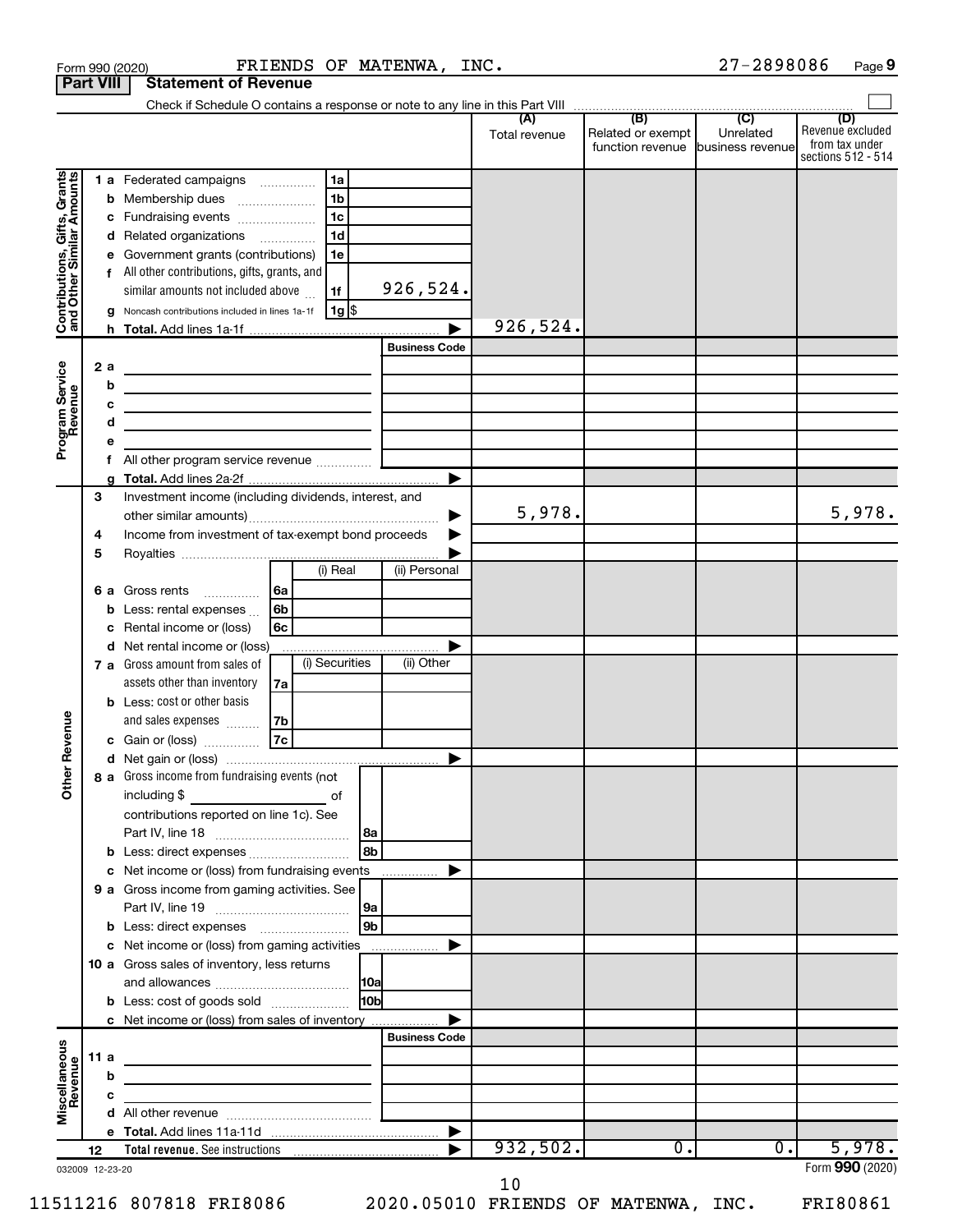|  | Form 990 (2020 |
|--|----------------|
|  |                |

**Part IX | Statement of Functional Expenses** 

Form 990 (2020) FRIENDS OF MATENWA, INC.  $27-2898086$  Page

*Section 501(c)(3) and 501(c)(4) organizations must complete all columns. All other organizations must complete column (A).*

|              | Check if Schedule O contains a response or note to any line in this Part IX                              |                |                                    |                                    |                                |  |  |  |  |  |  |  |
|--------------|----------------------------------------------------------------------------------------------------------|----------------|------------------------------------|------------------------------------|--------------------------------|--|--|--|--|--|--|--|
|              | Do not include amounts reported on lines 6b,<br>7b, 8b, 9b, and 10b of Part VIII.                        | Total expenses | (B)<br>Program service<br>expenses | Management and<br>general expenses | (D)<br>Fundraising<br>expenses |  |  |  |  |  |  |  |
| 1            | Grants and other assistance to domestic organizations                                                    |                |                                    |                                    |                                |  |  |  |  |  |  |  |
|              | and domestic governments. See Part IV, line 21                                                           |                |                                    |                                    |                                |  |  |  |  |  |  |  |
| $\mathbf{2}$ | Grants and other assistance to domestic                                                                  |                |                                    |                                    |                                |  |  |  |  |  |  |  |
|              | individuals. See Part IV, line 22                                                                        |                |                                    |                                    |                                |  |  |  |  |  |  |  |
| 3            | Grants and other assistance to foreign                                                                   |                |                                    |                                    |                                |  |  |  |  |  |  |  |
|              | organizations, foreign governments, and foreign                                                          |                |                                    |                                    |                                |  |  |  |  |  |  |  |
|              | individuals. See Part IV, lines 15 and 16                                                                | 479,763.       | 479,763.                           |                                    |                                |  |  |  |  |  |  |  |
| 4            | Benefits paid to or for members                                                                          |                |                                    |                                    |                                |  |  |  |  |  |  |  |
| 5            | Compensation of current officers, directors,                                                             |                |                                    |                                    |                                |  |  |  |  |  |  |  |
|              | trustees, and key employees                                                                              | 77,407.        | 48,563.                            | 20,346.                            | 8,498.                         |  |  |  |  |  |  |  |
| 6            | Compensation not included above to disqualified                                                          |                |                                    |                                    |                                |  |  |  |  |  |  |  |
|              | persons (as defined under section 4958(f)(1)) and                                                        |                |                                    |                                    |                                |  |  |  |  |  |  |  |
|              | persons described in section 4958(c)(3)(B)                                                               |                |                                    |                                    |                                |  |  |  |  |  |  |  |
| 7            | Other salaries and wages                                                                                 | 127,392.       | 90, 110.                           | 21,461.                            | 15,821.                        |  |  |  |  |  |  |  |
| 8            | Pension plan accruals and contributions (include                                                         |                |                                    |                                    |                                |  |  |  |  |  |  |  |
|              | section 401(k) and 403(b) employer contributions)                                                        |                |                                    |                                    |                                |  |  |  |  |  |  |  |
| 9            | Other employee benefits                                                                                  | 1,245.         | 1,120.                             | 125.                               |                                |  |  |  |  |  |  |  |
| 10           |                                                                                                          | 15,876.        | 10, 369.                           | 3,681.                             | 1,826.                         |  |  |  |  |  |  |  |
| 11           | Fees for services (nonemployees):                                                                        |                |                                    |                                    |                                |  |  |  |  |  |  |  |
| a            |                                                                                                          |                |                                    |                                    |                                |  |  |  |  |  |  |  |
| b            |                                                                                                          |                |                                    |                                    |                                |  |  |  |  |  |  |  |
|              |                                                                                                          | 12,500.        |                                    | 12,500.                            |                                |  |  |  |  |  |  |  |
|              |                                                                                                          | 43,050.        |                                    |                                    |                                |  |  |  |  |  |  |  |
| е            | Professional fundraising services. See Part IV, line 17                                                  |                |                                    |                                    | 43,050.                        |  |  |  |  |  |  |  |
| f            | Investment management fees                                                                               |                |                                    |                                    |                                |  |  |  |  |  |  |  |
| g            | Other. (If line 11g amount exceeds 10% of line 25,                                                       | 28,411.        | 14,200.                            | 608.                               | 13,603.                        |  |  |  |  |  |  |  |
|              | column (A) amount, list line 11g expenses on Sch O.)                                                     |                |                                    |                                    |                                |  |  |  |  |  |  |  |
| 12           |                                                                                                          | 33,799.        | 18, 103.                           | 8,531.                             | 7,165.                         |  |  |  |  |  |  |  |
| 13           |                                                                                                          |                |                                    |                                    |                                |  |  |  |  |  |  |  |
| 14           |                                                                                                          |                |                                    |                                    |                                |  |  |  |  |  |  |  |
| 15           |                                                                                                          |                |                                    |                                    |                                |  |  |  |  |  |  |  |
| 16<br>17     |                                                                                                          | 10,309.        | 9,526.                             | 783.                               |                                |  |  |  |  |  |  |  |
| 18           | Payments of travel or entertainment expenses                                                             |                |                                    |                                    |                                |  |  |  |  |  |  |  |
|              |                                                                                                          |                |                                    |                                    |                                |  |  |  |  |  |  |  |
| 19           | for any federal, state, or local public officials<br>Conferences, conventions, and meetings              |                |                                    |                                    |                                |  |  |  |  |  |  |  |
| 20           | Interest                                                                                                 |                |                                    |                                    |                                |  |  |  |  |  |  |  |
| 21           |                                                                                                          |                |                                    |                                    |                                |  |  |  |  |  |  |  |
| 22           | Depreciation, depletion, and amortization                                                                |                |                                    |                                    |                                |  |  |  |  |  |  |  |
| 23           | Insurance                                                                                                | 904.           |                                    | 904.                               |                                |  |  |  |  |  |  |  |
| 24           | Other expenses. Itemize expenses not covered                                                             |                |                                    |                                    |                                |  |  |  |  |  |  |  |
|              | above (List miscellaneous expenses on line 24e. If<br>line 24e amount exceeds 10% of line 25, column (A) |                |                                    |                                    |                                |  |  |  |  |  |  |  |
|              | amount, list line 24e expenses on Schedule O.)                                                           |                |                                    |                                    |                                |  |  |  |  |  |  |  |
| a            | MISCELLANEOUS                                                                                            | 8,609.         | 2,988.                             | 4,517.                             | 1,104.                         |  |  |  |  |  |  |  |
| b            |                                                                                                          |                |                                    |                                    |                                |  |  |  |  |  |  |  |
| с            |                                                                                                          |                |                                    |                                    |                                |  |  |  |  |  |  |  |
| d            |                                                                                                          |                |                                    |                                    |                                |  |  |  |  |  |  |  |
| е            | All other expenses                                                                                       |                |                                    |                                    |                                |  |  |  |  |  |  |  |
| 25           | Total functional expenses. Add lines 1 through 24e                                                       | 839,265.       | 674,742.                           | 73,456.                            | 91,067.                        |  |  |  |  |  |  |  |
| 26           | Joint costs. Complete this line only if the organization                                                 |                |                                    |                                    |                                |  |  |  |  |  |  |  |
|              | reported in column (B) joint costs from a combined                                                       |                |                                    |                                    |                                |  |  |  |  |  |  |  |
|              | educational campaign and fundraising solicitation.                                                       |                |                                    |                                    |                                |  |  |  |  |  |  |  |

032010 12-23-20

 $\Box$ 

 $\blacktriangleright$ 

Check here  $\leftarrow$  if following SOP 98-2 (ASC 958-720)

11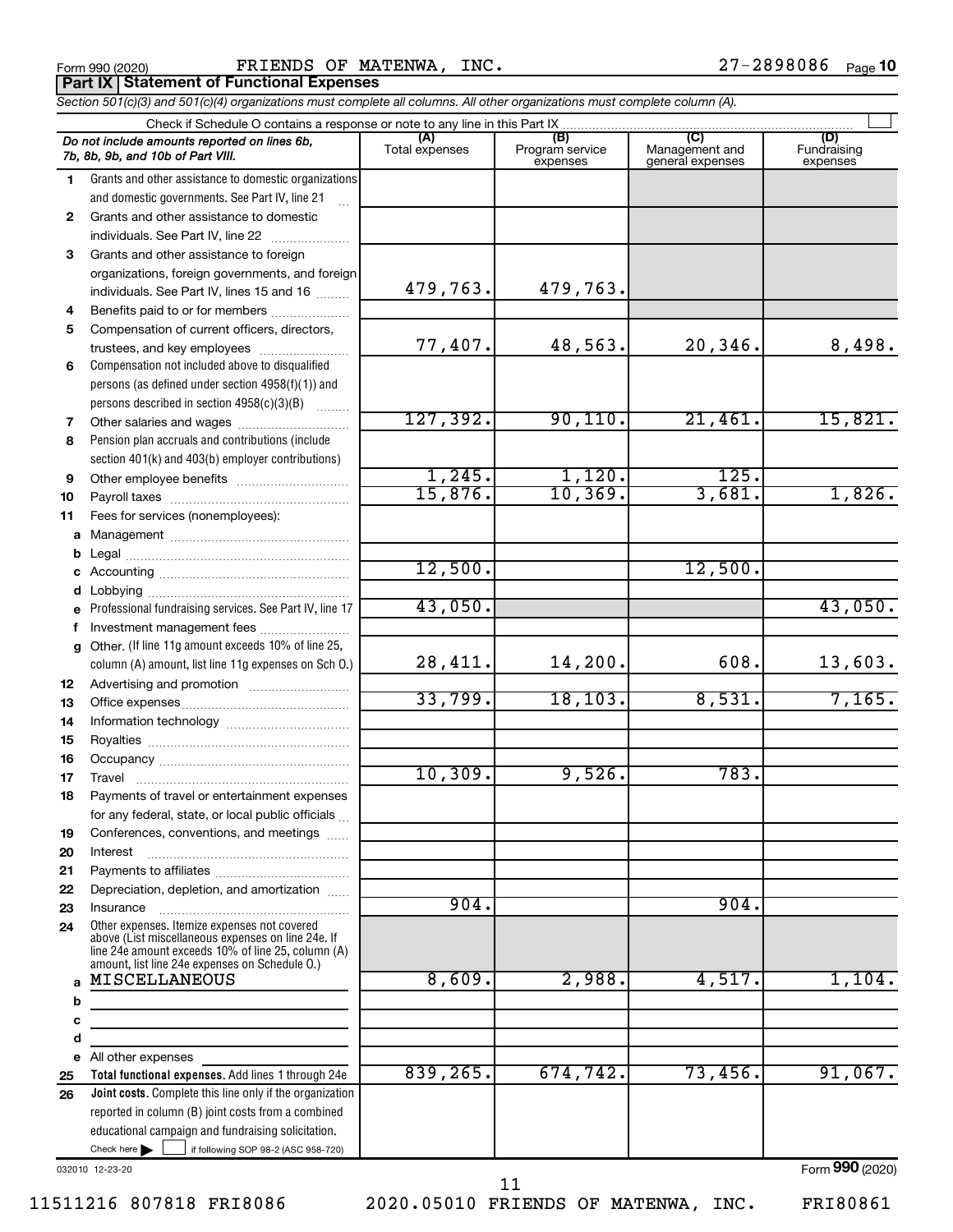$\overline{\phantom{0}}$ 

 $\overline{\phantom{0}}$ 

Check if Schedule O contains a response or note to any line in this Part X Cash - non-interest-bearing ~~~~~~~~~~~~~~~~~~~~~~~~~ ~~~~~~~~~~~~~~~~~~ ~~~~~~~~~~~~~~~~~~~~~

|                         | 1  |                                                                                                                                                                                                                                |  |              | $\mathbf{1}$    |                                 |
|-------------------------|----|--------------------------------------------------------------------------------------------------------------------------------------------------------------------------------------------------------------------------------|--|--------------|-----------------|---------------------------------|
|                         | 2  |                                                                                                                                                                                                                                |  | 909,827.     | $\mathbf{2}$    | 1,012,205.                      |
|                         | з  |                                                                                                                                                                                                                                |  | 15,000.      | 3               | 0.                              |
|                         | 4  |                                                                                                                                                                                                                                |  |              | 4               |                                 |
|                         | 5  | Loans and other receivables from any current or former officer, director,                                                                                                                                                      |  |              |                 |                                 |
|                         |    | trustee, key employee, creator or founder, substantial contributor, or 35%                                                                                                                                                     |  |              |                 |                                 |
|                         |    | controlled entity or family member of any of these persons                                                                                                                                                                     |  |              | 5               |                                 |
|                         | 6  | Loans and other receivables from other disqualified persons (as defined                                                                                                                                                        |  |              |                 |                                 |
|                         |    | under section $4958(f)(1)$ , and persons described in section $4958(c)(3)(B)$                                                                                                                                                  |  |              | 6               |                                 |
|                         | 7  |                                                                                                                                                                                                                                |  |              | $\overline{7}$  |                                 |
| ssets                   | 8  |                                                                                                                                                                                                                                |  |              | 8               |                                 |
|                         | 9  | Prepaid expenses and deferred charges [11] [11] prepaid expenses and deferred charges [11] [11] minimum and the Prepaid expenses and deferred charges [11] minimum and the Prepaid expenses and the Prepaid expenditure of Pre |  |              | 9               |                                 |
|                         |    | <b>10a</b> Land, buildings, and equipment: cost or other                                                                                                                                                                       |  |              |                 |                                 |
|                         |    | basis. Complete Part VI of Schedule D    10a                                                                                                                                                                                   |  |              |                 |                                 |
|                         | b  |                                                                                                                                                                                                                                |  |              | 10 <sub>c</sub> |                                 |
|                         | 11 |                                                                                                                                                                                                                                |  | 183,999.     | 11              | 228,545.                        |
|                         | 12 |                                                                                                                                                                                                                                |  |              | 12              |                                 |
|                         | 13 |                                                                                                                                                                                                                                |  |              | 13              |                                 |
|                         | 14 |                                                                                                                                                                                                                                |  |              | 14              |                                 |
|                         | 15 |                                                                                                                                                                                                                                |  |              | 15              |                                 |
|                         | 16 |                                                                                                                                                                                                                                |  | 1, 108, 826. | 16              | 1, 240, 750.                    |
|                         | 17 |                                                                                                                                                                                                                                |  |              | 17              |                                 |
|                         | 18 |                                                                                                                                                                                                                                |  |              | 18              |                                 |
|                         | 19 |                                                                                                                                                                                                                                |  |              | 19              |                                 |
|                         | 20 |                                                                                                                                                                                                                                |  |              | 20              |                                 |
|                         | 21 | Escrow or custodial account liability. Complete Part IV of Schedule D                                                                                                                                                          |  | 21           |                 |                                 |
|                         | 22 | Loans and other payables to any current or former officer, director,                                                                                                                                                           |  |              |                 |                                 |
| Liabilities             |    | trustee, key employee, creator or founder, substantial contributor, or 35%                                                                                                                                                     |  |              |                 |                                 |
|                         |    | controlled entity or family member of any of these persons                                                                                                                                                                     |  |              | 22              |                                 |
|                         | 23 | Secured mortgages and notes payable to unrelated third parties                                                                                                                                                                 |  |              | 23              |                                 |
|                         | 24 | Unsecured notes and loans payable to unrelated third parties                                                                                                                                                                   |  |              | 24              |                                 |
|                         | 25 | Other liabilities (including federal income tax, payables to related third                                                                                                                                                     |  |              |                 |                                 |
|                         |    | parties, and other liabilities not included on lines 17-24). Complete Part X                                                                                                                                                   |  |              |                 |                                 |
|                         |    | of Schedule D                                                                                                                                                                                                                  |  |              | 25              |                                 |
|                         | 26 | Total liabilities. Add lines 17 through 25                                                                                                                                                                                     |  | 0.           | 26              | 0.                              |
|                         |    | Organizations that follow FASB ASC 958, check here $\blacktriangleright \lfloor \underline{X} \rfloor$                                                                                                                         |  |              |                 |                                 |
| nces                    |    | and complete lines 27, 28, 32, and 33.                                                                                                                                                                                         |  |              |                 |                                 |
|                         | 27 |                                                                                                                                                                                                                                |  | 926,958.     | 27              | 1,081,909.                      |
|                         | 28 |                                                                                                                                                                                                                                |  | 181,868.     | 28              | 158, 841.                       |
|                         |    | Organizations that do not follow FASB ASC 958, check here $\blacktriangleright$                                                                                                                                                |  |              |                 |                                 |
|                         |    | and complete lines 29 through 33.                                                                                                                                                                                              |  |              |                 |                                 |
|                         | 29 |                                                                                                                                                                                                                                |  | 29           |                 |                                 |
|                         | 30 | Paid-in or capital surplus, or land, building, or equipment fund                                                                                                                                                               |  | 30           |                 |                                 |
| Net Assets or Fund Bala | 31 | Retained earnings, endowment, accumulated income, or other funds                                                                                                                                                               |  |              | 31              |                                 |
|                         | 32 |                                                                                                                                                                                                                                |  | 1,108,826.   | 32              | 1,240,750.                      |
|                         | 33 | Total liabilities and net assets/fund balances                                                                                                                                                                                 |  | 1, 108, 826. | 33              | 1, 240, 750.<br>Form 990 (2020) |
|                         |    |                                                                                                                                                                                                                                |  |              |                 |                                 |

 $\perp$ 

**(A) (B)**

Beginning of year  $\vert$  | End of year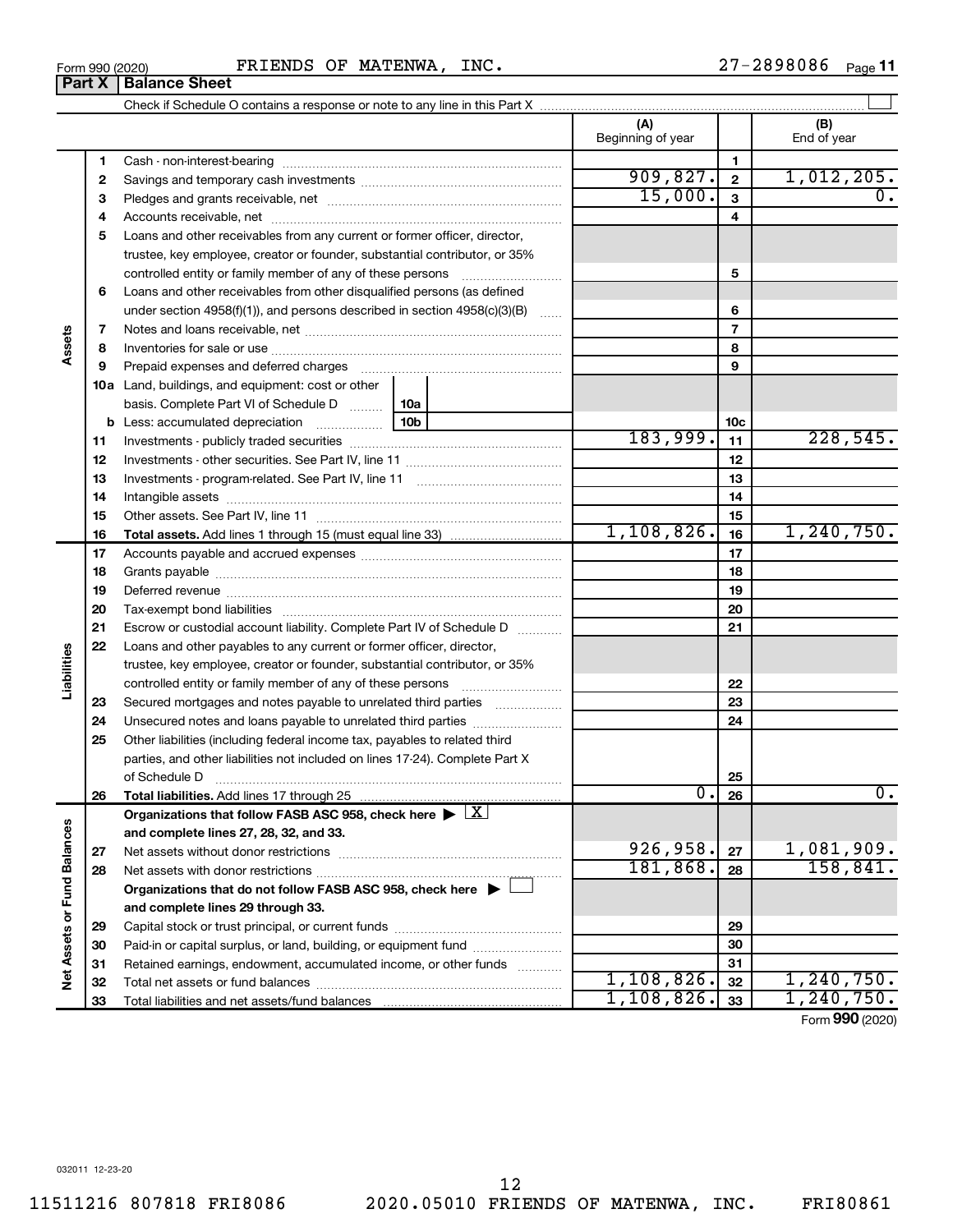|    | FRIENDS OF MATENWA, INC.<br>Form 990 (2020)                                                                                          | 27-2898086     |                |                     | Page 12          |  |  |
|----|--------------------------------------------------------------------------------------------------------------------------------------|----------------|----------------|---------------------|------------------|--|--|
|    | Part XI   Reconciliation of Net Assets                                                                                               |                |                |                     |                  |  |  |
|    |                                                                                                                                      |                |                |                     |                  |  |  |
|    |                                                                                                                                      |                |                |                     |                  |  |  |
| 1  |                                                                                                                                      | $\blacksquare$ |                | 932,502.            |                  |  |  |
| 2  |                                                                                                                                      | $\mathbf{2}$   |                | 839,265.            |                  |  |  |
| З  | Revenue less expenses. Subtract line 2 from line 1                                                                                   | $\mathbf{3}$   |                | 93, 237.            |                  |  |  |
| 4  |                                                                                                                                      | $\overline{4}$ | 1, 108, 826.   |                     |                  |  |  |
| 5  |                                                                                                                                      | 5              |                | 38,687.             |                  |  |  |
| 6  |                                                                                                                                      | 6              |                |                     |                  |  |  |
| 7  | Investment expenses www.communication.com/www.communication.com/www.communication.com/www.com                                        | $\overline{7}$ |                |                     |                  |  |  |
| 8  |                                                                                                                                      | 8              |                |                     |                  |  |  |
| 9  | Other changes in net assets or fund balances (explain on Schedule O)                                                                 | 9              |                |                     | $\overline{0}$ . |  |  |
| 10 | Net assets or fund balances at end of year. Combine lines 3 through 9 (must equal Part X, line 32,                                   |                |                |                     |                  |  |  |
|    |                                                                                                                                      | 10             | 1,240,750.     |                     |                  |  |  |
|    | Part XII Financial Statements and Reporting                                                                                          |                |                |                     |                  |  |  |
|    |                                                                                                                                      |                |                |                     |                  |  |  |
|    |                                                                                                                                      |                |                | Yes                 | <b>No</b>        |  |  |
| 1  | $\mathbf{X}$ Accrual<br>Accounting method used to prepare the Form 990: [130] Cash<br>Other<br>- L - I                               |                |                |                     |                  |  |  |
|    | If the organization changed its method of accounting from a prior year or checked "Other," explain in Schedule O.                    |                |                |                     |                  |  |  |
|    |                                                                                                                                      |                | 2a             |                     | x                |  |  |
|    | If "Yes," check a box below to indicate whether the financial statements for the year were compiled or reviewed on a                 |                |                |                     |                  |  |  |
|    | separate basis, consolidated basis, or both:                                                                                         |                |                |                     |                  |  |  |
|    | Both consolidated and separate basis<br>Separate basis<br>Consolidated basis                                                         |                |                |                     |                  |  |  |
|    |                                                                                                                                      |                | 2 <sub>b</sub> | х                   |                  |  |  |
|    | If "Yes," check a box below to indicate whether the financial statements for the year were audited on a separate basis,              |                |                |                     |                  |  |  |
|    | consolidated basis, or both:                                                                                                         |                |                |                     |                  |  |  |
|    | $ \mathbf{X} $ Separate basis<br>Consolidated basis<br>Both consolidated and separate basis                                          |                |                |                     |                  |  |  |
|    | c If "Yes" to line 2a or 2b, does the organization have a committee that assumes responsibility for oversight of the audit,          |                |                |                     |                  |  |  |
|    | review, or compilation of its financial statements and selection of an independent accountant?                                       |                | 2c             | х                   |                  |  |  |
|    | If the organization changed either its oversight process or selection process during the tax year, explain on Schedule O.            |                |                |                     |                  |  |  |
|    | 3a As a result of a federal award, was the organization required to undergo an audit or audits as set forth in the Single Audit      |                |                |                     |                  |  |  |
|    | Act and OMB Circular A-133?                                                                                                          |                | 3a             |                     | х                |  |  |
|    | <b>b</b> If "Yes," did the organization undergo the required audit or audits? If the organization did not undergo the required audit |                |                |                     |                  |  |  |
|    |                                                                                                                                      |                | 3b             | $000 \text{ hours}$ |                  |  |  |
|    |                                                                                                                                      |                |                |                     |                  |  |  |

Form (2020) **990**

032012 12-23-20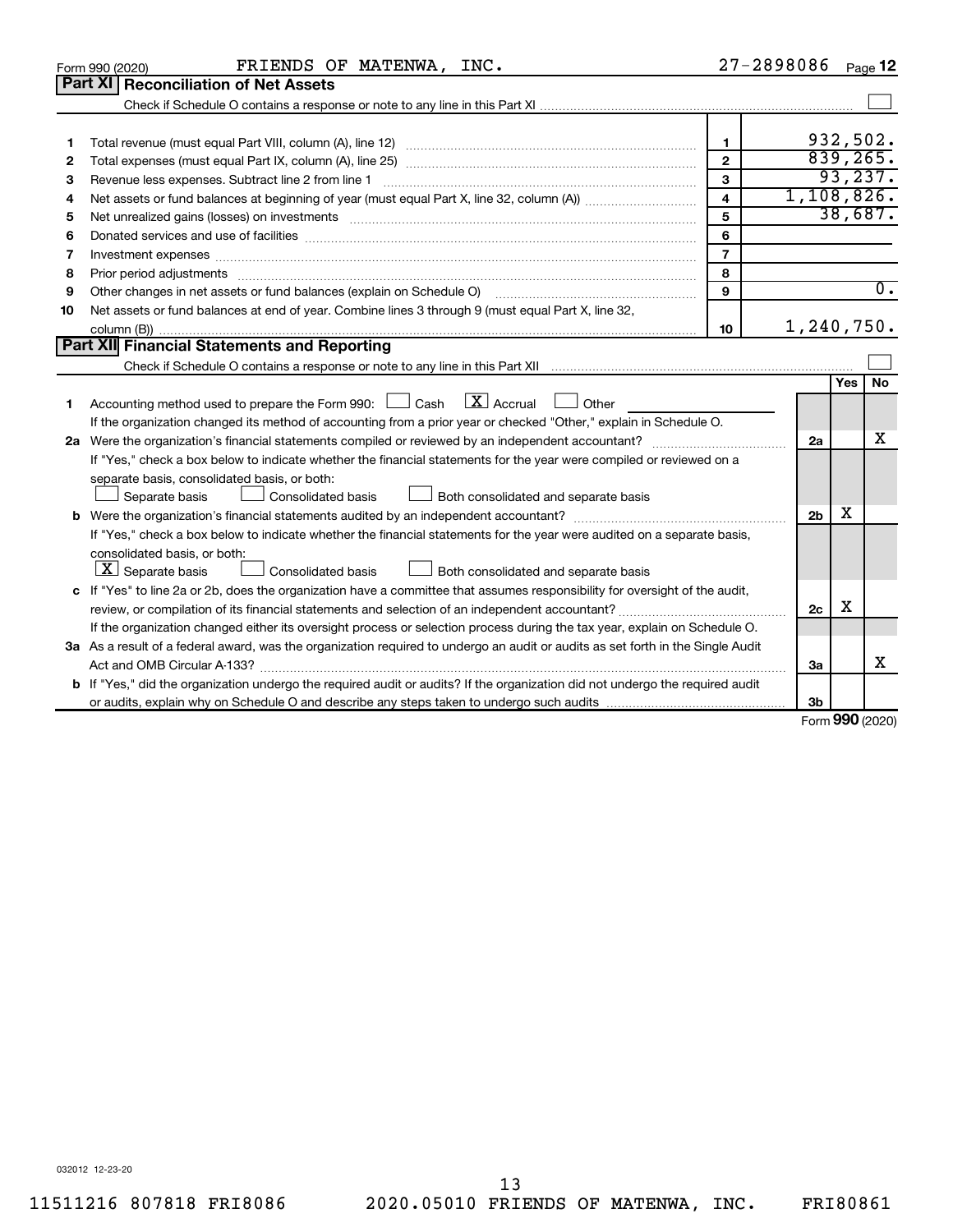**SCHEDULE A**

Department of the Treasury Internal Revenue Service

# Form 990 or 990-EZ) **Public Charity Status and Public Support**<br>
Complete if the organization is a section 501(c)(3) organization or a section<br> **2020**

**4947(a)(1) nonexempt charitable trust. | Attach to Form 990 or Form 990-EZ.** 

**| Go to www.irs.gov/Form990 for instructions and the latest information.**

| OMB No. 1545-0047                   |  |  |  |  |  |  |  |  |
|-------------------------------------|--|--|--|--|--|--|--|--|
| 2020                                |  |  |  |  |  |  |  |  |
| <b>Open to Public</b><br>Inspection |  |  |  |  |  |  |  |  |
|                                     |  |  |  |  |  |  |  |  |

| Name of the organization |                                           |      | l Emplover identification number |
|--------------------------|-------------------------------------------|------|----------------------------------|
|                          | <b>MA ጥGNIWA</b><br><b>DD TENDC</b><br>⌒□ | TNTC | nononoc<br>די                    |

| oloyer identification num |
|---------------------------|
| 27-2898086                |

|        |                     |                                                                                                                                              | FRIENDS OF MATENWA, INC. |                                                        |     |                                                                |                            |  | 27-2898086                 |
|--------|---------------------|----------------------------------------------------------------------------------------------------------------------------------------------|--------------------------|--------------------------------------------------------|-----|----------------------------------------------------------------|----------------------------|--|----------------------------|
| Part I |                     | Reason for Public Charity Status. (All organizations must complete this part.) See instructions.                                             |                          |                                                        |     |                                                                |                            |  |                            |
|        |                     | The organization is not a private foundation because it is: (For lines 1 through 12, check only one box.)                                    |                          |                                                        |     |                                                                |                            |  |                            |
| 1      |                     | A church, convention of churches, or association of churches described in section 170(b)(1)(A)(i).                                           |                          |                                                        |     |                                                                |                            |  |                            |
| 2      |                     | A school described in section 170(b)(1)(A)(ii). (Attach Schedule E (Form 990 or 990-EZ).)                                                    |                          |                                                        |     |                                                                |                            |  |                            |
| 3      |                     | A hospital or a cooperative hospital service organization described in section 170(b)(1)(A)(iii).                                            |                          |                                                        |     |                                                                |                            |  |                            |
| 4      |                     | A medical research organization operated in conjunction with a hospital described in section 170(b)(1)(A)(iii). Enter the hospital's name,   |                          |                                                        |     |                                                                |                            |  |                            |
|        |                     | city, and state:                                                                                                                             |                          |                                                        |     |                                                                |                            |  |                            |
| 5      |                     | An organization operated for the benefit of a college or university owned or operated by a governmental unit described in                    |                          |                                                        |     |                                                                |                            |  |                            |
|        |                     | section 170(b)(1)(A)(iv). (Complete Part II.)                                                                                                |                          |                                                        |     |                                                                |                            |  |                            |
| 6      |                     | A federal, state, or local government or governmental unit described in section 170(b)(1)(A)(v).                                             |                          |                                                        |     |                                                                |                            |  |                            |
| 7      | $\lfloor x \rfloor$ |                                                                                                                                              |                          |                                                        |     |                                                                |                            |  |                            |
|        |                     | An organization that normally receives a substantial part of its support from a governmental unit or from the general public described in    |                          |                                                        |     |                                                                |                            |  |                            |
|        |                     | section 170(b)(1)(A)(vi). (Complete Part II.)                                                                                                |                          |                                                        |     |                                                                |                            |  |                            |
| 8      |                     | A community trust described in section 170(b)(1)(A)(vi). (Complete Part II.)                                                                 |                          |                                                        |     |                                                                |                            |  |                            |
| 9      |                     | An agricultural research organization described in section 170(b)(1)(A)(ix) operated in conjunction with a land-grant college                |                          |                                                        |     |                                                                |                            |  |                            |
|        |                     | or university or a non-land-grant college of agriculture (see instructions). Enter the name, city, and state of the college or               |                          |                                                        |     |                                                                |                            |  |                            |
|        |                     | university:                                                                                                                                  |                          |                                                        |     |                                                                |                            |  |                            |
| 10     |                     | An organization that normally receives (1) more than 33 1/3% of its support from contributions, membership fees, and gross receipts from     |                          |                                                        |     |                                                                |                            |  |                            |
|        |                     | activities related to its exempt functions, subject to certain exceptions; and (2) no more than 33 1/3% of its support from gross investment |                          |                                                        |     |                                                                |                            |  |                            |
|        |                     | income and unrelated business taxable income (less section 511 tax) from businesses acquired by the organization after June 30, 1975.        |                          |                                                        |     |                                                                |                            |  |                            |
|        |                     | See section 509(a)(2). (Complete Part III.)                                                                                                  |                          |                                                        |     |                                                                |                            |  |                            |
| 11     |                     | An organization organized and operated exclusively to test for public safety. See section 509(a)(4).                                         |                          |                                                        |     |                                                                |                            |  |                            |
| 12     |                     | An organization organized and operated exclusively for the benefit of, to perform the functions of, or to carry out the purposes of one or   |                          |                                                        |     |                                                                |                            |  |                            |
|        |                     | more publicly supported organizations described in section 509(a)(1) or section 509(a)(2). See section 509(a)(3). Check the box in           |                          |                                                        |     |                                                                |                            |  |                            |
|        |                     | lines 12a through 12d that describes the type of supporting organization and complete lines 12e, 12f, and 12g.                               |                          |                                                        |     |                                                                |                            |  |                            |
| а      |                     | Type I. A supporting organization operated, supervised, or controlled by its supported organization(s), typically by giving                  |                          |                                                        |     |                                                                |                            |  |                            |
|        |                     | the supported organization(s) the power to regularly appoint or elect a majority of the directors or trustees of the supporting              |                          |                                                        |     |                                                                |                            |  |                            |
|        |                     | organization. You must complete Part IV, Sections A and B.                                                                                   |                          |                                                        |     |                                                                |                            |  |                            |
| b      |                     | Type II. A supporting organization supervised or controlled in connection with its supported organization(s), by having                      |                          |                                                        |     |                                                                |                            |  |                            |
|        |                     | control or management of the supporting organization vested in the same persons that control or manage the supported                         |                          |                                                        |     |                                                                |                            |  |                            |
|        |                     | organization(s). You must complete Part IV, Sections A and C.                                                                                |                          |                                                        |     |                                                                |                            |  |                            |
| с      |                     | Type III functionally integrated. A supporting organization operated in connection with, and functionally integrated with,                   |                          |                                                        |     |                                                                |                            |  |                            |
|        |                     | its supported organization(s) (see instructions). You must complete Part IV, Sections A, D, and E.                                           |                          |                                                        |     |                                                                |                            |  |                            |
| d      |                     | Type III non-functionally integrated. A supporting organization operated in connection with its supported organization(s)                    |                          |                                                        |     |                                                                |                            |  |                            |
|        |                     | that is not functionally integrated. The organization generally must satisfy a distribution requirement and an attentiveness                 |                          |                                                        |     |                                                                |                            |  |                            |
|        |                     | requirement (see instructions). You must complete Part IV, Sections A and D, and Part V.                                                     |                          |                                                        |     |                                                                |                            |  |                            |
| е      |                     | Check this box if the organization received a written determination from the IRS that it is a Type I, Type II, Type III                      |                          |                                                        |     |                                                                |                            |  |                            |
|        |                     | functionally integrated, or Type III non-functionally integrated supporting organization.                                                    |                          |                                                        |     |                                                                |                            |  |                            |
| f.     |                     | Enter the number of supported organizations                                                                                                  |                          |                                                        |     |                                                                |                            |  |                            |
|        |                     | Provide the following information about the supported organization(s).                                                                       |                          |                                                        |     |                                                                |                            |  |                            |
|        |                     | (i) Name of supported                                                                                                                        | (ii) EIN                 | (iii) Type of organization<br>(described on lines 1-10 |     | (iv) Is the organization listed<br>in your governing document? | (v) Amount of monetary     |  | (vi) Amount of other       |
|        |                     | organization                                                                                                                                 |                          | above (see instructions))                              | Yes | No                                                             | support (see instructions) |  | support (see instructions) |
|        |                     |                                                                                                                                              |                          |                                                        |     |                                                                |                            |  |                            |
|        |                     |                                                                                                                                              |                          |                                                        |     |                                                                |                            |  |                            |
|        |                     |                                                                                                                                              |                          |                                                        |     |                                                                |                            |  |                            |
|        |                     |                                                                                                                                              |                          |                                                        |     |                                                                |                            |  |                            |
|        |                     |                                                                                                                                              |                          |                                                        |     |                                                                |                            |  |                            |
|        |                     |                                                                                                                                              |                          |                                                        |     |                                                                |                            |  |                            |
|        |                     |                                                                                                                                              |                          |                                                        |     |                                                                |                            |  |                            |
|        |                     |                                                                                                                                              |                          |                                                        |     |                                                                |                            |  |                            |
|        |                     |                                                                                                                                              |                          |                                                        |     |                                                                |                            |  |                            |
|        |                     |                                                                                                                                              |                          |                                                        |     |                                                                |                            |  |                            |
| Total  |                     |                                                                                                                                              |                          |                                                        |     |                                                                |                            |  |                            |

LHA For Paperwork Reduction Act Notice, see the Instructions for Form 990 or 990-EZ. 032021 01-25-21 Schedule A (Form 990 or 990-EZ) 2020 14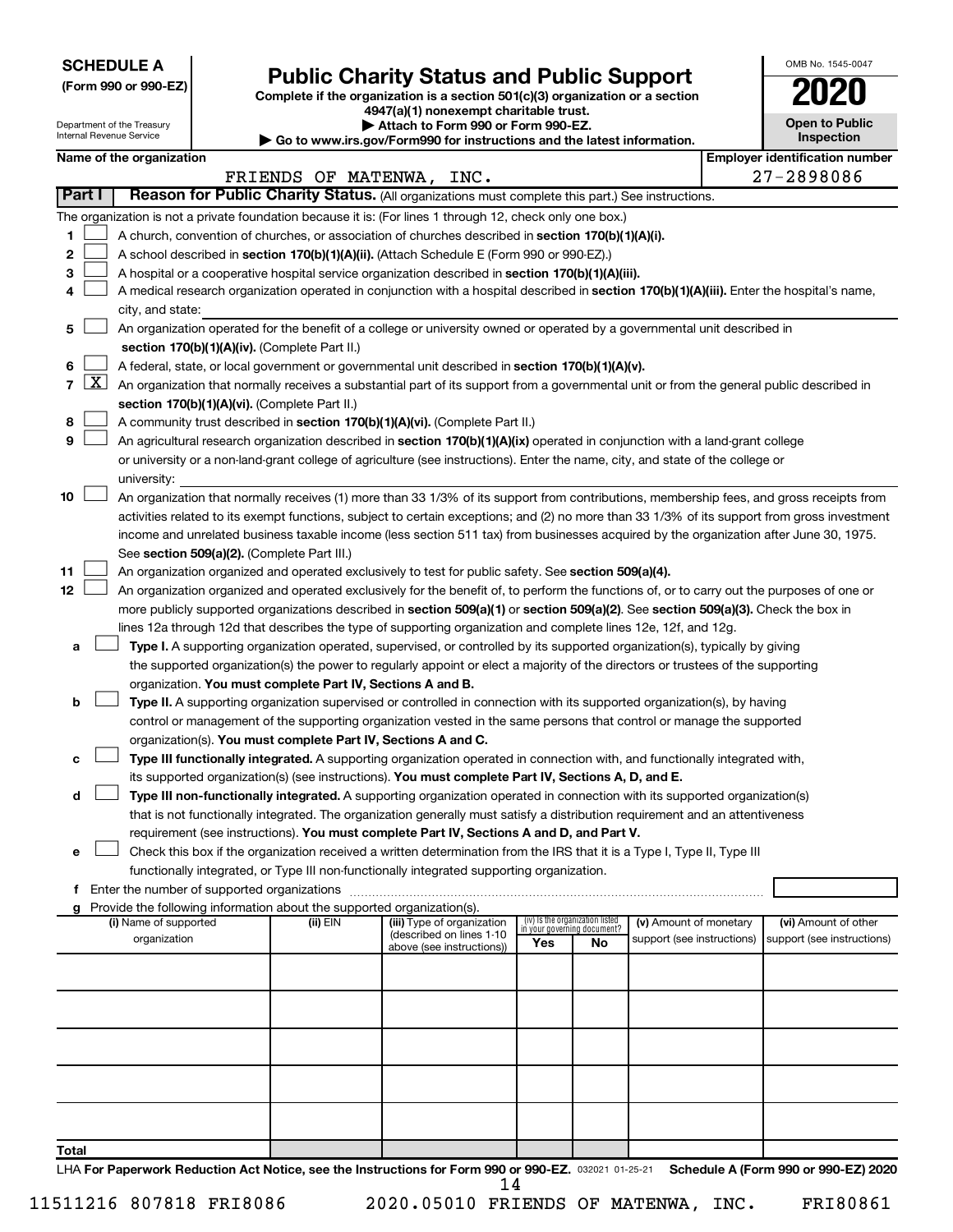## Schedule A (Form 990 or 990-EZ) 2020  $\texttt{FRIENDS OF MATENWA}$ ,  $\texttt{INC.} \quad \texttt{27-2898086 \quad \texttt{Page}}$

27-2898086 Page 2

(Complete only if you checked the box on line 5, 7, or 8 of Part I or if the organization failed to qualify under Part III. If the organization fails to qualify under the tests listed below, please complete Part III.) **Part II Support Schedule for Organizations Described in Sections 170(b)(1)(A)(iv) and 170(b)(1)(A)(vi)**

|   | <b>Section A. Public Support</b>                                                                                                           |          |           |            |                       |                                      |                                    |  |  |  |  |
|---|--------------------------------------------------------------------------------------------------------------------------------------------|----------|-----------|------------|-----------------------|--------------------------------------|------------------------------------|--|--|--|--|
|   | Calendar year (or fiscal year beginning in)                                                                                                | (a) 2016 | (b) 2017  | $(c)$ 2018 | $(d)$ 2019            | (e) 2020                             | (f) Total                          |  |  |  |  |
|   | 1 Gifts, grants, contributions, and                                                                                                        |          |           |            |                       |                                      |                                    |  |  |  |  |
|   | membership fees received. (Do not                                                                                                          |          |           |            |                       |                                      |                                    |  |  |  |  |
|   | include any "unusual grants.")                                                                                                             | 397,068. | 735, 324. | 657,875.   | 813, 263.             | 926, 524.                            | 3530054.                           |  |  |  |  |
|   | 2 Tax revenues levied for the organ-                                                                                                       |          |           |            |                       |                                      |                                    |  |  |  |  |
|   | ization's benefit and either paid to                                                                                                       |          |           |            |                       |                                      |                                    |  |  |  |  |
|   | or expended on its behalf                                                                                                                  |          |           |            |                       |                                      |                                    |  |  |  |  |
|   | 3 The value of services or facilities                                                                                                      |          |           |            |                       |                                      |                                    |  |  |  |  |
|   | furnished by a governmental unit to                                                                                                        |          |           |            |                       |                                      |                                    |  |  |  |  |
|   | the organization without charge                                                                                                            |          |           |            |                       |                                      |                                    |  |  |  |  |
|   | <b>Total.</b> Add lines 1 through 3                                                                                                        | 397,068. | 735, 324. |            | $657, 875.$ 813, 263. | 926,524.                             | 3530054.                           |  |  |  |  |
|   | 5 The portion of total contributions                                                                                                       |          |           |            |                       |                                      |                                    |  |  |  |  |
|   | by each person (other than a                                                                                                               |          |           |            |                       |                                      |                                    |  |  |  |  |
|   | governmental unit or publicly                                                                                                              |          |           |            |                       |                                      |                                    |  |  |  |  |
|   | supported organization) included                                                                                                           |          |           |            |                       |                                      |                                    |  |  |  |  |
|   | on line 1 that exceeds 2% of the                                                                                                           |          |           |            |                       |                                      |                                    |  |  |  |  |
|   | amount shown on line 11,                                                                                                                   |          |           |            |                       |                                      |                                    |  |  |  |  |
|   | column (f)                                                                                                                                 |          |           |            |                       |                                      | 1308277.                           |  |  |  |  |
|   | 6 Public support. Subtract line 5 from line 4.                                                                                             |          |           |            |                       |                                      | 2221777.                           |  |  |  |  |
|   | <b>Section B. Total Support</b>                                                                                                            |          |           |            |                       |                                      |                                    |  |  |  |  |
|   | Calendar year (or fiscal year beginning in)                                                                                                | (a) 2016 | (b) 2017  | $(c)$ 2018 | $(d)$ 2019            | (e) 2020                             | (f) Total                          |  |  |  |  |
|   | 7 Amounts from line 4                                                                                                                      | 397,068. | 735, 324. | 657,875.   | 813, 263.             | 926,524.                             | 3530054.                           |  |  |  |  |
|   | 8 Gross income from interest,                                                                                                              |          |           |            |                       |                                      |                                    |  |  |  |  |
|   | dividends, payments received on                                                                                                            |          |           |            |                       |                                      |                                    |  |  |  |  |
|   | securities loans, rents, royalties,                                                                                                        |          |           |            |                       |                                      |                                    |  |  |  |  |
|   | and income from similar sources                                                                                                            | 873.     | 2,096.    | 15,613.    | 6,475.                | 5,978.                               | 31,035.                            |  |  |  |  |
| 9 | Net income from unrelated business                                                                                                         |          |           |            |                       |                                      |                                    |  |  |  |  |
|   | activities, whether or not the                                                                                                             |          |           |            |                       |                                      |                                    |  |  |  |  |
|   | business is regularly carried on                                                                                                           |          |           |            |                       |                                      |                                    |  |  |  |  |
|   | 10 Other income. Do not include gain                                                                                                       |          |           |            |                       |                                      |                                    |  |  |  |  |
|   | or loss from the sale of capital                                                                                                           |          |           |            |                       |                                      |                                    |  |  |  |  |
|   | assets (Explain in Part VI.)                                                                                                               | 2,085.   | 2,359.    | 3,056.     |                       |                                      | 7,500.                             |  |  |  |  |
|   | 11 Total support. Add lines 7 through 10                                                                                                   |          |           |            |                       |                                      | 3568589.                           |  |  |  |  |
|   | 12 Gross receipts from related activities, etc. (see instructions)                                                                         |          |           |            |                       | 12                                   | 639,188.                           |  |  |  |  |
|   | 13 First 5 years. If the Form 990 is for the organization's first, second, third, fourth, or fifth tax year as a section 501(c)(3)         |          |           |            |                       |                                      |                                    |  |  |  |  |
|   | organization, check this box and stop here                                                                                                 |          |           |            |                       |                                      |                                    |  |  |  |  |
|   | <b>Section C. Computation of Public Support Percentage</b>                                                                                 |          |           |            |                       |                                      |                                    |  |  |  |  |
|   |                                                                                                                                            |          |           |            |                       | 14                                   | 62.26<br>%                         |  |  |  |  |
|   |                                                                                                                                            |          |           |            |                       | 15                                   | 59.71<br>%                         |  |  |  |  |
|   | 16a 33 1/3% support test - 2020. If the organization did not check the box on line 13, and line 14 is 33 1/3% or more, check this box and  |          |           |            |                       |                                      |                                    |  |  |  |  |
|   |                                                                                                                                            |          |           |            |                       |                                      | $\blacktriangleright$ $\mathbf{X}$ |  |  |  |  |
|   | b 33 1/3% support test - 2019. If the organization did not check a box on line 13 or 16a, and line 15 is 33 1/3% or more, check this box   |          |           |            |                       |                                      |                                    |  |  |  |  |
|   |                                                                                                                                            |          |           |            |                       |                                      |                                    |  |  |  |  |
|   | 17a 10% -facts-and-circumstances test - 2020. If the organization did not check a box on line 13, 16a, or 16b, and line 14 is 10% or more, |          |           |            |                       |                                      |                                    |  |  |  |  |
|   | and if the organization meets the facts-and-circumstances test, check this box and stop here. Explain in Part VI how the organization      |          |           |            |                       |                                      |                                    |  |  |  |  |
|   | meets the facts-and-circumstances test. The organization qualifies as a publicly supported organization                                    |          |           |            |                       |                                      |                                    |  |  |  |  |
|   | b 10% -facts-and-circumstances test - 2019. If the organization did not check a box on line 13, 16a, 16b, or 17a, and line 15 is 10% or    |          |           |            |                       |                                      |                                    |  |  |  |  |
|   | more, and if the organization meets the facts-and-circumstances test, check this box and stop here. Explain in Part VI how the             |          |           |            |                       |                                      |                                    |  |  |  |  |
|   | organization meets the facts-and-circumstances test. The organization qualifies as a publicly supported organization                       |          |           |            |                       |                                      |                                    |  |  |  |  |
|   | 18 Private foundation. If the organization did not check a box on line 13, 16a, 16b, 17a, or 17b, check this box and see instructions      |          |           |            |                       |                                      |                                    |  |  |  |  |
|   |                                                                                                                                            |          |           |            |                       | Schodule A (Form 000 or 000 F7) 2020 |                                    |  |  |  |  |

**Schedule A (Form 990 or 990-EZ) 2020**

032022 01-25-21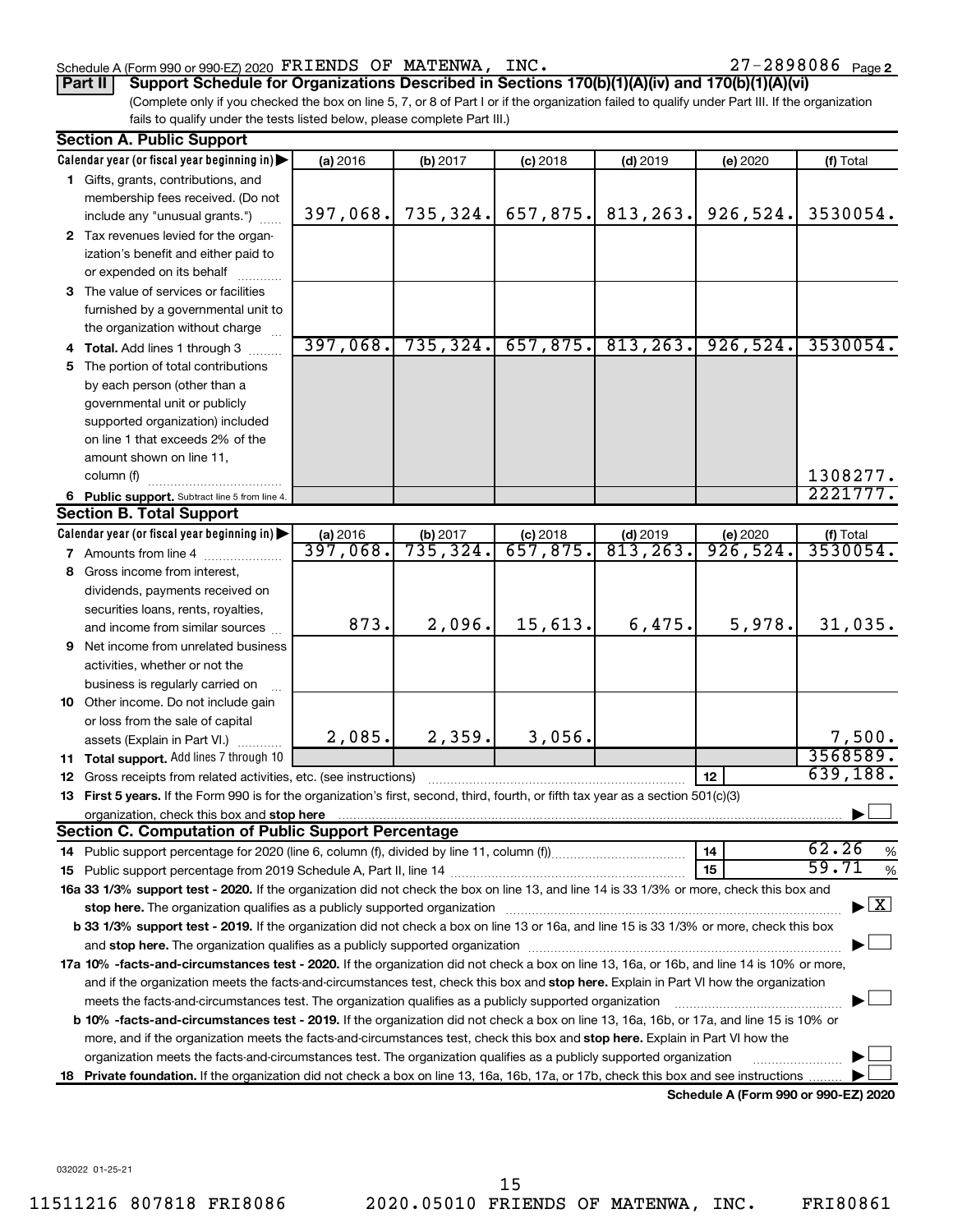### Schedule A (Form 990 or 990-EZ) 2020  $\texttt{FRIENDS OF MATENWA}$ ,  $\texttt{INC.} \quad \texttt{27-2898086 \text{ } Page}$ **Part III Support Schedule for Organizations Described in Section 509(a)(2)**

(Complete only if you checked the box on line 10 of Part I or if the organization failed to qualify under Part II. If the organization fails to qualify under the tests listed below, please complete Part II.)

|              | <b>Section A. Public Support</b><br>Calendar year (or fiscal year beginning in)                                                                     | (a) 2016 | (b) 2017 | (c) 2018   | $(d)$ 2019 |    | (e) 2020 | (f) Total                            |
|--------------|-----------------------------------------------------------------------------------------------------------------------------------------------------|----------|----------|------------|------------|----|----------|--------------------------------------|
|              | 1 Gifts, grants, contributions, and                                                                                                                 |          |          |            |            |    |          |                                      |
|              | membership fees received. (Do not                                                                                                                   |          |          |            |            |    |          |                                      |
|              | include any "unusual grants.")                                                                                                                      |          |          |            |            |    |          |                                      |
| $\mathbf{2}$ | Gross receipts from admissions,                                                                                                                     |          |          |            |            |    |          |                                      |
|              | merchandise sold or services per-<br>formed, or facilities furnished in                                                                             |          |          |            |            |    |          |                                      |
|              | any activity that is related to the<br>organization's tax-exempt purpose                                                                            |          |          |            |            |    |          |                                      |
| З.           | Gross receipts from activities that                                                                                                                 |          |          |            |            |    |          |                                      |
|              | are not an unrelated trade or bus-                                                                                                                  |          |          |            |            |    |          |                                      |
|              | iness under section 513                                                                                                                             |          |          |            |            |    |          |                                      |
| 4            | Tax revenues levied for the organ-                                                                                                                  |          |          |            |            |    |          |                                      |
|              | ization's benefit and either paid to                                                                                                                |          |          |            |            |    |          |                                      |
|              | or expended on its behalf                                                                                                                           |          |          |            |            |    |          |                                      |
| 5.           | The value of services or facilities                                                                                                                 |          |          |            |            |    |          |                                      |
|              | furnished by a governmental unit to                                                                                                                 |          |          |            |            |    |          |                                      |
|              | the organization without charge                                                                                                                     |          |          |            |            |    |          |                                      |
| 6            | Total. Add lines 1 through 5                                                                                                                        |          |          |            |            |    |          |                                      |
|              | 7a Amounts included on lines 1, 2, and                                                                                                              |          |          |            |            |    |          |                                      |
|              | 3 received from disqualified persons                                                                                                                |          |          |            |            |    |          |                                      |
|              | <b>b</b> Amounts included on lines 2 and 3 received                                                                                                 |          |          |            |            |    |          |                                      |
|              | from other than disqualified persons that<br>exceed the greater of \$5,000 or 1% of the<br>amount on line 13 for the year                           |          |          |            |            |    |          |                                      |
|              | c Add lines 7a and 7b                                                                                                                               |          |          |            |            |    |          |                                      |
|              | 8 Public support. (Subtract line 7c from line 6.)                                                                                                   |          |          |            |            |    |          |                                      |
|              | <b>Section B. Total Support</b>                                                                                                                     |          |          |            |            |    |          |                                      |
|              | Calendar year (or fiscal year beginning in)                                                                                                         | (a) 2016 | (b) 2017 | $(c)$ 2018 | $(d)$ 2019 |    | (e) 2020 | (f) Total                            |
|              | 9 Amounts from line 6                                                                                                                               |          |          |            |            |    |          |                                      |
|              | <b>10a</b> Gross income from interest,<br>dividends, payments received on<br>securities loans, rents, royalties,<br>and income from similar sources |          |          |            |            |    |          |                                      |
|              | <b>b</b> Unrelated business taxable income                                                                                                          |          |          |            |            |    |          |                                      |
|              | (less section 511 taxes) from businesses<br>acquired after June 30, 1975                                                                            |          |          |            |            |    |          |                                      |
|              | c Add lines 10a and 10b                                                                                                                             |          |          |            |            |    |          |                                      |
|              | <b>11</b> Net income from unrelated business<br>activities not included in line 10b.<br>whether or not the business is<br>regularly carried on      |          |          |            |            |    |          |                                      |
|              | <b>12</b> Other income. Do not include gain<br>or loss from the sale of capital<br>assets (Explain in Part VI.)                                     |          |          |            |            |    |          |                                      |
|              | <b>13</b> Total support. (Add lines 9, 10c, 11, and 12.)                                                                                            |          |          |            |            |    |          |                                      |
|              | 14 First 5 years. If the Form 990 is for the organization's first, second, third, fourth, or fifth tax year as a section 501(c)(3) organization,    |          |          |            |            |    |          |                                      |
|              | check this box and stop here                                                                                                                        |          |          |            |            |    |          |                                      |
|              | <b>Section C. Computation of Public Support Percentage</b>                                                                                          |          |          |            |            |    |          |                                      |
|              |                                                                                                                                                     |          |          |            |            | 15 |          | %                                    |
|              |                                                                                                                                                     |          |          |            |            | 16 |          | %                                    |
|              | Section D. Computation of Investment Income Percentage                                                                                              |          |          |            |            |    |          |                                      |
|              |                                                                                                                                                     |          |          |            |            | 17 |          | %                                    |
|              |                                                                                                                                                     |          |          |            |            | 18 |          | %                                    |
|              |                                                                                                                                                     |          |          |            |            |    |          |                                      |
|              |                                                                                                                                                     |          |          |            |            |    |          |                                      |
|              | 19a 33 1/3% support tests - 2020. If the organization did not check the box on line 14, and line 15 is more than 33 1/3%, and line 17 is not        |          |          |            |            |    |          |                                      |
|              | more than 33 1/3%, check this box and stop here. The organization qualifies as a publicly supported organization                                    |          |          |            |            |    |          |                                      |
|              | b 33 1/3% support tests - 2019. If the organization did not check a box on line 14 or line 19a, and line 16 is more than 33 1/3%, and               |          |          |            |            |    |          |                                      |
|              | line 18 is not more than 33 1/3%, check this box and stop here. The organization qualifies as a publicly supported organization                     |          |          |            |            |    |          |                                      |
|              |                                                                                                                                                     |          |          |            |            |    |          |                                      |
| 18           | 032023 01-25-21                                                                                                                                     |          |          | 16         |            |    |          | Schedule A (Form 990 or 990-EZ) 2020 |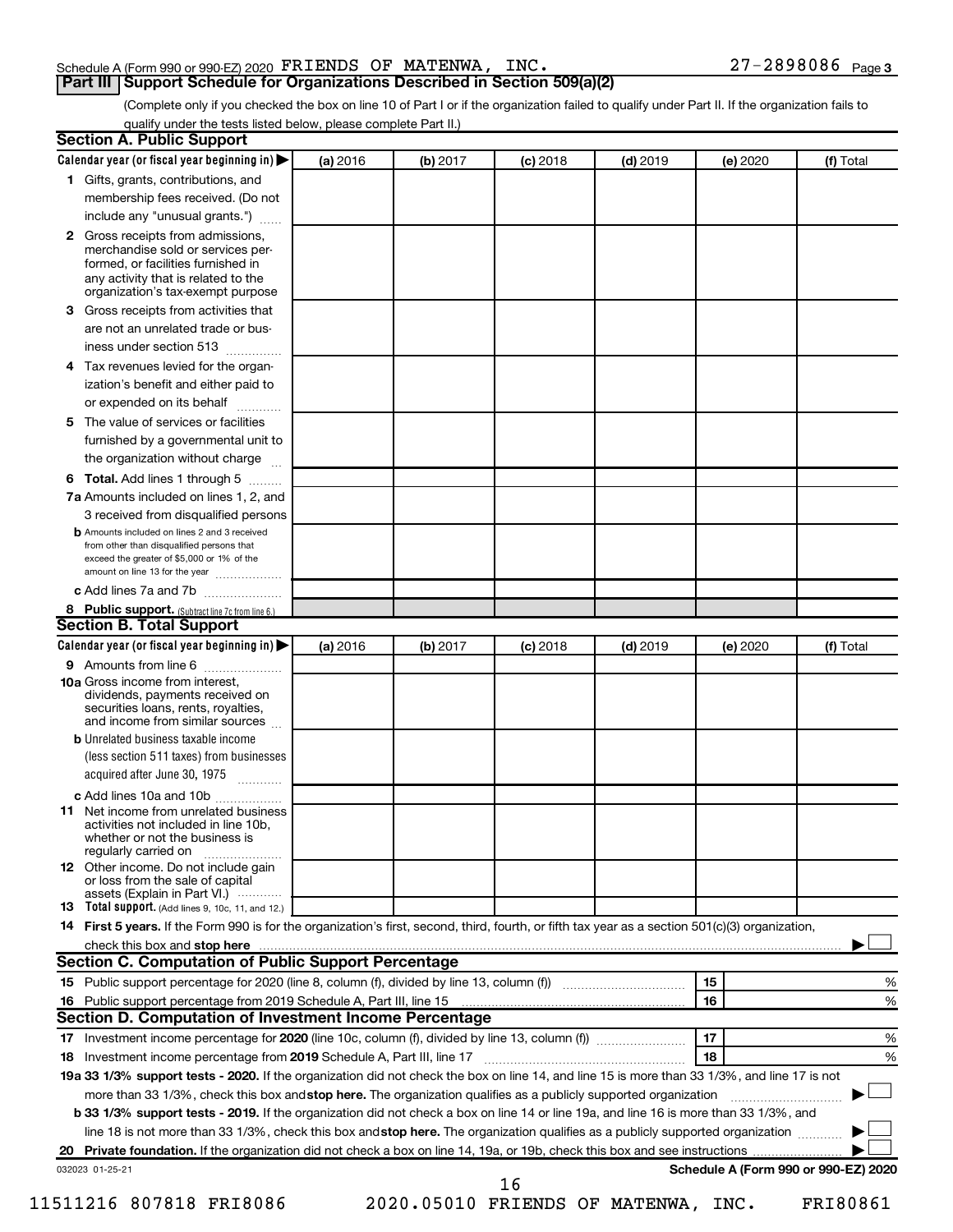**1**

**2**

**3a**

**3b**

**3c**

**4a**

**4b**

**4c**

**5a**

**5b 5c**

**6**

**7**

**8**

**9a**

**9b**

**9c**

**10a**

**10b**

**Yes No**

# **Part IV Supporting Organizations**

(Complete only if you checked a box in line 12 on Part I. If you checked box 12a, Part I, complete Sections A and B. If you checked box 12b, Part I, complete Sections A and C. If you checked box 12c, Part I, complete Sections A, D, and E. If you checked box 12d, Part I, complete Sections A and D, and complete Part V.)

# **Section A. All Supporting Organizations**

- **1** Are all of the organization's supported organizations listed by name in the organization's governing documents? If "No," describe in Part VI how the supported organizations are designated. If designated by *class or purpose, describe the designation. If historic and continuing relationship, explain.*
- **2** Did the organization have any supported organization that does not have an IRS determination of status under section 509(a)(1) or (2)? If "Yes," explain in Part **VI** how the organization determined that the supported *organization was described in section 509(a)(1) or (2).*
- **3a** Did the organization have a supported organization described in section 501(c)(4), (5), or (6)? If "Yes," answer *lines 3b and 3c below.*
- **b** Did the organization confirm that each supported organization qualified under section 501(c)(4), (5), or (6) and satisfied the public support tests under section 509(a)(2)? If "Yes," describe in Part VI when and how the *organization made the determination.*
- **c** Did the organization ensure that all support to such organizations was used exclusively for section 170(c)(2)(B) purposes? If "Yes," explain in Part VI what controls the organization put in place to ensure such use.
- **4 a** *If* Was any supported organization not organized in the United States ("foreign supported organization")? *"Yes," and if you checked box 12a or 12b in Part I, answer lines 4b and 4c below.*
- **b** Did the organization have ultimate control and discretion in deciding whether to make grants to the foreign supported organization? If "Yes," describe in Part VI how the organization had such control and discretion *despite being controlled or supervised by or in connection with its supported organizations.*
- **c** Did the organization support any foreign supported organization that does not have an IRS determination under sections 501(c)(3) and 509(a)(1) or (2)? If "Yes," explain in Part VI what controls the organization used *to ensure that all support to the foreign supported organization was used exclusively for section 170(c)(2)(B) purposes.*
- **5a** Did the organization add, substitute, or remove any supported organizations during the tax year? If "Yes," answer lines 5b and 5c below (if applicable). Also, provide detail in **Part VI,** including (i) the names and EIN *numbers of the supported organizations added, substituted, or removed; (ii) the reasons for each such action; (iii) the authority under the organization's organizing document authorizing such action; and (iv) how the action was accomplished (such as by amendment to the organizing document).*
- **b Type I or Type II only.** Was any added or substituted supported organization part of a class already designated in the organization's organizing document?
- **c Substitutions only.**  Was the substitution the result of an event beyond the organization's control?
- **6** Did the organization provide support (whether in the form of grants or the provision of services or facilities) to **Part VI.** support or benefit one or more of the filing organization's supported organizations? If "Yes," provide detail in anyone other than (i) its supported organizations, (ii) individuals that are part of the charitable class benefited by one or more of its supported organizations, or (iii) other supporting organizations that also
- **7** Did the organization provide a grant, loan, compensation, or other similar payment to a substantial contributor regard to a substantial contributor? If "Yes," complete Part I of Schedule L (Form 990 or 990-EZ). (as defined in section 4958(c)(3)(C)), a family member of a substantial contributor, or a 35% controlled entity with
- **8** Did the organization make a loan to a disqualified person (as defined in section 4958) not described in line 7? *If "Yes," complete Part I of Schedule L (Form 990 or 990-EZ).*
- **9 a** Was the organization controlled directly or indirectly at any time during the tax year by one or more in section 509(a)(1) or (2))? If "Yes," provide detail in **Part VI.** disqualified persons, as defined in section 4946 (other than foundation managers and organizations described
- **b** Did one or more disqualified persons (as defined in line 9a) hold a controlling interest in any entity in which the supporting organization had an interest? If "Yes," provide detail in Part VI.
- **c** Did a disqualified person (as defined in line 9a) have an ownership interest in, or derive any personal benefit from, assets in which the supporting organization also had an interest? If "Yes," provide detail in Part VI.
- **10 a** Was the organization subject to the excess business holdings rules of section 4943 because of section supporting organizations)? If "Yes," answer line 10b below. 4943(f) (regarding certain Type II supporting organizations, and all Type III non-functionally integrated
	- **b** Did the organization have any excess business holdings in the tax year? (Use Schedule C, Form 4720, to *determine whether the organization had excess business holdings.)*

032024 01-25-21

**Schedule A (Form 990 or 990-EZ) 2020**

11511216 807818 FRI8086 2020.05010 FRIENDS OF MATENWA, INC. FRI80861

17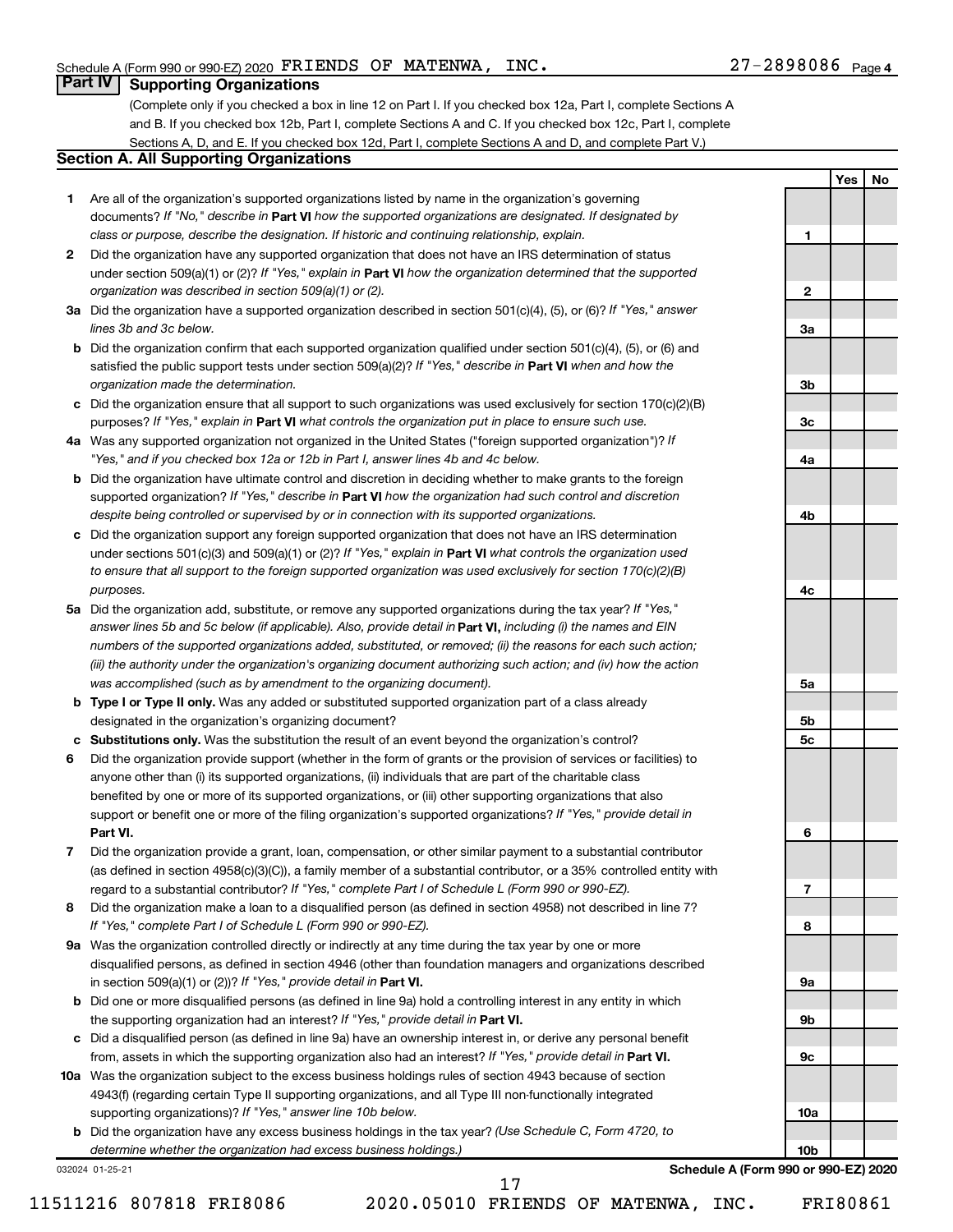|              |                                                                                                                                   |              | Yes        | No        |
|--------------|-----------------------------------------------------------------------------------------------------------------------------------|--------------|------------|-----------|
| 11           | Has the organization accepted a gift or contribution from any of the following persons?                                           |              |            |           |
|              | a A person who directly or indirectly controls, either alone or together with persons described in lines 11b and                  |              |            |           |
|              | 11c below, the governing body of a supported organization?                                                                        | 11a          |            |           |
|              | <b>b</b> A family member of a person described in line 11a above?                                                                 | 11b          |            |           |
|              | c A 35% controlled entity of a person described in line 11a or 11b above?If "Yes" to line 11a, 11b, or 11c, provide               |              |            |           |
|              | detail in Part VI.                                                                                                                | 11c          |            |           |
|              | <b>Section B. Type I Supporting Organizations</b>                                                                                 |              |            |           |
|              |                                                                                                                                   |              | <b>Yes</b> | No        |
| 1            | Did the governing body, members of the governing body, officers acting in their official capacity, or membership of one or        |              |            |           |
|              | more supported organizations have the power to regularly appoint or elect at least a majority of the organization's officers,     |              |            |           |
|              | directors, or trustees at all times during the tax year? If "No," describe in Part VI how the supported organization(s)           |              |            |           |
|              | effectively operated, supervised, or controlled the organization's activities. If the organization had more than one supported    |              |            |           |
|              | organization, describe how the powers to appoint and/or remove officers, directors, or trustees were allocated among the          |              |            |           |
|              | supported organizations and what conditions or restrictions, if any, applied to such powers during the tax year.                  | 1            |            |           |
| $\mathbf{2}$ | Did the organization operate for the benefit of any supported organization other than the supported                               |              |            |           |
|              | organization(s) that operated, supervised, or controlled the supporting organization? If "Yes," explain in                        |              |            |           |
|              | Part VI how providing such benefit carried out the purposes of the supported organization(s) that operated,                       |              |            |           |
|              | supervised, or controlled the supporting organization.<br>Section C. Type II Supporting Organizations                             | $\mathbf{2}$ |            |           |
|              |                                                                                                                                   |              |            |           |
|              |                                                                                                                                   |              | <b>Yes</b> | <b>No</b> |
| 1.           | Were a majority of the organization's directors or trustees during the tax year also a majority of the directors                  |              |            |           |
|              | or trustees of each of the organization's supported organization(s)? If "No," describe in Part VI how control                     |              |            |           |
|              | or management of the supporting organization was vested in the same persons that controlled or managed                            |              |            |           |
|              | the supported organization(s).<br><b>Section D. All Type III Supporting Organizations</b>                                         | 1            |            |           |
|              |                                                                                                                                   |              |            |           |
|              |                                                                                                                                   |              | <b>Yes</b> | No        |
| 1            | Did the organization provide to each of its supported organizations, by the last day of the fifth month of the                    |              |            |           |
|              | organization's tax year, (i) a written notice describing the type and amount of support provided during the prior tax             |              |            |           |
|              | year, (ii) a copy of the Form 990 that was most recently filed as of the date of notification, and (iii) copies of the            |              |            |           |
|              | organization's governing documents in effect on the date of notification, to the extent not previously provided?                  | 1            |            |           |
| 2            | Were any of the organization's officers, directors, or trustees either (i) appointed or elected by the supported                  |              |            |           |
|              | organization(s) or (ii) serving on the governing body of a supported organization? If "No," explain in Part VI how                |              |            |           |
|              | the organization maintained a close and continuous working relationship with the supported organization(s).                       | 2            |            |           |
| 3            | By reason of the relationship described in line 2, above, did the organization's supported organizations have a                   |              |            |           |
|              | significant voice in the organization's investment policies and in directing the use of the organization's                        |              |            |           |
|              | income or assets at all times during the tax year? If "Yes," describe in Part VI the role the organization's                      |              |            |           |
|              | supported organizations played in this regard.                                                                                    | 3            |            |           |
|              | Section E. Type III Functionally Integrated Supporting Organizations                                                              |              |            |           |
| 1            | Check the box next to the method that the organization used to satisfy the Integral Part Test during the yealsee instructions).   |              |            |           |
| а            | The organization satisfied the Activities Test. Complete line 2 below.                                                            |              |            |           |
| b            | The organization is the parent of each of its supported organizations. Complete line 3 below.                                     |              |            |           |
| с            | The organization supported a governmental entity. Describe in Part VI how you supported a governmental entity (see instructions). |              |            |           |
| 2            | Activities Test. Answer lines 2a and 2b below.                                                                                    |              | Yes        | No        |
| а            | Did substantially all of the organization's activities during the tax year directly further the exempt purposes of                |              |            |           |
|              | the supported organization(s) to which the organization was responsive? If "Yes," then in Part VI identify                        |              |            |           |
|              | those supported organizations and explain how these activities directly furthered their exempt purposes,                          |              |            |           |
|              | how the organization was responsive to those supported organizations, and how the organization determined                         |              |            |           |
|              | that these activities constituted substantially all of its activities.                                                            | 2a           |            |           |
| b            | Did the activities described in line 2a, above, constitute activities that, but for the organization's involvement,               |              |            |           |
|              | one or more of the organization's supported organization(s) would have been engaged in? If "Yes," explain in                      |              |            |           |
|              | Part VI the reasons for the organization's position that its supported organization(s) would have engaged in                      |              |            |           |
|              | these activities but for the organization's involvement.                                                                          | 2b           |            |           |
| 3            | Parent of Supported Organizations. Answer lines 3a and 3b below.                                                                  |              |            |           |
|              | a Did the organization have the power to regularly appoint or elect a majority of the officers, directors, or                     |              |            |           |
|              | trustees of each of the supported organizations? If "Yes" or "No" provide details in Part VI.                                     | За           |            |           |
|              | <b>b</b> Did the organization exercise a substantial degree of direction over the policies, programs, and activities of each      |              |            |           |
|              | of its supported organizations? If "Yes," describe in Part VI the role played by the organization in this regard.                 | 3b           |            |           |
|              | Schedule A (Form 990 or 990-EZ) 2020<br>032025 01-25-21                                                                           |              |            |           |
|              | 18                                                                                                                                |              |            |           |

<sup>11511216 807818</sup> FRI8086 2020.05010 FRIENDS OF MATENWA, INC. FRI80861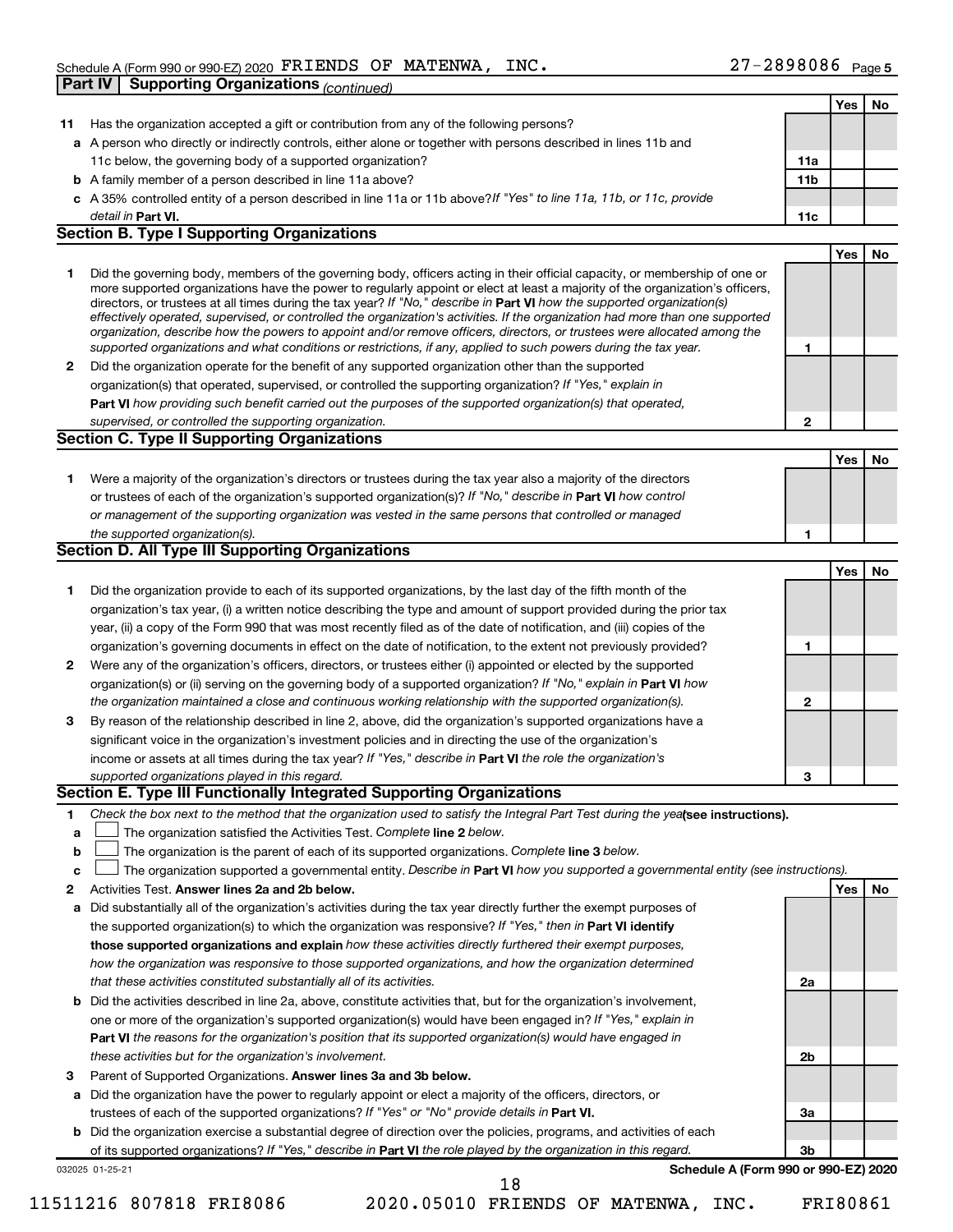| Schedule A (Form 990 or 990 EZ) 2020 $\texttt{FRIENDS}$ OF MATENWA, INC.         |  |  | $27 - 2898086$ Page 6 |  |
|----------------------------------------------------------------------------------|--|--|-----------------------|--|
| Part V   Type III Non-Functionally Integrated 509(a)(3) Supporting Organizations |  |  |                       |  |

1 **Letter See instructions.** Check here if the organization satisfied the Integral Part Test as a qualifying trust on Nov. 20, 1970 (*explain in* Part **VI**). See instructions. All other Type III non-functionally integrated supporting organizations must complete Sections A through E.

|    | Section A - Adjusted Net Income                                                                                                   |                | (A) Prior Year | (B) Current Year<br>(optional) |
|----|-----------------------------------------------------------------------------------------------------------------------------------|----------------|----------------|--------------------------------|
| 1  | Net short-term capital gain                                                                                                       | 1              |                |                                |
| 2  | Recoveries of prior-year distributions                                                                                            | $\mathbf{2}$   |                |                                |
| З  | Other gross income (see instructions)                                                                                             | 3              |                |                                |
| 4  | Add lines 1 through 3.                                                                                                            | 4              |                |                                |
| 5  | Depreciation and depletion                                                                                                        | 5              |                |                                |
| 6  | Portion of operating expenses paid or incurred for production or                                                                  |                |                |                                |
|    | collection of gross income or for management, conservation, or                                                                    |                |                |                                |
|    | maintenance of property held for production of income (see instructions)                                                          | 6              |                |                                |
| 7  | Other expenses (see instructions)                                                                                                 | $\overline{7}$ |                |                                |
| 8  | Adjusted Net Income (subtract lines 5, 6, and 7 from line 4)                                                                      | 8              |                |                                |
|    | <b>Section B - Minimum Asset Amount</b>                                                                                           |                | (A) Prior Year | (B) Current Year<br>(optional) |
| 1. | Aggregate fair market value of all non-exempt-use assets (see                                                                     |                |                |                                |
|    | instructions for short tax year or assets held for part of year):                                                                 |                |                |                                |
|    | a Average monthly value of securities                                                                                             | 1a             |                |                                |
|    | <b>b</b> Average monthly cash balances                                                                                            | 1 <sub>b</sub> |                |                                |
|    | c Fair market value of other non-exempt-use assets                                                                                | 1c             |                |                                |
|    | d Total (add lines 1a, 1b, and 1c)                                                                                                | 1 <sub>d</sub> |                |                                |
|    | e Discount claimed for blockage or other factors                                                                                  |                |                |                                |
|    | (explain in detail in Part VI):                                                                                                   |                |                |                                |
| 2  | Acquisition indebtedness applicable to non-exempt-use assets                                                                      | $\mathbf{2}$   |                |                                |
| 3  | Subtract line 2 from line 1d.                                                                                                     | 3              |                |                                |
| 4  | Cash deemed held for exempt use. Enter 0.015 of line 3 (for greater amount,                                                       |                |                |                                |
|    | see instructions).                                                                                                                | 4              |                |                                |
| 5  | Net value of non-exempt-use assets (subtract line 4 from line 3)                                                                  | 5              |                |                                |
| 6  | Multiply line 5 by 0.035.                                                                                                         | 6              |                |                                |
| 7  | Recoveries of prior-year distributions                                                                                            | $\overline{7}$ |                |                                |
| 8  | Minimum Asset Amount (add line 7 to line 6)                                                                                       | 8              |                |                                |
|    | <b>Section C - Distributable Amount</b>                                                                                           |                |                | <b>Current Year</b>            |
| 1  | Adjusted net income for prior year (from Section A, line 8, column A)                                                             | 1              |                |                                |
| 2  | Enter 0.85 of line 1.                                                                                                             | $\overline{2}$ |                |                                |
| 3  | Minimum asset amount for prior year (from Section B, line 8, column A)                                                            | 3              |                |                                |
| 4  | Enter greater of line 2 or line 3.                                                                                                | 4              |                |                                |
| 5  | Income tax imposed in prior year                                                                                                  | 5              |                |                                |
| 6  | <b>Distributable Amount.</b> Subtract line 5 from line 4, unless subject to                                                       |                |                |                                |
|    | emergency temporary reduction (see instructions).                                                                                 | 6              |                |                                |
| 7  | Check here if the current year is the organization's first as a non-functionally integrated Type III supporting organization (see |                |                |                                |

instructions).

**Schedule A (Form 990 or 990-EZ) 2020**

032026 01-25-21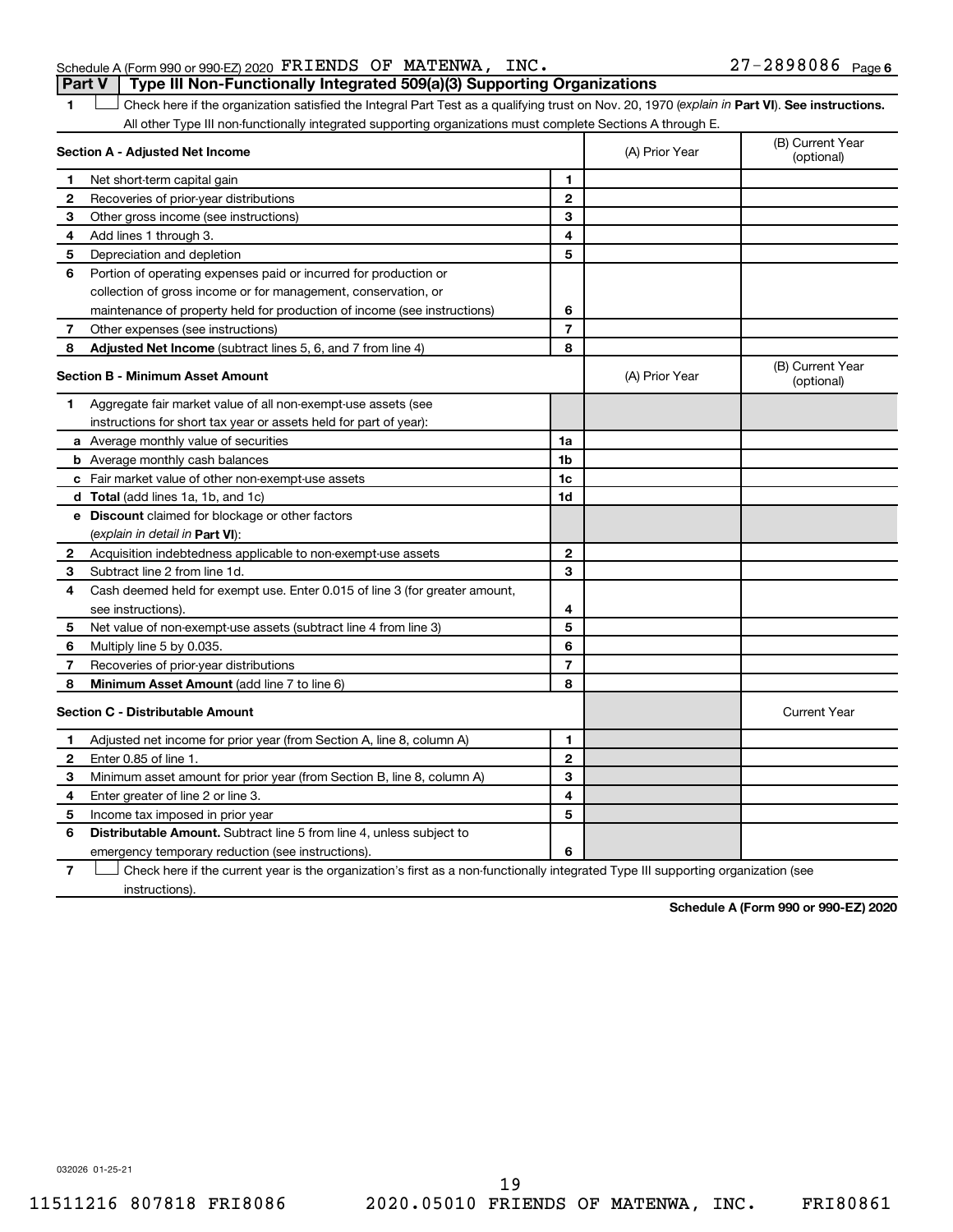|                                                               |  | $\Box$ Dart V $\Box$ Type III Non-Eunctionally Integrated 500(a)(3) Supporting Organizations $\angle$ |                       |  |
|---------------------------------------------------------------|--|-------------------------------------------------------------------------------------------------------|-----------------------|--|
| Schedule A (Form 990 or 990-EZ) 2020 FRIENDS OF MATENWA, INC. |  |                                                                                                       | $27 - 2898086$ Page 7 |  |

|              | <b>rait V</b><br><b>Type in Non-Functionally integrated 303(a)(3) supporting Organizations</b> (continued) |                                    |                                               |    |                                                  |  |  |  |  |  |
|--------------|------------------------------------------------------------------------------------------------------------|------------------------------------|-----------------------------------------------|----|--------------------------------------------------|--|--|--|--|--|
|              | <b>Section D - Distributions</b>                                                                           |                                    |                                               |    | <b>Current Year</b>                              |  |  |  |  |  |
| 1.           | Amounts paid to supported organizations to accomplish exempt purposes                                      |                                    |                                               | 1  |                                                  |  |  |  |  |  |
| $\mathbf{2}$ | Amounts paid to perform activity that directly furthers exempt purposes of supported                       |                                    |                                               |    |                                                  |  |  |  |  |  |
|              | organizations, in excess of income from activity                                                           |                                    | 2                                             |    |                                                  |  |  |  |  |  |
| 3            | Administrative expenses paid to accomplish exempt purposes of supported organizations                      |                                    | 3                                             |    |                                                  |  |  |  |  |  |
| 4            | Amounts paid to acquire exempt-use assets                                                                  |                                    | 4                                             |    |                                                  |  |  |  |  |  |
| 5            | Qualified set-aside amounts (prior IRS approval required - provide details in Part VI)                     |                                    | 5                                             |    |                                                  |  |  |  |  |  |
| 6            | Other distributions ( <i>describe in Part VI</i> ). See instructions.                                      |                                    |                                               |    |                                                  |  |  |  |  |  |
| 7            | Total annual distributions. Add lines 1 through 6.                                                         |                                    |                                               |    |                                                  |  |  |  |  |  |
| 8            | Distributions to attentive supported organizations to which the organization is responsive                 |                                    |                                               |    |                                                  |  |  |  |  |  |
|              | (provide details in Part VI). See instructions.                                                            |                                    | 8                                             |    |                                                  |  |  |  |  |  |
| 9            | Distributable amount for 2020 from Section C. line 6                                                       |                                    |                                               | 9  |                                                  |  |  |  |  |  |
| 10           | Line 8 amount divided by line 9 amount                                                                     |                                    |                                               | 10 |                                                  |  |  |  |  |  |
|              | Section E - Distribution Allocations (see instructions)                                                    | (i)<br><b>Excess Distributions</b> | (ii)<br><b>Underdistributions</b><br>Pre-2020 |    | (iii)<br><b>Distributable</b><br>Amount for 2020 |  |  |  |  |  |
| 1            | Distributable amount for 2020 from Section C, line 6                                                       |                                    |                                               |    |                                                  |  |  |  |  |  |
| $\mathbf{2}$ | Underdistributions, if any, for years prior to 2020 (reason-                                               |                                    |                                               |    |                                                  |  |  |  |  |  |
|              | able cause required - explain in Part VI). See instructions.                                               |                                    |                                               |    |                                                  |  |  |  |  |  |
| З.           | Excess distributions carryover, if any, to 2020                                                            |                                    |                                               |    |                                                  |  |  |  |  |  |
|              | <b>a</b> From 2015                                                                                         |                                    |                                               |    |                                                  |  |  |  |  |  |
|              | $b$ From 2016                                                                                              |                                    |                                               |    |                                                  |  |  |  |  |  |
|              | $c$ From 2017                                                                                              |                                    |                                               |    |                                                  |  |  |  |  |  |
|              | <b>d</b> From 2018                                                                                         |                                    |                                               |    |                                                  |  |  |  |  |  |
|              | e From 2019                                                                                                |                                    |                                               |    |                                                  |  |  |  |  |  |
|              | f Total of lines 3a through 3e                                                                             |                                    |                                               |    |                                                  |  |  |  |  |  |
|              | g Applied to underdistributions of prior years                                                             |                                    |                                               |    |                                                  |  |  |  |  |  |
|              | <b>h</b> Applied to 2020 distributable amount                                                              |                                    |                                               |    |                                                  |  |  |  |  |  |
| Ī.           | Carryover from 2015 not applied (see instructions)                                                         |                                    |                                               |    |                                                  |  |  |  |  |  |
|              | Remainder. Subtract lines 3g, 3h, and 3i from line 3f.                                                     |                                    |                                               |    |                                                  |  |  |  |  |  |
| 4            | Distributions for 2020 from Section D,                                                                     |                                    |                                               |    |                                                  |  |  |  |  |  |
|              | \$<br>line $7:$                                                                                            |                                    |                                               |    |                                                  |  |  |  |  |  |
|              | a Applied to underdistributions of prior years                                                             |                                    |                                               |    |                                                  |  |  |  |  |  |
|              | <b>b</b> Applied to 2020 distributable amount                                                              |                                    |                                               |    |                                                  |  |  |  |  |  |
|              | <b>c</b> Remainder. Subtract lines 4a and 4b from line 4.                                                  |                                    |                                               |    |                                                  |  |  |  |  |  |
| 5            | Remaining underdistributions for years prior to 2020, if                                                   |                                    |                                               |    |                                                  |  |  |  |  |  |
|              | any. Subtract lines 3g and 4a from line 2. For result greater                                              |                                    |                                               |    |                                                  |  |  |  |  |  |
|              | than zero, explain in Part VI. See instructions.                                                           |                                    |                                               |    |                                                  |  |  |  |  |  |
| 6            | Remaining underdistributions for 2020. Subtract lines 3h                                                   |                                    |                                               |    |                                                  |  |  |  |  |  |
|              | and 4b from line 1. For result greater than zero, explain in                                               |                                    |                                               |    |                                                  |  |  |  |  |  |
|              | Part VI. See instructions.                                                                                 |                                    |                                               |    |                                                  |  |  |  |  |  |
| 7            | Excess distributions carryover to 2021. Add lines 3j                                                       |                                    |                                               |    |                                                  |  |  |  |  |  |
|              | and 4c.                                                                                                    |                                    |                                               |    |                                                  |  |  |  |  |  |
| 8            | Breakdown of line 7:                                                                                       |                                    |                                               |    |                                                  |  |  |  |  |  |
|              | a Excess from 2016                                                                                         |                                    |                                               |    |                                                  |  |  |  |  |  |
|              | <b>b</b> Excess from 2017                                                                                  |                                    |                                               |    |                                                  |  |  |  |  |  |
|              | c Excess from 2018                                                                                         |                                    |                                               |    |                                                  |  |  |  |  |  |
|              | d Excess from 2019                                                                                         |                                    |                                               |    |                                                  |  |  |  |  |  |
|              | e Excess from 2020                                                                                         |                                    |                                               |    |                                                  |  |  |  |  |  |

**Schedule A (Form 990 or 990-EZ) 2020**

032027 01-25-21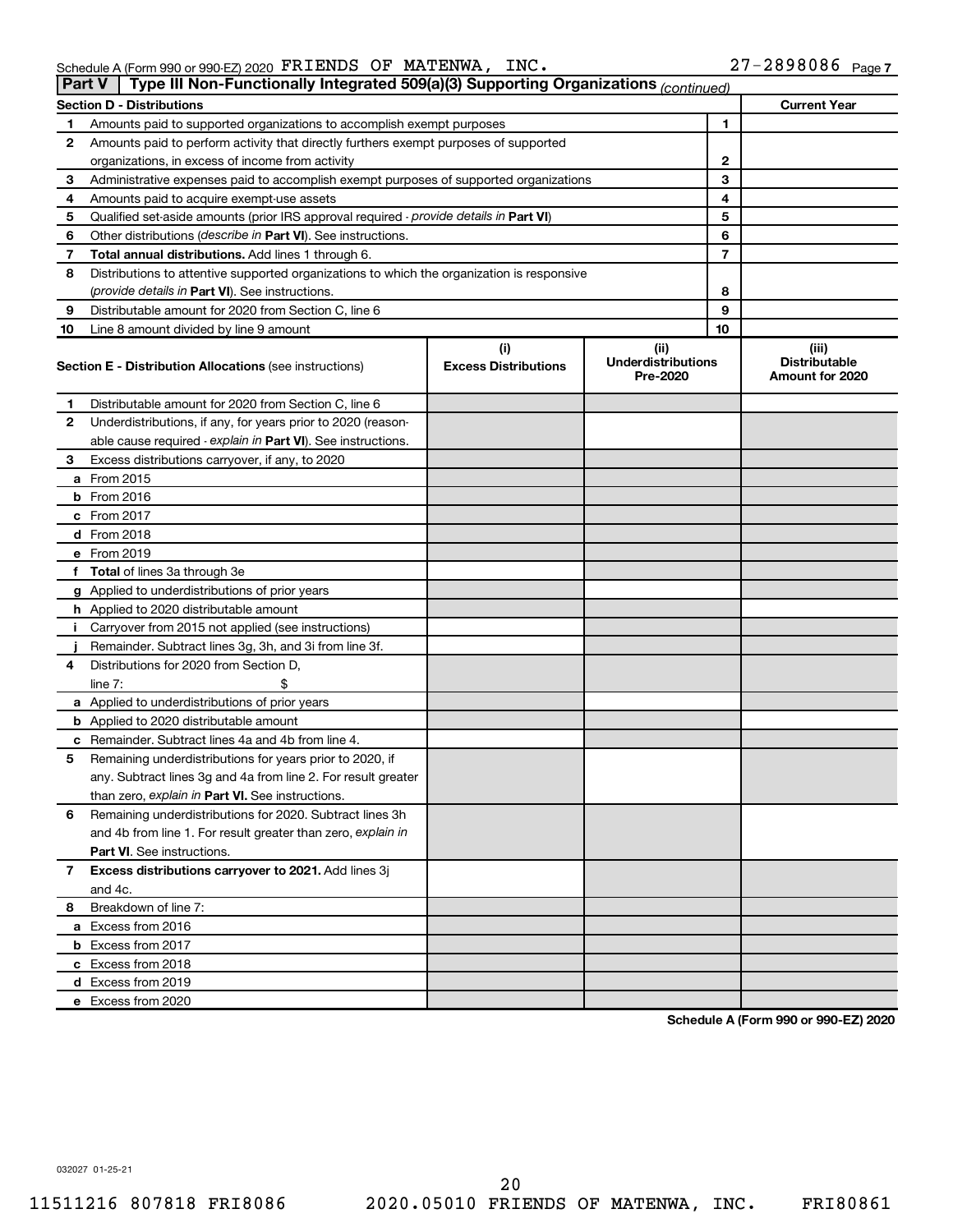Part VI | Supplemental Information. Provide the explanations required by Part II, line 10; Part II, line 17a or 17b; Part III, line 12; Part IV, Section A, lines 1, 2, 3b, 3c, 4b, 4c, 5a, 6, 9a, 9b, 9c, 11a, 11b, and 11c; Part IV, Section B, lines 1 and 2; Part IV, Section C, line 1; Part IV, Section D, lines 2 and 3; Part IV, Section E, lines 1c, 2a, 2b, 3a, and 3b; Part V, line 1; Part V, Section B, line 1e; Part V, Section D, lines 5, 6, and 8; and Part V, Section E, lines 2, 5, and 6. Also complete this part for any additional information. (See instructions.)

SCHEDULE A, PART II, LINE 10, EXPLANATION FOR OTHER INCOME:

| OTHER INCOME            |    |               |                                     |    |  |                                      |          |
|-------------------------|----|---------------|-------------------------------------|----|--|--------------------------------------|----------|
| 2016 AMOUNT: \$         |    | 2,085.        |                                     |    |  |                                      |          |
| 2017 AMOUNT:            | \$ | 2,359.        |                                     |    |  |                                      |          |
| 2018 AMOUNT:            | \$ | 3,056.        |                                     |    |  |                                      |          |
| 2019 AMOUNT:            | \$ | $\mathbf 0$ . |                                     |    |  |                                      |          |
| 2020 AMOUNT:            | \$ | $\mathbf 0$ . |                                     |    |  |                                      |          |
|                         |    |               |                                     |    |  |                                      |          |
|                         |    |               |                                     |    |  |                                      |          |
|                         |    |               |                                     |    |  |                                      |          |
|                         |    |               |                                     |    |  |                                      |          |
|                         |    |               |                                     |    |  |                                      |          |
|                         |    |               |                                     |    |  |                                      |          |
|                         |    |               |                                     |    |  |                                      |          |
|                         |    |               |                                     |    |  |                                      |          |
|                         |    |               |                                     |    |  |                                      |          |
|                         |    |               |                                     |    |  |                                      |          |
|                         |    |               |                                     |    |  |                                      |          |
|                         |    |               |                                     |    |  |                                      |          |
|                         |    |               |                                     |    |  |                                      |          |
|                         |    |               |                                     |    |  |                                      |          |
|                         |    |               |                                     |    |  |                                      |          |
|                         |    |               |                                     |    |  |                                      |          |
|                         |    |               |                                     |    |  |                                      |          |
|                         |    |               |                                     |    |  |                                      |          |
|                         |    |               |                                     |    |  |                                      |          |
|                         |    |               |                                     |    |  |                                      |          |
|                         |    |               |                                     |    |  |                                      |          |
| 032028 01-25-21         |    |               |                                     | 21 |  | Schedule A (Form 990 or 990-EZ) 2020 |          |
| 11511216 807818 FRI8086 |    |               | 2020.05010 FRIENDS OF MATENWA, INC. |    |  |                                      | FRI80861 |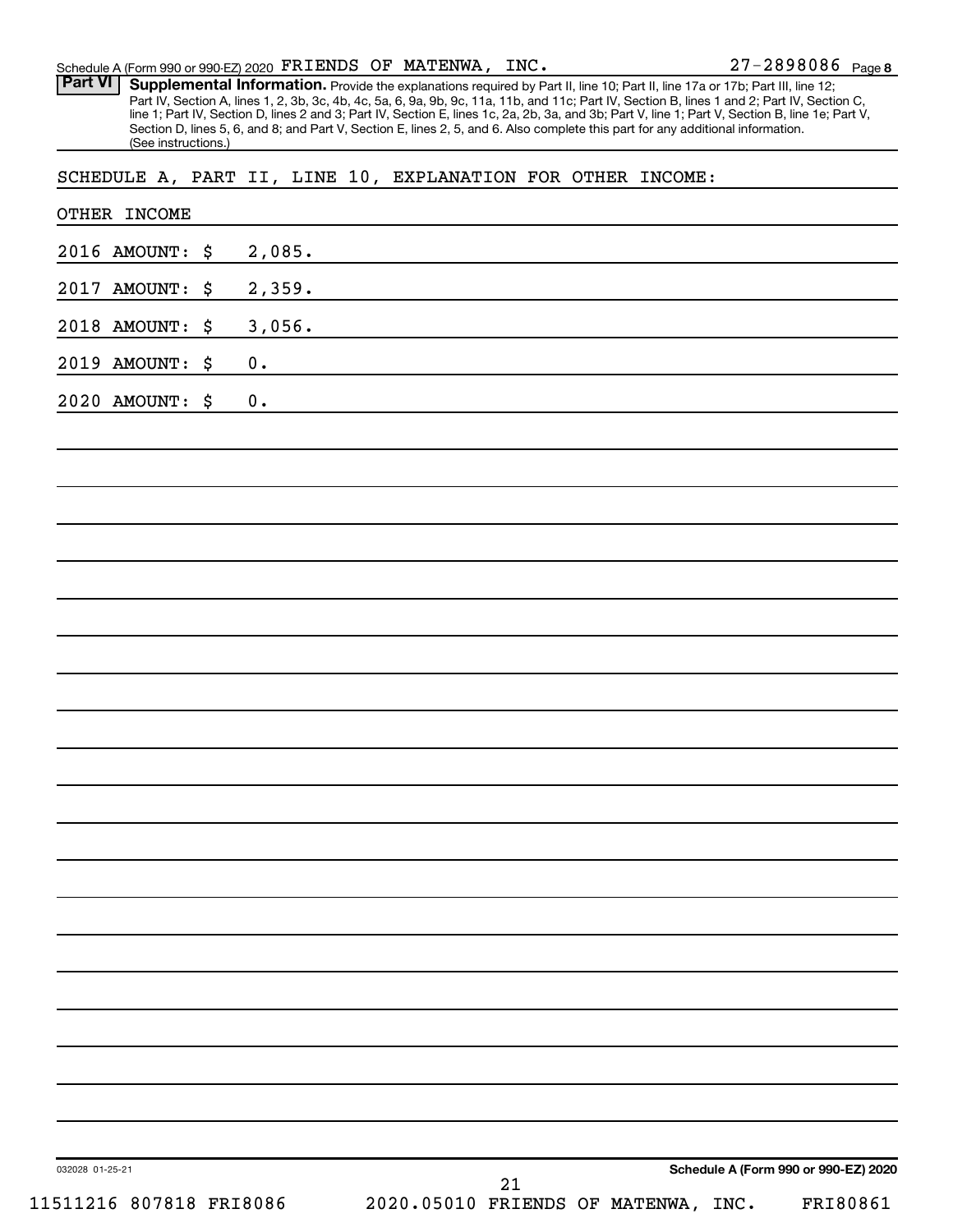| <b>Supplemental Financial Statements</b><br>Complete if the organization answered "Yes" on Form 990,<br>(Form 990)<br>Part IV, line 6, 7, 8, 9, 10, 11a, 11b, 11c, 11d, 11e, 11f, 12a, or 12b.<br><b>Open to Public</b><br>Attach to Form 990.<br>Department of the Treasury<br>Inspection<br>Go to www.irs.gov/Form990 for instructions and the latest information.<br>Internal Revenue Service<br>Name of the organization<br><b>Employer identification number</b><br>27-2898086<br>FRIENDS OF MATENWA, INC.<br>Organizations Maintaining Donor Advised Funds or Other Similar Funds or Accounts. Complete if the<br>Part I<br>organization answered "Yes" on Form 990, Part IV, line 6.<br>(a) Donor advised funds<br>(b) Funds and other accounts<br>1<br>2<br>Aggregate value of contributions to (during year)<br>3<br>4<br>Did the organization inform all donors and donor advisors in writing that the assets held in donor advised funds<br>5<br>Yes<br><b>No</b><br>Did the organization inform all grantees, donors, and donor advisors in writing that grant funds can be used only<br>6<br>for charitable purposes and not for the benefit of the donor or donor advisor, or for any other purpose conferring<br>Yes<br>No<br>impermissible private benefit?<br>Part II<br>Conservation Easements. Complete if the organization answered "Yes" on Form 990, Part IV, line 7.<br>Purpose(s) of conservation easements held by the organization (check all that apply).<br>1<br>Preservation of land for public use (for example, recreation or education)<br>Preservation of a historically important land area<br>Protection of natural habitat<br>Preservation of a certified historic structure<br>Preservation of open space<br>2<br>Complete lines 2a through 2d if the organization held a qualified conservation contribution in the form of a conservation easement on the last<br>Held at the End of the Tax Year<br>day of the tax year.<br>2a<br>а<br>2 <sub>b</sub><br>b<br>2c<br>с<br>Number of conservation easements included in (c) acquired after 7/25/06, and not on a historic structure<br>d<br>2d<br>Number of conservation easements modified, transferred, released, extinguished, or terminated by the organization during the tax<br>3<br>year<br>Number of states where property subject to conservation easement is located $\blacktriangleright$<br>4<br>Does the organization have a written policy regarding the periodic monitoring, inspection, handling of<br>5<br>Yes<br><b>No</b><br>violations, and enforcement of the conservation easements it holds?<br>Staff and volunteer hours devoted to monitoring, inspecting, handling of violations, and enforcing conservation easements during the year<br>6<br>Amount of expenses incurred in monitoring, inspecting, handling of violations, and enforcing conservation easements during the year<br>7<br>$\blacktriangleright$ \$<br>Does each conservation easement reported on line 2(d) above satisfy the requirements of section 170(h)(4)(B)(i)<br>8<br>Yes<br><b>No</b><br>In Part XIII, describe how the organization reports conservation easements in its revenue and expense statement and<br>9<br>balance sheet, and include, if applicable, the text of the footnote to the organization's financial statements that describes the<br>organization's accounting for conservation easements.<br>Organizations Maintaining Collections of Art, Historical Treasures, or Other Similar Assets.<br>Part III I<br>Complete if the organization answered "Yes" on Form 990, Part IV, line 8.<br>1a If the organization elected, as permitted under FASB ASC 958, not to report in its revenue statement and balance sheet works<br>of art, historical treasures, or other similar assets held for public exhibition, education, or research in furtherance of public<br>service, provide in Part XIII the text of the footnote to its financial statements that describes these items.<br><b>b</b> If the organization elected, as permitted under FASB ASC 958, to report in its revenue statement and balance sheet works of<br>art, historical treasures, or other similar assets held for public exhibition, education, or research in furtherance of public service,<br>provide the following amounts relating to these items:<br>$\triangleright$ \$<br>(ii) Assets included in Form 990, Part X [11] [2000] [2010] Assets included in Form 990, Part X [11] [11] [200<br>If the organization received or held works of art, historical treasures, or other similar assets for financial gain, provide<br>2<br>the following amounts required to be reported under FASB ASC 958 relating to these items:<br>- \$<br>а<br>$\blacktriangleright$ s<br>LHA For Paperwork Reduction Act Notice, see the Instructions for Form 990.<br>Schedule D (Form 990) 2020<br>032051 12-01-20 | <b>SCHEDULE D</b> |  |  |  | OMB No. 1545-0047 |  |
|-----------------------------------------------------------------------------------------------------------------------------------------------------------------------------------------------------------------------------------------------------------------------------------------------------------------------------------------------------------------------------------------------------------------------------------------------------------------------------------------------------------------------------------------------------------------------------------------------------------------------------------------------------------------------------------------------------------------------------------------------------------------------------------------------------------------------------------------------------------------------------------------------------------------------------------------------------------------------------------------------------------------------------------------------------------------------------------------------------------------------------------------------------------------------------------------------------------------------------------------------------------------------------------------------------------------------------------------------------------------------------------------------------------------------------------------------------------------------------------------------------------------------------------------------------------------------------------------------------------------------------------------------------------------------------------------------------------------------------------------------------------------------------------------------------------------------------------------------------------------------------------------------------------------------------------------------------------------------------------------------------------------------------------------------------------------------------------------------------------------------------------------------------------------------------------------------------------------------------------------------------------------------------------------------------------------------------------------------------------------------------------------------------------------------------------------------------------------------------------------------------------------------------------------------------------------------------------------------------------------------------------------------------------------------------------------------------------------------------------------------------------------------------------------------------------------------------------------------------------------------------------------------------------------------------------------------------------------------------------------------------------------------------------------------------------------------------------------------------------------------------------------------------------------------------------------------------------------------------------------------------------------------------------------------------------------------------------------------------------------------------------------------------------------------------------------------------------------------------------------------------------------------------------------------------------------------------------------------------------------------------------------------------------------------------------------------------------------------------------------------------------------------------------------------------------------------------------------------------------------------------------------------------------------------------------------------------------------------------------------------------------------------------------------------------------------------------------------------------------------------------------------------------------------------------------------------------------------------------------------------------------------------------------------------------------------------------------------------------------------------------------------------------------------------------------------------------------------------------------------------------------------------------------------------------------------------------------------------------------------------------------------------------------------------------------------------------------------------------------------------------------------------------------------------------------------------------------------------------------------------------------------------|-------------------|--|--|--|-------------------|--|
|                                                                                                                                                                                                                                                                                                                                                                                                                                                                                                                                                                                                                                                                                                                                                                                                                                                                                                                                                                                                                                                                                                                                                                                                                                                                                                                                                                                                                                                                                                                                                                                                                                                                                                                                                                                                                                                                                                                                                                                                                                                                                                                                                                                                                                                                                                                                                                                                                                                                                                                                                                                                                                                                                                                                                                                                                                                                                                                                                                                                                                                                                                                                                                                                                                                                                                                                                                                                                                                                                                                                                                                                                                                                                                                                                                                                                                                                                                                                                                                                                                                                                                                                                                                                                                                                                                                                                                                                                                                                                                                                                                                                                                                                                                                                                                                                                                                                                               |                   |  |  |  |                   |  |
|                                                                                                                                                                                                                                                                                                                                                                                                                                                                                                                                                                                                                                                                                                                                                                                                                                                                                                                                                                                                                                                                                                                                                                                                                                                                                                                                                                                                                                                                                                                                                                                                                                                                                                                                                                                                                                                                                                                                                                                                                                                                                                                                                                                                                                                                                                                                                                                                                                                                                                                                                                                                                                                                                                                                                                                                                                                                                                                                                                                                                                                                                                                                                                                                                                                                                                                                                                                                                                                                                                                                                                                                                                                                                                                                                                                                                                                                                                                                                                                                                                                                                                                                                                                                                                                                                                                                                                                                                                                                                                                                                                                                                                                                                                                                                                                                                                                                                               |                   |  |  |  |                   |  |
|                                                                                                                                                                                                                                                                                                                                                                                                                                                                                                                                                                                                                                                                                                                                                                                                                                                                                                                                                                                                                                                                                                                                                                                                                                                                                                                                                                                                                                                                                                                                                                                                                                                                                                                                                                                                                                                                                                                                                                                                                                                                                                                                                                                                                                                                                                                                                                                                                                                                                                                                                                                                                                                                                                                                                                                                                                                                                                                                                                                                                                                                                                                                                                                                                                                                                                                                                                                                                                                                                                                                                                                                                                                                                                                                                                                                                                                                                                                                                                                                                                                                                                                                                                                                                                                                                                                                                                                                                                                                                                                                                                                                                                                                                                                                                                                                                                                                                               |                   |  |  |  |                   |  |
|                                                                                                                                                                                                                                                                                                                                                                                                                                                                                                                                                                                                                                                                                                                                                                                                                                                                                                                                                                                                                                                                                                                                                                                                                                                                                                                                                                                                                                                                                                                                                                                                                                                                                                                                                                                                                                                                                                                                                                                                                                                                                                                                                                                                                                                                                                                                                                                                                                                                                                                                                                                                                                                                                                                                                                                                                                                                                                                                                                                                                                                                                                                                                                                                                                                                                                                                                                                                                                                                                                                                                                                                                                                                                                                                                                                                                                                                                                                                                                                                                                                                                                                                                                                                                                                                                                                                                                                                                                                                                                                                                                                                                                                                                                                                                                                                                                                                                               |                   |  |  |  |                   |  |
|                                                                                                                                                                                                                                                                                                                                                                                                                                                                                                                                                                                                                                                                                                                                                                                                                                                                                                                                                                                                                                                                                                                                                                                                                                                                                                                                                                                                                                                                                                                                                                                                                                                                                                                                                                                                                                                                                                                                                                                                                                                                                                                                                                                                                                                                                                                                                                                                                                                                                                                                                                                                                                                                                                                                                                                                                                                                                                                                                                                                                                                                                                                                                                                                                                                                                                                                                                                                                                                                                                                                                                                                                                                                                                                                                                                                                                                                                                                                                                                                                                                                                                                                                                                                                                                                                                                                                                                                                                                                                                                                                                                                                                                                                                                                                                                                                                                                                               |                   |  |  |  |                   |  |
|                                                                                                                                                                                                                                                                                                                                                                                                                                                                                                                                                                                                                                                                                                                                                                                                                                                                                                                                                                                                                                                                                                                                                                                                                                                                                                                                                                                                                                                                                                                                                                                                                                                                                                                                                                                                                                                                                                                                                                                                                                                                                                                                                                                                                                                                                                                                                                                                                                                                                                                                                                                                                                                                                                                                                                                                                                                                                                                                                                                                                                                                                                                                                                                                                                                                                                                                                                                                                                                                                                                                                                                                                                                                                                                                                                                                                                                                                                                                                                                                                                                                                                                                                                                                                                                                                                                                                                                                                                                                                                                                                                                                                                                                                                                                                                                                                                                                                               |                   |  |  |  |                   |  |
|                                                                                                                                                                                                                                                                                                                                                                                                                                                                                                                                                                                                                                                                                                                                                                                                                                                                                                                                                                                                                                                                                                                                                                                                                                                                                                                                                                                                                                                                                                                                                                                                                                                                                                                                                                                                                                                                                                                                                                                                                                                                                                                                                                                                                                                                                                                                                                                                                                                                                                                                                                                                                                                                                                                                                                                                                                                                                                                                                                                                                                                                                                                                                                                                                                                                                                                                                                                                                                                                                                                                                                                                                                                                                                                                                                                                                                                                                                                                                                                                                                                                                                                                                                                                                                                                                                                                                                                                                                                                                                                                                                                                                                                                                                                                                                                                                                                                                               |                   |  |  |  |                   |  |
|                                                                                                                                                                                                                                                                                                                                                                                                                                                                                                                                                                                                                                                                                                                                                                                                                                                                                                                                                                                                                                                                                                                                                                                                                                                                                                                                                                                                                                                                                                                                                                                                                                                                                                                                                                                                                                                                                                                                                                                                                                                                                                                                                                                                                                                                                                                                                                                                                                                                                                                                                                                                                                                                                                                                                                                                                                                                                                                                                                                                                                                                                                                                                                                                                                                                                                                                                                                                                                                                                                                                                                                                                                                                                                                                                                                                                                                                                                                                                                                                                                                                                                                                                                                                                                                                                                                                                                                                                                                                                                                                                                                                                                                                                                                                                                                                                                                                                               |                   |  |  |  |                   |  |
|                                                                                                                                                                                                                                                                                                                                                                                                                                                                                                                                                                                                                                                                                                                                                                                                                                                                                                                                                                                                                                                                                                                                                                                                                                                                                                                                                                                                                                                                                                                                                                                                                                                                                                                                                                                                                                                                                                                                                                                                                                                                                                                                                                                                                                                                                                                                                                                                                                                                                                                                                                                                                                                                                                                                                                                                                                                                                                                                                                                                                                                                                                                                                                                                                                                                                                                                                                                                                                                                                                                                                                                                                                                                                                                                                                                                                                                                                                                                                                                                                                                                                                                                                                                                                                                                                                                                                                                                                                                                                                                                                                                                                                                                                                                                                                                                                                                                                               |                   |  |  |  |                   |  |
|                                                                                                                                                                                                                                                                                                                                                                                                                                                                                                                                                                                                                                                                                                                                                                                                                                                                                                                                                                                                                                                                                                                                                                                                                                                                                                                                                                                                                                                                                                                                                                                                                                                                                                                                                                                                                                                                                                                                                                                                                                                                                                                                                                                                                                                                                                                                                                                                                                                                                                                                                                                                                                                                                                                                                                                                                                                                                                                                                                                                                                                                                                                                                                                                                                                                                                                                                                                                                                                                                                                                                                                                                                                                                                                                                                                                                                                                                                                                                                                                                                                                                                                                                                                                                                                                                                                                                                                                                                                                                                                                                                                                                                                                                                                                                                                                                                                                                               |                   |  |  |  |                   |  |
|                                                                                                                                                                                                                                                                                                                                                                                                                                                                                                                                                                                                                                                                                                                                                                                                                                                                                                                                                                                                                                                                                                                                                                                                                                                                                                                                                                                                                                                                                                                                                                                                                                                                                                                                                                                                                                                                                                                                                                                                                                                                                                                                                                                                                                                                                                                                                                                                                                                                                                                                                                                                                                                                                                                                                                                                                                                                                                                                                                                                                                                                                                                                                                                                                                                                                                                                                                                                                                                                                                                                                                                                                                                                                                                                                                                                                                                                                                                                                                                                                                                                                                                                                                                                                                                                                                                                                                                                                                                                                                                                                                                                                                                                                                                                                                                                                                                                                               |                   |  |  |  |                   |  |
|                                                                                                                                                                                                                                                                                                                                                                                                                                                                                                                                                                                                                                                                                                                                                                                                                                                                                                                                                                                                                                                                                                                                                                                                                                                                                                                                                                                                                                                                                                                                                                                                                                                                                                                                                                                                                                                                                                                                                                                                                                                                                                                                                                                                                                                                                                                                                                                                                                                                                                                                                                                                                                                                                                                                                                                                                                                                                                                                                                                                                                                                                                                                                                                                                                                                                                                                                                                                                                                                                                                                                                                                                                                                                                                                                                                                                                                                                                                                                                                                                                                                                                                                                                                                                                                                                                                                                                                                                                                                                                                                                                                                                                                                                                                                                                                                                                                                                               |                   |  |  |  |                   |  |
|                                                                                                                                                                                                                                                                                                                                                                                                                                                                                                                                                                                                                                                                                                                                                                                                                                                                                                                                                                                                                                                                                                                                                                                                                                                                                                                                                                                                                                                                                                                                                                                                                                                                                                                                                                                                                                                                                                                                                                                                                                                                                                                                                                                                                                                                                                                                                                                                                                                                                                                                                                                                                                                                                                                                                                                                                                                                                                                                                                                                                                                                                                                                                                                                                                                                                                                                                                                                                                                                                                                                                                                                                                                                                                                                                                                                                                                                                                                                                                                                                                                                                                                                                                                                                                                                                                                                                                                                                                                                                                                                                                                                                                                                                                                                                                                                                                                                                               |                   |  |  |  |                   |  |
|                                                                                                                                                                                                                                                                                                                                                                                                                                                                                                                                                                                                                                                                                                                                                                                                                                                                                                                                                                                                                                                                                                                                                                                                                                                                                                                                                                                                                                                                                                                                                                                                                                                                                                                                                                                                                                                                                                                                                                                                                                                                                                                                                                                                                                                                                                                                                                                                                                                                                                                                                                                                                                                                                                                                                                                                                                                                                                                                                                                                                                                                                                                                                                                                                                                                                                                                                                                                                                                                                                                                                                                                                                                                                                                                                                                                                                                                                                                                                                                                                                                                                                                                                                                                                                                                                                                                                                                                                                                                                                                                                                                                                                                                                                                                                                                                                                                                                               |                   |  |  |  |                   |  |
|                                                                                                                                                                                                                                                                                                                                                                                                                                                                                                                                                                                                                                                                                                                                                                                                                                                                                                                                                                                                                                                                                                                                                                                                                                                                                                                                                                                                                                                                                                                                                                                                                                                                                                                                                                                                                                                                                                                                                                                                                                                                                                                                                                                                                                                                                                                                                                                                                                                                                                                                                                                                                                                                                                                                                                                                                                                                                                                                                                                                                                                                                                                                                                                                                                                                                                                                                                                                                                                                                                                                                                                                                                                                                                                                                                                                                                                                                                                                                                                                                                                                                                                                                                                                                                                                                                                                                                                                                                                                                                                                                                                                                                                                                                                                                                                                                                                                                               |                   |  |  |  |                   |  |
|                                                                                                                                                                                                                                                                                                                                                                                                                                                                                                                                                                                                                                                                                                                                                                                                                                                                                                                                                                                                                                                                                                                                                                                                                                                                                                                                                                                                                                                                                                                                                                                                                                                                                                                                                                                                                                                                                                                                                                                                                                                                                                                                                                                                                                                                                                                                                                                                                                                                                                                                                                                                                                                                                                                                                                                                                                                                                                                                                                                                                                                                                                                                                                                                                                                                                                                                                                                                                                                                                                                                                                                                                                                                                                                                                                                                                                                                                                                                                                                                                                                                                                                                                                                                                                                                                                                                                                                                                                                                                                                                                                                                                                                                                                                                                                                                                                                                                               |                   |  |  |  |                   |  |
|                                                                                                                                                                                                                                                                                                                                                                                                                                                                                                                                                                                                                                                                                                                                                                                                                                                                                                                                                                                                                                                                                                                                                                                                                                                                                                                                                                                                                                                                                                                                                                                                                                                                                                                                                                                                                                                                                                                                                                                                                                                                                                                                                                                                                                                                                                                                                                                                                                                                                                                                                                                                                                                                                                                                                                                                                                                                                                                                                                                                                                                                                                                                                                                                                                                                                                                                                                                                                                                                                                                                                                                                                                                                                                                                                                                                                                                                                                                                                                                                                                                                                                                                                                                                                                                                                                                                                                                                                                                                                                                                                                                                                                                                                                                                                                                                                                                                                               |                   |  |  |  |                   |  |
|                                                                                                                                                                                                                                                                                                                                                                                                                                                                                                                                                                                                                                                                                                                                                                                                                                                                                                                                                                                                                                                                                                                                                                                                                                                                                                                                                                                                                                                                                                                                                                                                                                                                                                                                                                                                                                                                                                                                                                                                                                                                                                                                                                                                                                                                                                                                                                                                                                                                                                                                                                                                                                                                                                                                                                                                                                                                                                                                                                                                                                                                                                                                                                                                                                                                                                                                                                                                                                                                                                                                                                                                                                                                                                                                                                                                                                                                                                                                                                                                                                                                                                                                                                                                                                                                                                                                                                                                                                                                                                                                                                                                                                                                                                                                                                                                                                                                                               |                   |  |  |  |                   |  |
|                                                                                                                                                                                                                                                                                                                                                                                                                                                                                                                                                                                                                                                                                                                                                                                                                                                                                                                                                                                                                                                                                                                                                                                                                                                                                                                                                                                                                                                                                                                                                                                                                                                                                                                                                                                                                                                                                                                                                                                                                                                                                                                                                                                                                                                                                                                                                                                                                                                                                                                                                                                                                                                                                                                                                                                                                                                                                                                                                                                                                                                                                                                                                                                                                                                                                                                                                                                                                                                                                                                                                                                                                                                                                                                                                                                                                                                                                                                                                                                                                                                                                                                                                                                                                                                                                                                                                                                                                                                                                                                                                                                                                                                                                                                                                                                                                                                                                               |                   |  |  |  |                   |  |
|                                                                                                                                                                                                                                                                                                                                                                                                                                                                                                                                                                                                                                                                                                                                                                                                                                                                                                                                                                                                                                                                                                                                                                                                                                                                                                                                                                                                                                                                                                                                                                                                                                                                                                                                                                                                                                                                                                                                                                                                                                                                                                                                                                                                                                                                                                                                                                                                                                                                                                                                                                                                                                                                                                                                                                                                                                                                                                                                                                                                                                                                                                                                                                                                                                                                                                                                                                                                                                                                                                                                                                                                                                                                                                                                                                                                                                                                                                                                                                                                                                                                                                                                                                                                                                                                                                                                                                                                                                                                                                                                                                                                                                                                                                                                                                                                                                                                                               |                   |  |  |  |                   |  |
|                                                                                                                                                                                                                                                                                                                                                                                                                                                                                                                                                                                                                                                                                                                                                                                                                                                                                                                                                                                                                                                                                                                                                                                                                                                                                                                                                                                                                                                                                                                                                                                                                                                                                                                                                                                                                                                                                                                                                                                                                                                                                                                                                                                                                                                                                                                                                                                                                                                                                                                                                                                                                                                                                                                                                                                                                                                                                                                                                                                                                                                                                                                                                                                                                                                                                                                                                                                                                                                                                                                                                                                                                                                                                                                                                                                                                                                                                                                                                                                                                                                                                                                                                                                                                                                                                                                                                                                                                                                                                                                                                                                                                                                                                                                                                                                                                                                                                               |                   |  |  |  |                   |  |
|                                                                                                                                                                                                                                                                                                                                                                                                                                                                                                                                                                                                                                                                                                                                                                                                                                                                                                                                                                                                                                                                                                                                                                                                                                                                                                                                                                                                                                                                                                                                                                                                                                                                                                                                                                                                                                                                                                                                                                                                                                                                                                                                                                                                                                                                                                                                                                                                                                                                                                                                                                                                                                                                                                                                                                                                                                                                                                                                                                                                                                                                                                                                                                                                                                                                                                                                                                                                                                                                                                                                                                                                                                                                                                                                                                                                                                                                                                                                                                                                                                                                                                                                                                                                                                                                                                                                                                                                                                                                                                                                                                                                                                                                                                                                                                                                                                                                                               |                   |  |  |  |                   |  |
|                                                                                                                                                                                                                                                                                                                                                                                                                                                                                                                                                                                                                                                                                                                                                                                                                                                                                                                                                                                                                                                                                                                                                                                                                                                                                                                                                                                                                                                                                                                                                                                                                                                                                                                                                                                                                                                                                                                                                                                                                                                                                                                                                                                                                                                                                                                                                                                                                                                                                                                                                                                                                                                                                                                                                                                                                                                                                                                                                                                                                                                                                                                                                                                                                                                                                                                                                                                                                                                                                                                                                                                                                                                                                                                                                                                                                                                                                                                                                                                                                                                                                                                                                                                                                                                                                                                                                                                                                                                                                                                                                                                                                                                                                                                                                                                                                                                                                               |                   |  |  |  |                   |  |
|                                                                                                                                                                                                                                                                                                                                                                                                                                                                                                                                                                                                                                                                                                                                                                                                                                                                                                                                                                                                                                                                                                                                                                                                                                                                                                                                                                                                                                                                                                                                                                                                                                                                                                                                                                                                                                                                                                                                                                                                                                                                                                                                                                                                                                                                                                                                                                                                                                                                                                                                                                                                                                                                                                                                                                                                                                                                                                                                                                                                                                                                                                                                                                                                                                                                                                                                                                                                                                                                                                                                                                                                                                                                                                                                                                                                                                                                                                                                                                                                                                                                                                                                                                                                                                                                                                                                                                                                                                                                                                                                                                                                                                                                                                                                                                                                                                                                                               |                   |  |  |  |                   |  |
|                                                                                                                                                                                                                                                                                                                                                                                                                                                                                                                                                                                                                                                                                                                                                                                                                                                                                                                                                                                                                                                                                                                                                                                                                                                                                                                                                                                                                                                                                                                                                                                                                                                                                                                                                                                                                                                                                                                                                                                                                                                                                                                                                                                                                                                                                                                                                                                                                                                                                                                                                                                                                                                                                                                                                                                                                                                                                                                                                                                                                                                                                                                                                                                                                                                                                                                                                                                                                                                                                                                                                                                                                                                                                                                                                                                                                                                                                                                                                                                                                                                                                                                                                                                                                                                                                                                                                                                                                                                                                                                                                                                                                                                                                                                                                                                                                                                                                               |                   |  |  |  |                   |  |
|                                                                                                                                                                                                                                                                                                                                                                                                                                                                                                                                                                                                                                                                                                                                                                                                                                                                                                                                                                                                                                                                                                                                                                                                                                                                                                                                                                                                                                                                                                                                                                                                                                                                                                                                                                                                                                                                                                                                                                                                                                                                                                                                                                                                                                                                                                                                                                                                                                                                                                                                                                                                                                                                                                                                                                                                                                                                                                                                                                                                                                                                                                                                                                                                                                                                                                                                                                                                                                                                                                                                                                                                                                                                                                                                                                                                                                                                                                                                                                                                                                                                                                                                                                                                                                                                                                                                                                                                                                                                                                                                                                                                                                                                                                                                                                                                                                                                                               |                   |  |  |  |                   |  |
|                                                                                                                                                                                                                                                                                                                                                                                                                                                                                                                                                                                                                                                                                                                                                                                                                                                                                                                                                                                                                                                                                                                                                                                                                                                                                                                                                                                                                                                                                                                                                                                                                                                                                                                                                                                                                                                                                                                                                                                                                                                                                                                                                                                                                                                                                                                                                                                                                                                                                                                                                                                                                                                                                                                                                                                                                                                                                                                                                                                                                                                                                                                                                                                                                                                                                                                                                                                                                                                                                                                                                                                                                                                                                                                                                                                                                                                                                                                                                                                                                                                                                                                                                                                                                                                                                                                                                                                                                                                                                                                                                                                                                                                                                                                                                                                                                                                                                               |                   |  |  |  |                   |  |
|                                                                                                                                                                                                                                                                                                                                                                                                                                                                                                                                                                                                                                                                                                                                                                                                                                                                                                                                                                                                                                                                                                                                                                                                                                                                                                                                                                                                                                                                                                                                                                                                                                                                                                                                                                                                                                                                                                                                                                                                                                                                                                                                                                                                                                                                                                                                                                                                                                                                                                                                                                                                                                                                                                                                                                                                                                                                                                                                                                                                                                                                                                                                                                                                                                                                                                                                                                                                                                                                                                                                                                                                                                                                                                                                                                                                                                                                                                                                                                                                                                                                                                                                                                                                                                                                                                                                                                                                                                                                                                                                                                                                                                                                                                                                                                                                                                                                                               |                   |  |  |  |                   |  |
|                                                                                                                                                                                                                                                                                                                                                                                                                                                                                                                                                                                                                                                                                                                                                                                                                                                                                                                                                                                                                                                                                                                                                                                                                                                                                                                                                                                                                                                                                                                                                                                                                                                                                                                                                                                                                                                                                                                                                                                                                                                                                                                                                                                                                                                                                                                                                                                                                                                                                                                                                                                                                                                                                                                                                                                                                                                                                                                                                                                                                                                                                                                                                                                                                                                                                                                                                                                                                                                                                                                                                                                                                                                                                                                                                                                                                                                                                                                                                                                                                                                                                                                                                                                                                                                                                                                                                                                                                                                                                                                                                                                                                                                                                                                                                                                                                                                                                               |                   |  |  |  |                   |  |
|                                                                                                                                                                                                                                                                                                                                                                                                                                                                                                                                                                                                                                                                                                                                                                                                                                                                                                                                                                                                                                                                                                                                                                                                                                                                                                                                                                                                                                                                                                                                                                                                                                                                                                                                                                                                                                                                                                                                                                                                                                                                                                                                                                                                                                                                                                                                                                                                                                                                                                                                                                                                                                                                                                                                                                                                                                                                                                                                                                                                                                                                                                                                                                                                                                                                                                                                                                                                                                                                                                                                                                                                                                                                                                                                                                                                                                                                                                                                                                                                                                                                                                                                                                                                                                                                                                                                                                                                                                                                                                                                                                                                                                                                                                                                                                                                                                                                                               |                   |  |  |  |                   |  |
|                                                                                                                                                                                                                                                                                                                                                                                                                                                                                                                                                                                                                                                                                                                                                                                                                                                                                                                                                                                                                                                                                                                                                                                                                                                                                                                                                                                                                                                                                                                                                                                                                                                                                                                                                                                                                                                                                                                                                                                                                                                                                                                                                                                                                                                                                                                                                                                                                                                                                                                                                                                                                                                                                                                                                                                                                                                                                                                                                                                                                                                                                                                                                                                                                                                                                                                                                                                                                                                                                                                                                                                                                                                                                                                                                                                                                                                                                                                                                                                                                                                                                                                                                                                                                                                                                                                                                                                                                                                                                                                                                                                                                                                                                                                                                                                                                                                                                               |                   |  |  |  |                   |  |
|                                                                                                                                                                                                                                                                                                                                                                                                                                                                                                                                                                                                                                                                                                                                                                                                                                                                                                                                                                                                                                                                                                                                                                                                                                                                                                                                                                                                                                                                                                                                                                                                                                                                                                                                                                                                                                                                                                                                                                                                                                                                                                                                                                                                                                                                                                                                                                                                                                                                                                                                                                                                                                                                                                                                                                                                                                                                                                                                                                                                                                                                                                                                                                                                                                                                                                                                                                                                                                                                                                                                                                                                                                                                                                                                                                                                                                                                                                                                                                                                                                                                                                                                                                                                                                                                                                                                                                                                                                                                                                                                                                                                                                                                                                                                                                                                                                                                                               |                   |  |  |  |                   |  |
|                                                                                                                                                                                                                                                                                                                                                                                                                                                                                                                                                                                                                                                                                                                                                                                                                                                                                                                                                                                                                                                                                                                                                                                                                                                                                                                                                                                                                                                                                                                                                                                                                                                                                                                                                                                                                                                                                                                                                                                                                                                                                                                                                                                                                                                                                                                                                                                                                                                                                                                                                                                                                                                                                                                                                                                                                                                                                                                                                                                                                                                                                                                                                                                                                                                                                                                                                                                                                                                                                                                                                                                                                                                                                                                                                                                                                                                                                                                                                                                                                                                                                                                                                                                                                                                                                                                                                                                                                                                                                                                                                                                                                                                                                                                                                                                                                                                                                               |                   |  |  |  |                   |  |
|                                                                                                                                                                                                                                                                                                                                                                                                                                                                                                                                                                                                                                                                                                                                                                                                                                                                                                                                                                                                                                                                                                                                                                                                                                                                                                                                                                                                                                                                                                                                                                                                                                                                                                                                                                                                                                                                                                                                                                                                                                                                                                                                                                                                                                                                                                                                                                                                                                                                                                                                                                                                                                                                                                                                                                                                                                                                                                                                                                                                                                                                                                                                                                                                                                                                                                                                                                                                                                                                                                                                                                                                                                                                                                                                                                                                                                                                                                                                                                                                                                                                                                                                                                                                                                                                                                                                                                                                                                                                                                                                                                                                                                                                                                                                                                                                                                                                                               |                   |  |  |  |                   |  |
|                                                                                                                                                                                                                                                                                                                                                                                                                                                                                                                                                                                                                                                                                                                                                                                                                                                                                                                                                                                                                                                                                                                                                                                                                                                                                                                                                                                                                                                                                                                                                                                                                                                                                                                                                                                                                                                                                                                                                                                                                                                                                                                                                                                                                                                                                                                                                                                                                                                                                                                                                                                                                                                                                                                                                                                                                                                                                                                                                                                                                                                                                                                                                                                                                                                                                                                                                                                                                                                                                                                                                                                                                                                                                                                                                                                                                                                                                                                                                                                                                                                                                                                                                                                                                                                                                                                                                                                                                                                                                                                                                                                                                                                                                                                                                                                                                                                                                               |                   |  |  |  |                   |  |
|                                                                                                                                                                                                                                                                                                                                                                                                                                                                                                                                                                                                                                                                                                                                                                                                                                                                                                                                                                                                                                                                                                                                                                                                                                                                                                                                                                                                                                                                                                                                                                                                                                                                                                                                                                                                                                                                                                                                                                                                                                                                                                                                                                                                                                                                                                                                                                                                                                                                                                                                                                                                                                                                                                                                                                                                                                                                                                                                                                                                                                                                                                                                                                                                                                                                                                                                                                                                                                                                                                                                                                                                                                                                                                                                                                                                                                                                                                                                                                                                                                                                                                                                                                                                                                                                                                                                                                                                                                                                                                                                                                                                                                                                                                                                                                                                                                                                                               |                   |  |  |  |                   |  |
|                                                                                                                                                                                                                                                                                                                                                                                                                                                                                                                                                                                                                                                                                                                                                                                                                                                                                                                                                                                                                                                                                                                                                                                                                                                                                                                                                                                                                                                                                                                                                                                                                                                                                                                                                                                                                                                                                                                                                                                                                                                                                                                                                                                                                                                                                                                                                                                                                                                                                                                                                                                                                                                                                                                                                                                                                                                                                                                                                                                                                                                                                                                                                                                                                                                                                                                                                                                                                                                                                                                                                                                                                                                                                                                                                                                                                                                                                                                                                                                                                                                                                                                                                                                                                                                                                                                                                                                                                                                                                                                                                                                                                                                                                                                                                                                                                                                                                               |                   |  |  |  |                   |  |
|                                                                                                                                                                                                                                                                                                                                                                                                                                                                                                                                                                                                                                                                                                                                                                                                                                                                                                                                                                                                                                                                                                                                                                                                                                                                                                                                                                                                                                                                                                                                                                                                                                                                                                                                                                                                                                                                                                                                                                                                                                                                                                                                                                                                                                                                                                                                                                                                                                                                                                                                                                                                                                                                                                                                                                                                                                                                                                                                                                                                                                                                                                                                                                                                                                                                                                                                                                                                                                                                                                                                                                                                                                                                                                                                                                                                                                                                                                                                                                                                                                                                                                                                                                                                                                                                                                                                                                                                                                                                                                                                                                                                                                                                                                                                                                                                                                                                                               |                   |  |  |  |                   |  |
|                                                                                                                                                                                                                                                                                                                                                                                                                                                                                                                                                                                                                                                                                                                                                                                                                                                                                                                                                                                                                                                                                                                                                                                                                                                                                                                                                                                                                                                                                                                                                                                                                                                                                                                                                                                                                                                                                                                                                                                                                                                                                                                                                                                                                                                                                                                                                                                                                                                                                                                                                                                                                                                                                                                                                                                                                                                                                                                                                                                                                                                                                                                                                                                                                                                                                                                                                                                                                                                                                                                                                                                                                                                                                                                                                                                                                                                                                                                                                                                                                                                                                                                                                                                                                                                                                                                                                                                                                                                                                                                                                                                                                                                                                                                                                                                                                                                                                               |                   |  |  |  |                   |  |
|                                                                                                                                                                                                                                                                                                                                                                                                                                                                                                                                                                                                                                                                                                                                                                                                                                                                                                                                                                                                                                                                                                                                                                                                                                                                                                                                                                                                                                                                                                                                                                                                                                                                                                                                                                                                                                                                                                                                                                                                                                                                                                                                                                                                                                                                                                                                                                                                                                                                                                                                                                                                                                                                                                                                                                                                                                                                                                                                                                                                                                                                                                                                                                                                                                                                                                                                                                                                                                                                                                                                                                                                                                                                                                                                                                                                                                                                                                                                                                                                                                                                                                                                                                                                                                                                                                                                                                                                                                                                                                                                                                                                                                                                                                                                                                                                                                                                                               |                   |  |  |  |                   |  |
|                                                                                                                                                                                                                                                                                                                                                                                                                                                                                                                                                                                                                                                                                                                                                                                                                                                                                                                                                                                                                                                                                                                                                                                                                                                                                                                                                                                                                                                                                                                                                                                                                                                                                                                                                                                                                                                                                                                                                                                                                                                                                                                                                                                                                                                                                                                                                                                                                                                                                                                                                                                                                                                                                                                                                                                                                                                                                                                                                                                                                                                                                                                                                                                                                                                                                                                                                                                                                                                                                                                                                                                                                                                                                                                                                                                                                                                                                                                                                                                                                                                                                                                                                                                                                                                                                                                                                                                                                                                                                                                                                                                                                                                                                                                                                                                                                                                                                               |                   |  |  |  |                   |  |
|                                                                                                                                                                                                                                                                                                                                                                                                                                                                                                                                                                                                                                                                                                                                                                                                                                                                                                                                                                                                                                                                                                                                                                                                                                                                                                                                                                                                                                                                                                                                                                                                                                                                                                                                                                                                                                                                                                                                                                                                                                                                                                                                                                                                                                                                                                                                                                                                                                                                                                                                                                                                                                                                                                                                                                                                                                                                                                                                                                                                                                                                                                                                                                                                                                                                                                                                                                                                                                                                                                                                                                                                                                                                                                                                                                                                                                                                                                                                                                                                                                                                                                                                                                                                                                                                                                                                                                                                                                                                                                                                                                                                                                                                                                                                                                                                                                                                                               |                   |  |  |  |                   |  |
|                                                                                                                                                                                                                                                                                                                                                                                                                                                                                                                                                                                                                                                                                                                                                                                                                                                                                                                                                                                                                                                                                                                                                                                                                                                                                                                                                                                                                                                                                                                                                                                                                                                                                                                                                                                                                                                                                                                                                                                                                                                                                                                                                                                                                                                                                                                                                                                                                                                                                                                                                                                                                                                                                                                                                                                                                                                                                                                                                                                                                                                                                                                                                                                                                                                                                                                                                                                                                                                                                                                                                                                                                                                                                                                                                                                                                                                                                                                                                                                                                                                                                                                                                                                                                                                                                                                                                                                                                                                                                                                                                                                                                                                                                                                                                                                                                                                                                               |                   |  |  |  |                   |  |
|                                                                                                                                                                                                                                                                                                                                                                                                                                                                                                                                                                                                                                                                                                                                                                                                                                                                                                                                                                                                                                                                                                                                                                                                                                                                                                                                                                                                                                                                                                                                                                                                                                                                                                                                                                                                                                                                                                                                                                                                                                                                                                                                                                                                                                                                                                                                                                                                                                                                                                                                                                                                                                                                                                                                                                                                                                                                                                                                                                                                                                                                                                                                                                                                                                                                                                                                                                                                                                                                                                                                                                                                                                                                                                                                                                                                                                                                                                                                                                                                                                                                                                                                                                                                                                                                                                                                                                                                                                                                                                                                                                                                                                                                                                                                                                                                                                                                                               |                   |  |  |  |                   |  |
|                                                                                                                                                                                                                                                                                                                                                                                                                                                                                                                                                                                                                                                                                                                                                                                                                                                                                                                                                                                                                                                                                                                                                                                                                                                                                                                                                                                                                                                                                                                                                                                                                                                                                                                                                                                                                                                                                                                                                                                                                                                                                                                                                                                                                                                                                                                                                                                                                                                                                                                                                                                                                                                                                                                                                                                                                                                                                                                                                                                                                                                                                                                                                                                                                                                                                                                                                                                                                                                                                                                                                                                                                                                                                                                                                                                                                                                                                                                                                                                                                                                                                                                                                                                                                                                                                                                                                                                                                                                                                                                                                                                                                                                                                                                                                                                                                                                                                               |                   |  |  |  |                   |  |
|                                                                                                                                                                                                                                                                                                                                                                                                                                                                                                                                                                                                                                                                                                                                                                                                                                                                                                                                                                                                                                                                                                                                                                                                                                                                                                                                                                                                                                                                                                                                                                                                                                                                                                                                                                                                                                                                                                                                                                                                                                                                                                                                                                                                                                                                                                                                                                                                                                                                                                                                                                                                                                                                                                                                                                                                                                                                                                                                                                                                                                                                                                                                                                                                                                                                                                                                                                                                                                                                                                                                                                                                                                                                                                                                                                                                                                                                                                                                                                                                                                                                                                                                                                                                                                                                                                                                                                                                                                                                                                                                                                                                                                                                                                                                                                                                                                                                                               |                   |  |  |  |                   |  |
|                                                                                                                                                                                                                                                                                                                                                                                                                                                                                                                                                                                                                                                                                                                                                                                                                                                                                                                                                                                                                                                                                                                                                                                                                                                                                                                                                                                                                                                                                                                                                                                                                                                                                                                                                                                                                                                                                                                                                                                                                                                                                                                                                                                                                                                                                                                                                                                                                                                                                                                                                                                                                                                                                                                                                                                                                                                                                                                                                                                                                                                                                                                                                                                                                                                                                                                                                                                                                                                                                                                                                                                                                                                                                                                                                                                                                                                                                                                                                                                                                                                                                                                                                                                                                                                                                                                                                                                                                                                                                                                                                                                                                                                                                                                                                                                                                                                                                               |                   |  |  |  |                   |  |
|                                                                                                                                                                                                                                                                                                                                                                                                                                                                                                                                                                                                                                                                                                                                                                                                                                                                                                                                                                                                                                                                                                                                                                                                                                                                                                                                                                                                                                                                                                                                                                                                                                                                                                                                                                                                                                                                                                                                                                                                                                                                                                                                                                                                                                                                                                                                                                                                                                                                                                                                                                                                                                                                                                                                                                                                                                                                                                                                                                                                                                                                                                                                                                                                                                                                                                                                                                                                                                                                                                                                                                                                                                                                                                                                                                                                                                                                                                                                                                                                                                                                                                                                                                                                                                                                                                                                                                                                                                                                                                                                                                                                                                                                                                                                                                                                                                                                                               |                   |  |  |  |                   |  |
|                                                                                                                                                                                                                                                                                                                                                                                                                                                                                                                                                                                                                                                                                                                                                                                                                                                                                                                                                                                                                                                                                                                                                                                                                                                                                                                                                                                                                                                                                                                                                                                                                                                                                                                                                                                                                                                                                                                                                                                                                                                                                                                                                                                                                                                                                                                                                                                                                                                                                                                                                                                                                                                                                                                                                                                                                                                                                                                                                                                                                                                                                                                                                                                                                                                                                                                                                                                                                                                                                                                                                                                                                                                                                                                                                                                                                                                                                                                                                                                                                                                                                                                                                                                                                                                                                                                                                                                                                                                                                                                                                                                                                                                                                                                                                                                                                                                                                               |                   |  |  |  |                   |  |
|                                                                                                                                                                                                                                                                                                                                                                                                                                                                                                                                                                                                                                                                                                                                                                                                                                                                                                                                                                                                                                                                                                                                                                                                                                                                                                                                                                                                                                                                                                                                                                                                                                                                                                                                                                                                                                                                                                                                                                                                                                                                                                                                                                                                                                                                                                                                                                                                                                                                                                                                                                                                                                                                                                                                                                                                                                                                                                                                                                                                                                                                                                                                                                                                                                                                                                                                                                                                                                                                                                                                                                                                                                                                                                                                                                                                                                                                                                                                                                                                                                                                                                                                                                                                                                                                                                                                                                                                                                                                                                                                                                                                                                                                                                                                                                                                                                                                                               |                   |  |  |  |                   |  |
|                                                                                                                                                                                                                                                                                                                                                                                                                                                                                                                                                                                                                                                                                                                                                                                                                                                                                                                                                                                                                                                                                                                                                                                                                                                                                                                                                                                                                                                                                                                                                                                                                                                                                                                                                                                                                                                                                                                                                                                                                                                                                                                                                                                                                                                                                                                                                                                                                                                                                                                                                                                                                                                                                                                                                                                                                                                                                                                                                                                                                                                                                                                                                                                                                                                                                                                                                                                                                                                                                                                                                                                                                                                                                                                                                                                                                                                                                                                                                                                                                                                                                                                                                                                                                                                                                                                                                                                                                                                                                                                                                                                                                                                                                                                                                                                                                                                                                               |                   |  |  |  |                   |  |
|                                                                                                                                                                                                                                                                                                                                                                                                                                                                                                                                                                                                                                                                                                                                                                                                                                                                                                                                                                                                                                                                                                                                                                                                                                                                                                                                                                                                                                                                                                                                                                                                                                                                                                                                                                                                                                                                                                                                                                                                                                                                                                                                                                                                                                                                                                                                                                                                                                                                                                                                                                                                                                                                                                                                                                                                                                                                                                                                                                                                                                                                                                                                                                                                                                                                                                                                                                                                                                                                                                                                                                                                                                                                                                                                                                                                                                                                                                                                                                                                                                                                                                                                                                                                                                                                                                                                                                                                                                                                                                                                                                                                                                                                                                                                                                                                                                                                                               |                   |  |  |  |                   |  |
|                                                                                                                                                                                                                                                                                                                                                                                                                                                                                                                                                                                                                                                                                                                                                                                                                                                                                                                                                                                                                                                                                                                                                                                                                                                                                                                                                                                                                                                                                                                                                                                                                                                                                                                                                                                                                                                                                                                                                                                                                                                                                                                                                                                                                                                                                                                                                                                                                                                                                                                                                                                                                                                                                                                                                                                                                                                                                                                                                                                                                                                                                                                                                                                                                                                                                                                                                                                                                                                                                                                                                                                                                                                                                                                                                                                                                                                                                                                                                                                                                                                                                                                                                                                                                                                                                                                                                                                                                                                                                                                                                                                                                                                                                                                                                                                                                                                                                               |                   |  |  |  |                   |  |
|                                                                                                                                                                                                                                                                                                                                                                                                                                                                                                                                                                                                                                                                                                                                                                                                                                                                                                                                                                                                                                                                                                                                                                                                                                                                                                                                                                                                                                                                                                                                                                                                                                                                                                                                                                                                                                                                                                                                                                                                                                                                                                                                                                                                                                                                                                                                                                                                                                                                                                                                                                                                                                                                                                                                                                                                                                                                                                                                                                                                                                                                                                                                                                                                                                                                                                                                                                                                                                                                                                                                                                                                                                                                                                                                                                                                                                                                                                                                                                                                                                                                                                                                                                                                                                                                                                                                                                                                                                                                                                                                                                                                                                                                                                                                                                                                                                                                                               |                   |  |  |  |                   |  |
|                                                                                                                                                                                                                                                                                                                                                                                                                                                                                                                                                                                                                                                                                                                                                                                                                                                                                                                                                                                                                                                                                                                                                                                                                                                                                                                                                                                                                                                                                                                                                                                                                                                                                                                                                                                                                                                                                                                                                                                                                                                                                                                                                                                                                                                                                                                                                                                                                                                                                                                                                                                                                                                                                                                                                                                                                                                                                                                                                                                                                                                                                                                                                                                                                                                                                                                                                                                                                                                                                                                                                                                                                                                                                                                                                                                                                                                                                                                                                                                                                                                                                                                                                                                                                                                                                                                                                                                                                                                                                                                                                                                                                                                                                                                                                                                                                                                                                               |                   |  |  |  |                   |  |

26

11511216 807818 FRI8086 2020.05010 FRIENDS OF MATENWA, INC. FRI80861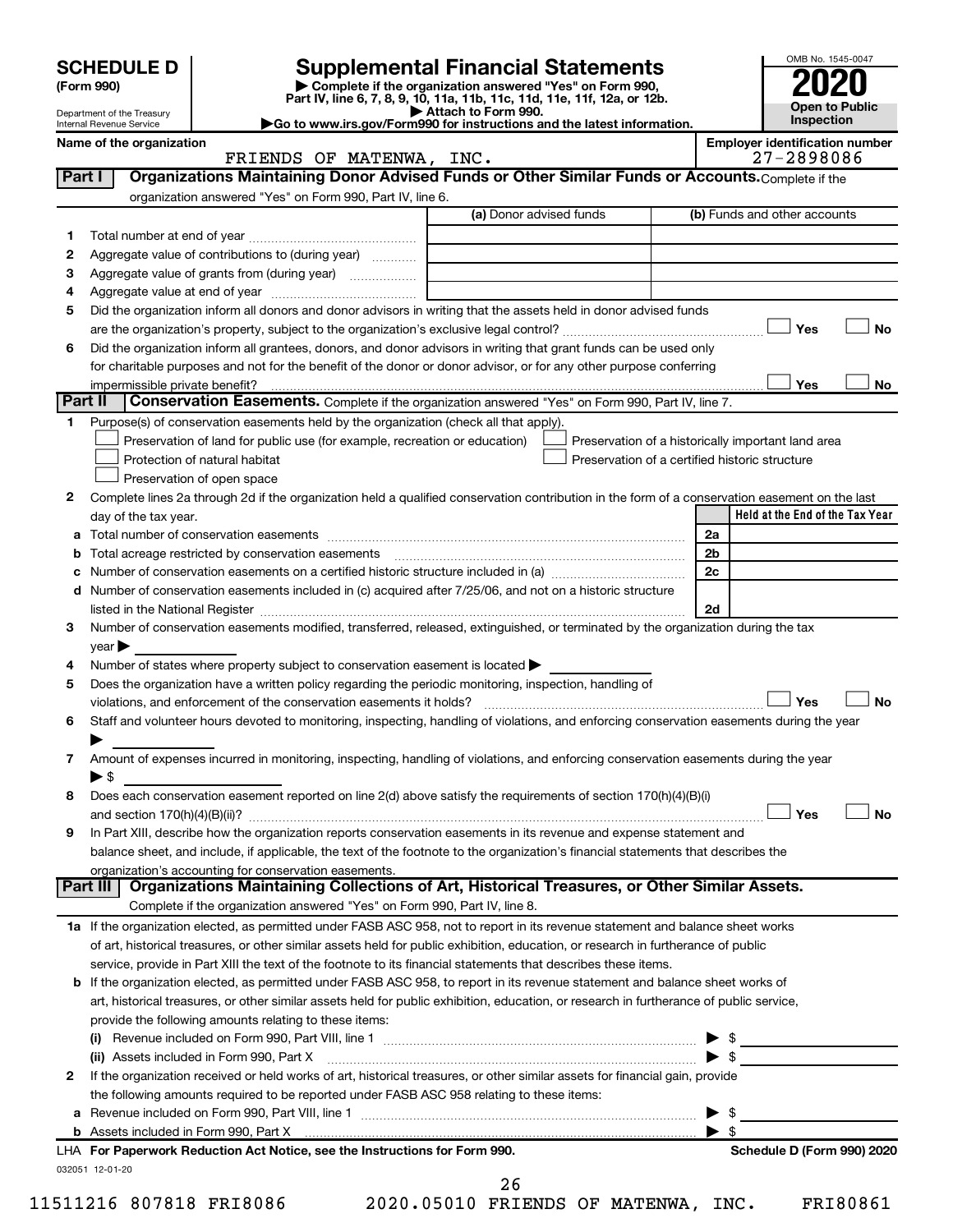|    | Schedule D (Form 990) 2020                                                                                                                                                                                                     | FRIENDS OF MATENWA, INC. |   |                |                          |                 | 27-2898086 Page 2                          |                |     |     |
|----|--------------------------------------------------------------------------------------------------------------------------------------------------------------------------------------------------------------------------------|--------------------------|---|----------------|--------------------------|-----------------|--------------------------------------------|----------------|-----|-----|
|    | Part III<br>Organizations Maintaining Collections of Art, Historical Treasures, or Other Similar Assets (continued)                                                                                                            |                          |   |                |                          |                 |                                            |                |     |     |
| 3  | Using the organization's acquisition, accession, and other records, check any of the following that make significant use of its                                                                                                |                          |   |                |                          |                 |                                            |                |     |     |
|    | collection items (check all that apply):                                                                                                                                                                                       |                          |   |                |                          |                 |                                            |                |     |     |
| a  | Public exhibition                                                                                                                                                                                                              |                          |   |                | Loan or exchange program |                 |                                            |                |     |     |
| b  | Scholarly research                                                                                                                                                                                                             | e                        |   | Other          |                          |                 |                                            |                |     |     |
| C  | Preservation for future generations                                                                                                                                                                                            |                          |   |                |                          |                 |                                            |                |     |     |
| 4  | Provide a description of the organization's collections and explain how they further the organization's exempt purpose in Part XIII.                                                                                           |                          |   |                |                          |                 |                                            |                |     |     |
| 5  | During the year, did the organization solicit or receive donations of art, historical treasures, or other similar assets                                                                                                       |                          |   |                |                          |                 |                                            |                |     |     |
|    |                                                                                                                                                                                                                                |                          |   |                |                          |                 |                                            | Yes            |     | No  |
|    | Part IV<br>Escrow and Custodial Arrangements. Complete if the organization answered "Yes" on Form 990, Part IV, line 9, or                                                                                                     |                          |   |                |                          |                 |                                            |                |     |     |
|    | reported an amount on Form 990, Part X, line 21.                                                                                                                                                                               |                          |   |                |                          |                 |                                            |                |     |     |
|    | 1a Is the organization an agent, trustee, custodian or other intermediary for contributions or other assets not included                                                                                                       |                          |   |                |                          |                 |                                            |                |     |     |
|    |                                                                                                                                                                                                                                |                          |   |                |                          |                 |                                            | Yes            |     | No  |
|    | b If "Yes," explain the arrangement in Part XIII and complete the following table:                                                                                                                                             |                          |   |                |                          |                 |                                            |                |     |     |
|    |                                                                                                                                                                                                                                |                          |   |                |                          | 1c              |                                            | Amount         |     |     |
|    |                                                                                                                                                                                                                                |                          |   |                |                          | 1d              |                                            |                |     |     |
|    | e Distributions during the year manufactured and contained and contained and the year manufactured and contained and the year manufactured and contained and contained and contained and contained and contained and contained |                          |   |                |                          | 1e              |                                            |                |     |     |
| f. |                                                                                                                                                                                                                                |                          |   |                |                          | 1f              |                                            |                |     |     |
|    | 2a Did the organization include an amount on Form 990, Part X, line 21, for escrow or custodial account liability?                                                                                                             |                          |   |                |                          |                 |                                            | Yes            |     | No  |
|    | <b>b</b> If "Yes," explain the arrangement in Part XIII. Check here if the explanation has been provided on Part XIII                                                                                                          |                          |   |                |                          |                 |                                            |                |     |     |
|    | <b>Part V</b><br>Endowment Funds. Complete if the organization answered "Yes" on Form 990, Part IV, line 10.                                                                                                                   |                          |   |                |                          |                 |                                            |                |     |     |
|    |                                                                                                                                                                                                                                | (a) Current year         |   | (b) Prior year | (c) Two years back       |                 | (d) Three years back   (e) Four years back |                |     |     |
|    | 1a Beginning of year balance                                                                                                                                                                                                   |                          |   |                |                          |                 |                                            |                |     |     |
| b  |                                                                                                                                                                                                                                |                          |   |                |                          |                 |                                            |                |     |     |
| c  | Net investment earnings, gains, and losses                                                                                                                                                                                     |                          |   |                |                          |                 |                                            |                |     |     |
| d  |                                                                                                                                                                                                                                |                          |   |                |                          |                 |                                            |                |     |     |
|    | e Other expenditures for facilities                                                                                                                                                                                            |                          |   |                |                          |                 |                                            |                |     |     |
|    | and programs                                                                                                                                                                                                                   |                          |   |                |                          |                 |                                            |                |     |     |
|    |                                                                                                                                                                                                                                |                          |   |                |                          |                 |                                            |                |     |     |
| g  |                                                                                                                                                                                                                                |                          |   |                |                          |                 |                                            |                |     |     |
| 2  | Provide the estimated percentage of the current year end balance (line 1g, column (a)) held as:                                                                                                                                |                          |   |                |                          |                 |                                            |                |     |     |
| a  | Board designated or quasi-endowment                                                                                                                                                                                            |                          | % |                |                          |                 |                                            |                |     |     |
| b  | Permanent endowment                                                                                                                                                                                                            | %                        |   |                |                          |                 |                                            |                |     |     |
| c  | Term endowment $\blacktriangleright$                                                                                                                                                                                           | %                        |   |                |                          |                 |                                            |                |     |     |
|    | The percentages on lines 2a, 2b, and 2c should equal 100%.                                                                                                                                                                     |                          |   |                |                          |                 |                                            |                |     |     |
|    | 3a Are there endowment funds not in the possession of the organization that are held and administered for the organization                                                                                                     |                          |   |                |                          |                 |                                            |                |     |     |
|    | by:                                                                                                                                                                                                                            |                          |   |                |                          |                 |                                            |                | Yes | No. |
|    | (i)                                                                                                                                                                                                                            |                          |   |                |                          |                 |                                            | 3a(i)          |     |     |
|    |                                                                                                                                                                                                                                |                          |   |                |                          |                 |                                            | 3a(ii)         |     |     |
| 4  |                                                                                                                                                                                                                                |                          |   |                |                          |                 |                                            | 3b             |     |     |
|    | Describe in Part XIII the intended uses of the organization's endowment funds.<br>Part VI   Land, Buildings, and Equipment.                                                                                                    |                          |   |                |                          |                 |                                            |                |     |     |
|    | Complete if the organization answered "Yes" on Form 990, Part IV, line 11a. See Form 990, Part X, line 10.                                                                                                                     |                          |   |                |                          |                 |                                            |                |     |     |
|    | Description of property                                                                                                                                                                                                        | (a) Cost or other        |   |                | (b) Cost or other        | (c) Accumulated |                                            | (d) Book value |     |     |
|    |                                                                                                                                                                                                                                | basis (investment)       |   |                | basis (other)            | depreciation    |                                            |                |     |     |
|    |                                                                                                                                                                                                                                |                          |   |                |                          |                 |                                            |                |     |     |
|    |                                                                                                                                                                                                                                |                          |   |                |                          |                 |                                            |                |     |     |
|    |                                                                                                                                                                                                                                |                          |   |                |                          |                 |                                            |                |     |     |
|    |                                                                                                                                                                                                                                |                          |   |                |                          |                 |                                            |                |     |     |
|    |                                                                                                                                                                                                                                |                          |   |                |                          |                 |                                            |                |     |     |
|    | Total. Add lines 1a through 1e. (Column (d) must equal Form 990, Part X, column (B), line 10c.)                                                                                                                                |                          |   |                |                          |                 |                                            |                |     | 0.  |
|    |                                                                                                                                                                                                                                |                          |   |                |                          |                 | Schedule D (Form 990) 2020                 |                |     |     |

**Schedule D (Form 990) 2020**

032052 12-01-20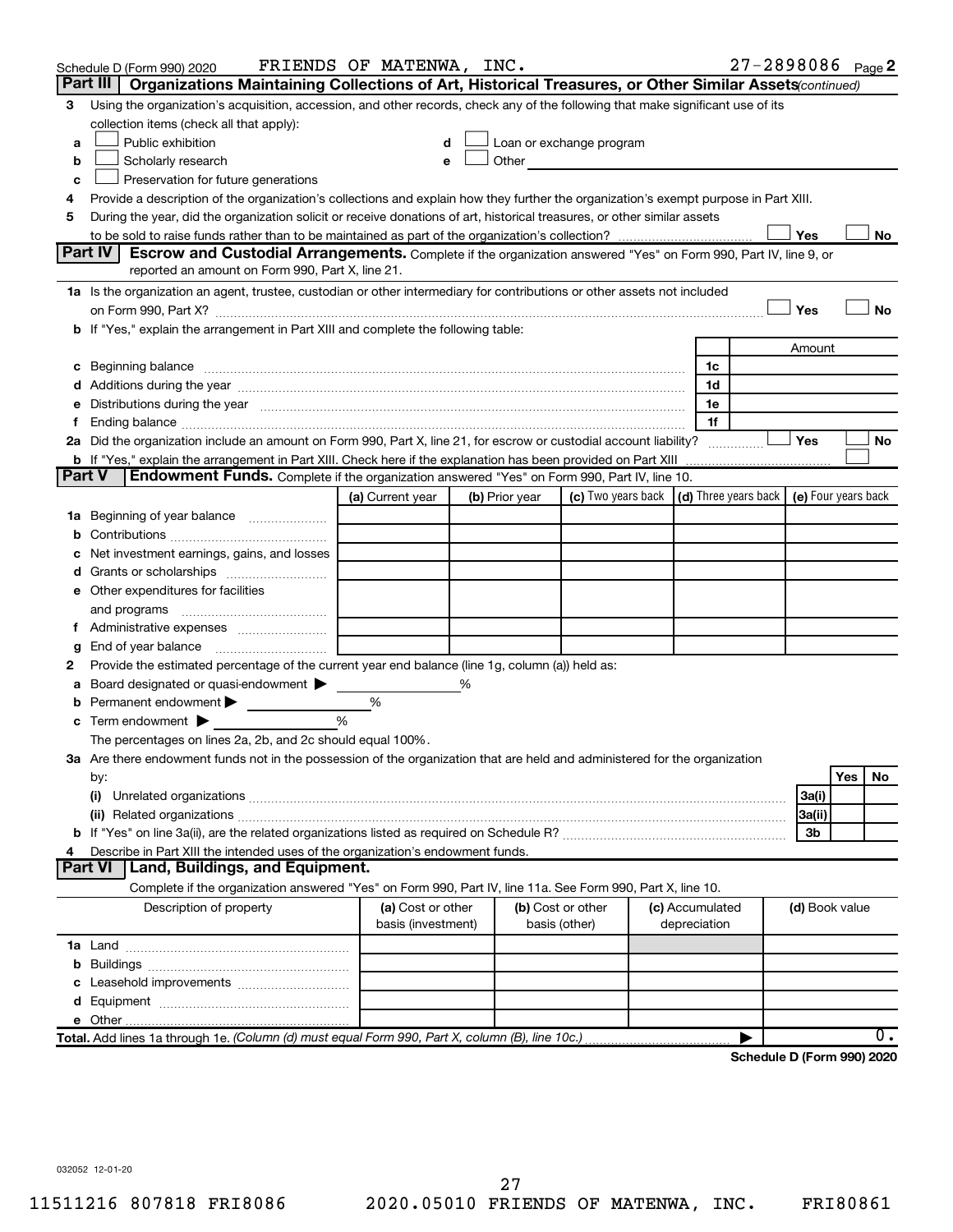|             | Schedule D (Form 990) 2020                                                                       | FRIENDS OF MATENWA, INC.     |                 |                                                                                                                   | $27 - 2898086$ Page 3 |  |
|-------------|--------------------------------------------------------------------------------------------------|------------------------------|-----------------|-------------------------------------------------------------------------------------------------------------------|-----------------------|--|
|             | Part VII Investments - Other Securities.                                                         |                              |                 |                                                                                                                   |                       |  |
|             |                                                                                                  |                              |                 | Complete if the organization answered "Yes" on Form 990, Part IV, line 11b. See Form 990, Part X, line 12.        |                       |  |
|             | (a) Description of security or category (including name of security)                             |                              | (b) Book value  | (c) Method of valuation: Cost or end-of-year market value                                                         |                       |  |
|             |                                                                                                  |                              |                 |                                                                                                                   |                       |  |
|             |                                                                                                  |                              |                 |                                                                                                                   |                       |  |
| $(3)$ Other |                                                                                                  |                              |                 |                                                                                                                   |                       |  |
| (A)         |                                                                                                  |                              |                 |                                                                                                                   |                       |  |
| (B)         |                                                                                                  |                              |                 |                                                                                                                   |                       |  |
| (C)         |                                                                                                  |                              |                 |                                                                                                                   |                       |  |
| (D)         |                                                                                                  |                              |                 |                                                                                                                   |                       |  |
| (E)         |                                                                                                  |                              |                 |                                                                                                                   |                       |  |
| (F)         |                                                                                                  |                              |                 |                                                                                                                   |                       |  |
| (G)         |                                                                                                  |                              |                 |                                                                                                                   |                       |  |
| (H)         |                                                                                                  |                              |                 |                                                                                                                   |                       |  |
|             | Total. (Col. (b) must equal Form 990, Part X, col. (B) line 12.)                                 |                              |                 |                                                                                                                   |                       |  |
|             | Part VIII Investments - Program Related.                                                         |                              |                 |                                                                                                                   |                       |  |
|             |                                                                                                  |                              |                 | Complete if the organization answered "Yes" on Form 990, Part IV, line 11c. See Form 990, Part X, line 13.        |                       |  |
|             | (a) Description of investment                                                                    |                              | (b) Book value  | (c) Method of valuation: Cost or end-of-year market value                                                         |                       |  |
| (1)         |                                                                                                  |                              |                 |                                                                                                                   |                       |  |
| (2)         |                                                                                                  |                              |                 |                                                                                                                   |                       |  |
|             |                                                                                                  |                              |                 |                                                                                                                   |                       |  |
| (3)         |                                                                                                  |                              |                 |                                                                                                                   |                       |  |
| (4)         |                                                                                                  |                              |                 |                                                                                                                   |                       |  |
| (5)         |                                                                                                  |                              |                 |                                                                                                                   |                       |  |
| (6)         |                                                                                                  |                              |                 |                                                                                                                   |                       |  |
| (7)         |                                                                                                  |                              |                 |                                                                                                                   |                       |  |
| (8)         |                                                                                                  |                              |                 |                                                                                                                   |                       |  |
| (9)         | Total. (Col. (b) must equal Form 990, Part X, col. (B) line 13.)                                 |                              |                 |                                                                                                                   |                       |  |
| Part IX     | <b>Other Assets.</b>                                                                             |                              |                 |                                                                                                                   |                       |  |
|             |                                                                                                  |                              |                 | Complete if the organization answered "Yes" on Form 990, Part IV, line 11d. See Form 990, Part X, line 15.        |                       |  |
|             |                                                                                                  |                              | (a) Description |                                                                                                                   | (b) Book value        |  |
|             |                                                                                                  |                              |                 |                                                                                                                   |                       |  |
| (1)         |                                                                                                  |                              |                 |                                                                                                                   |                       |  |
| (2)         |                                                                                                  |                              |                 |                                                                                                                   |                       |  |
| (3)         |                                                                                                  |                              |                 |                                                                                                                   |                       |  |
| (4)         |                                                                                                  |                              |                 |                                                                                                                   |                       |  |
| (5)         |                                                                                                  |                              |                 |                                                                                                                   |                       |  |
| (6)         |                                                                                                  |                              |                 |                                                                                                                   |                       |  |
| (7)         |                                                                                                  |                              |                 |                                                                                                                   |                       |  |
| (8)         |                                                                                                  |                              |                 |                                                                                                                   |                       |  |
| (9)         |                                                                                                  |                              |                 |                                                                                                                   |                       |  |
| Part X      | Total. (Column (b) must equal Form 990, Part X, col. (B) line 15.).<br><b>Other Liabilities.</b> |                              |                 |                                                                                                                   |                       |  |
|             |                                                                                                  |                              |                 |                                                                                                                   |                       |  |
|             |                                                                                                  | (a) Description of liability |                 | Complete if the organization answered "Yes" on Form 990, Part IV, line 11e or 11f. See Form 990, Part X, line 25. | (b) Book value        |  |
| 1.          |                                                                                                  |                              |                 |                                                                                                                   |                       |  |
| (1)         | Federal income taxes                                                                             |                              |                 |                                                                                                                   |                       |  |
| (2)         |                                                                                                  |                              |                 |                                                                                                                   |                       |  |
| (3)         |                                                                                                  |                              |                 |                                                                                                                   |                       |  |
| (4)         |                                                                                                  |                              |                 |                                                                                                                   |                       |  |
| (5)         |                                                                                                  |                              |                 |                                                                                                                   |                       |  |
| (6)         |                                                                                                  |                              |                 |                                                                                                                   |                       |  |
| (7)         |                                                                                                  |                              |                 |                                                                                                                   |                       |  |

**Total.**  *(Column (b) must equal Form 990, Part X, col. (B) line 25.)* (9)

|

**2.** Liability for uncertain tax positions. In Part XIII, provide the text of the footnote to the organization's financial statements that reports the organization's liability for uncertain tax positions under FASB ASC 740. Check here if the text of the footnote has been provided in Part XIII.  $\perp$ 

**Schedule D (Form 990) 2020**

032053 12-01-20

(8)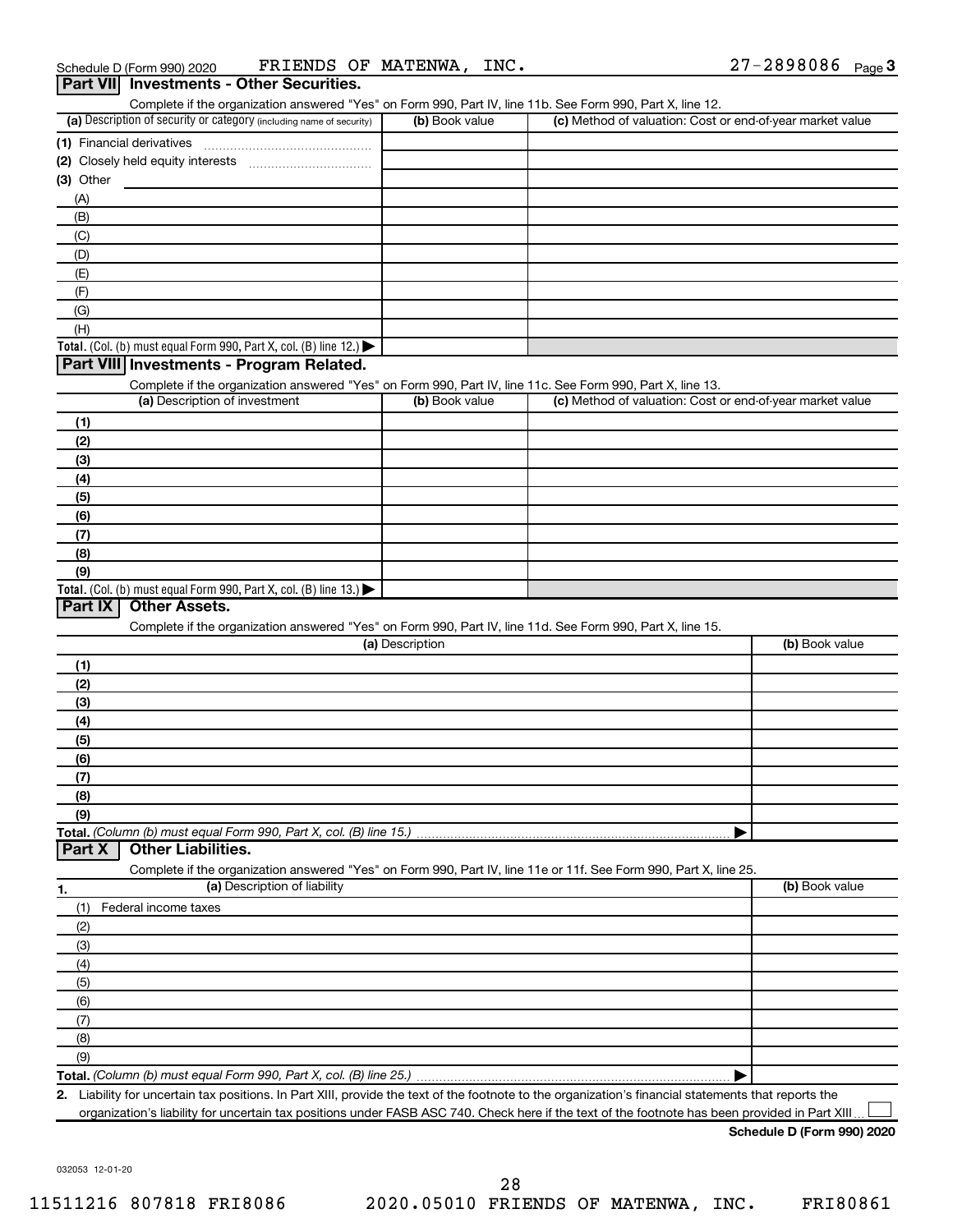| FRIENDS OF MATENWA, INC.<br>Schedule D (Form 990) 2020                                                                   |                |                        |              | 27-2898086 Page 4 |
|--------------------------------------------------------------------------------------------------------------------------|----------------|------------------------|--------------|-------------------|
| Reconciliation of Revenue per Audited Financial Statements With Revenue per Return.<br><b>Part XI</b>                    |                |                        |              |                   |
| Complete if the organization answered "Yes" on Form 990, Part IV, line 12a.                                              |                |                        |              |                   |
| 1                                                                                                                        |                |                        | $\mathbf{1}$ | 972, 264.         |
| Amounts included on line 1 but not on Form 990, Part VIII, line 12:<br>2                                                 |                |                        |              |                   |
| Net unrealized gains (losses) on investments [11] matter contracts and the unrealized gains (losses) on investments<br>a | 2a             | $\frac{38,687}{1,075}$ |              |                   |
| b                                                                                                                        | 2 <sub>b</sub> |                        |              |                   |
| с                                                                                                                        | 2 <sub>c</sub> |                        |              |                   |
| d                                                                                                                        | 2d             |                        |              |                   |
| Add lines 2a through 2d<br>е                                                                                             |                |                        | 2e           | 39,762.           |
| 3                                                                                                                        |                |                        | 3            | 932,502.          |
| Amounts included on Form 990, Part VIII, line 12, but not on line 1:<br>4                                                |                |                        |              |                   |
|                                                                                                                          | 4a             |                        |              |                   |
| b                                                                                                                        |                |                        |              |                   |
| Add lines 4a and 4b<br>C.                                                                                                |                |                        | 4c           | $\mathbf{0}$ .    |
|                                                                                                                          |                |                        | 5            | 932,502.          |
|                                                                                                                          |                |                        |              |                   |
| Part XII   Reconciliation of Expenses per Audited Financial Statements With Expenses per Return.                         |                |                        |              |                   |
| Complete if the organization answered "Yes" on Form 990, Part IV, line 12a.                                              |                |                        |              |                   |
| 1                                                                                                                        |                |                        | 1            | 840,340.          |
| Amounts included on line 1 but not on Form 990, Part IX, line 25:<br>2                                                   |                |                        |              |                   |
| a                                                                                                                        | 2a             | 1,075.                 |              |                   |
| b                                                                                                                        | 2 <sub>b</sub> |                        |              |                   |
|                                                                                                                          | 2c             |                        |              |                   |
| d                                                                                                                        | 2d             |                        |              |                   |
| Add lines 2a through 2d<br>е                                                                                             |                |                        | 2e           | 1,075.            |
| 3                                                                                                                        |                |                        | 3            | 839,265.          |
| Amounts included on Form 990, Part IX, line 25, but not on line 1:<br>4                                                  |                |                        |              |                   |
| a                                                                                                                        | 4a             |                        |              |                   |
| b                                                                                                                        | 4 <sub>h</sub> |                        |              |                   |
| Add lines 4a and 4b                                                                                                      |                |                        | 4с           | 0.                |
| 5.<br>Part XIII Supplemental Information.                                                                                |                |                        | 5            | 839,265.          |

Provide the descriptions required for Part II, lines 3, 5, and 9; Part III, lines 1a and 4; Part IV, lines 1b and 2b; Part V, line 4; Part X, line 2; Part XI, lines 2d and 4b; and Part XII, lines 2d and 4b. Also complete this part to provide any additional information.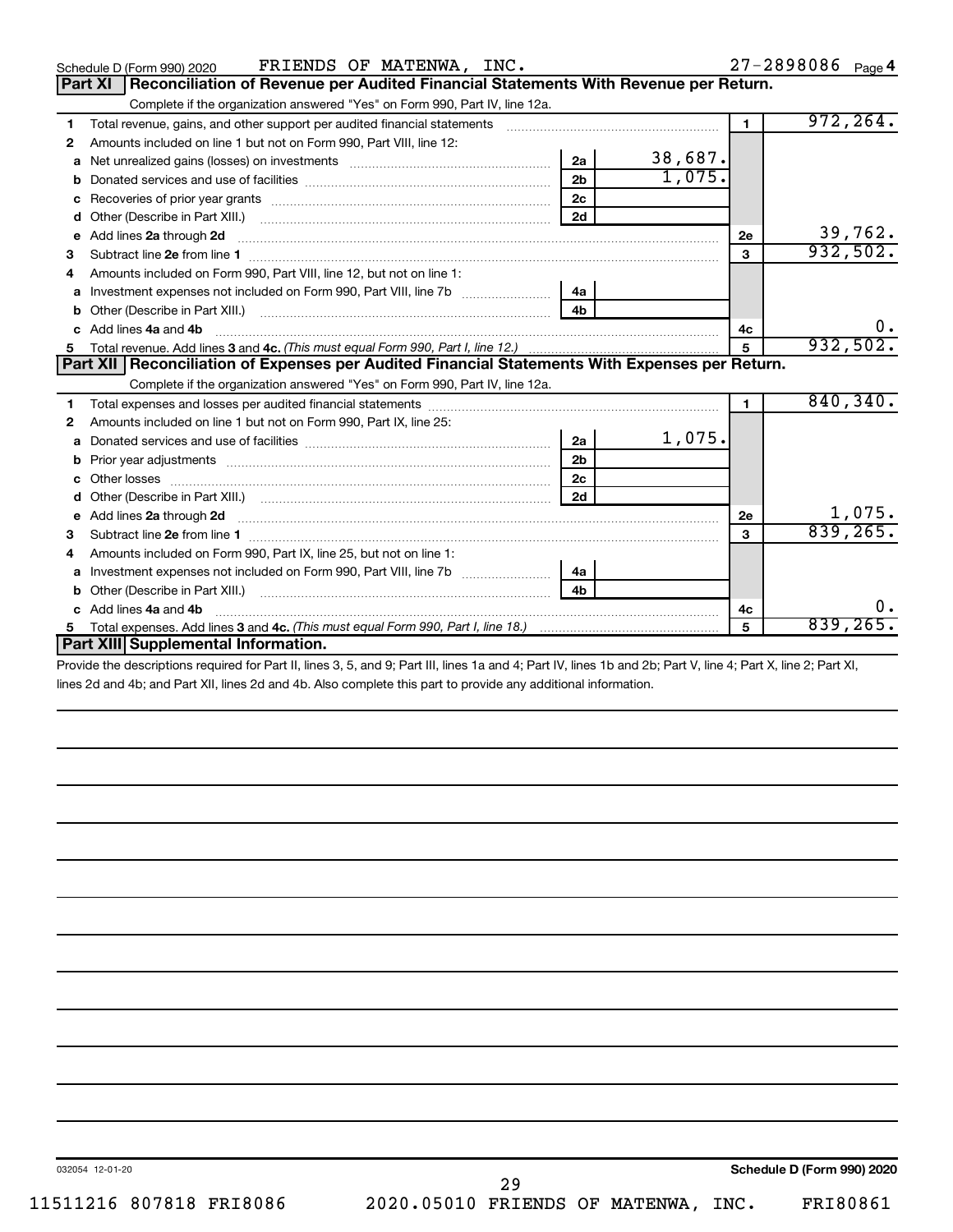| Name of the organization               |               |                            |                                                                                                                                         | <b>Employer identification number</b>                 |                         |
|----------------------------------------|---------------|----------------------------|-----------------------------------------------------------------------------------------------------------------------------------------|-------------------------------------------------------|-------------------------|
| FRIENDS OF MATENWA, INC.               |               |                            |                                                                                                                                         | 27-2898086                                            |                         |
| Part I                                 |               |                            | General Information on Activities Outside the United States. Complete if the organization answered "Yes" on                             |                                                       |                         |
| Form 990, Part IV, line 14b.           |               |                            |                                                                                                                                         |                                                       |                         |
| 1.                                     |               |                            | For grantmakers. Does the organization maintain records to substantiate the amount of its grants and other assistance,                  |                                                       |                         |
|                                        |               |                            | the grantees' eligibility for the grants or assistance, and the selection criteria used to award the grants or assistance?              | $X \times$                                            | No                      |
|                                        |               |                            |                                                                                                                                         |                                                       |                         |
| $\mathbf{2}$<br>United States.         |               |                            | For grantmakers. Describe in Part V the organization's procedures for monitoring the use of its grants and other assistance outside the |                                                       |                         |
| З.                                     |               |                            | Activities per Region. (The following Part I, line 3 table can be duplicated if additional space is needed.)                            |                                                       |                         |
| (a) Region                             | (b) Number of |                            | (c) Number of (d) Activities conducted in the region                                                                                    | (e) If activity listed in (d)                         | (f) Total               |
|                                        | offices       | employees,<br>agents, and  | (by type) (such as, fundraising, pro-                                                                                                   | is a program service,                                 | expenditures<br>for and |
|                                        | in the region | independent<br>contractors | gram services, investments, grants to<br>recipients located in the region)                                                              | describe specific type<br>of service(s) in the region | investments             |
|                                        |               | in the region              |                                                                                                                                         |                                                       | in the region           |
| CENTRAL AMERICA AND                    |               |                            |                                                                                                                                         |                                                       |                         |
| THE CARIBBEAN -<br>ANTIGUA & BARBUDA,  |               |                            | PROGRAM SERVICES, GRANT<br>RECIPIENTS LOCATED IN THE                                                                                    | ELEMENTARY & SECONDARY<br>EDUCATION, LIVELIHOODS      |                         |
| ARUBA, BAHAMAS,                        |               | 0                          | REGION                                                                                                                                  | AND EMERGENCY ASSISTANCE                              | 479,763.                |
|                                        |               |                            |                                                                                                                                         |                                                       |                         |
|                                        |               |                            |                                                                                                                                         |                                                       |                         |
|                                        |               |                            |                                                                                                                                         |                                                       |                         |
|                                        |               |                            |                                                                                                                                         |                                                       |                         |
|                                        |               |                            |                                                                                                                                         |                                                       |                         |
|                                        |               |                            |                                                                                                                                         |                                                       |                         |
|                                        |               |                            |                                                                                                                                         |                                                       |                         |
|                                        |               |                            |                                                                                                                                         |                                                       |                         |
|                                        |               |                            |                                                                                                                                         |                                                       |                         |
|                                        |               |                            |                                                                                                                                         |                                                       |                         |
|                                        |               |                            |                                                                                                                                         |                                                       |                         |
|                                        |               |                            |                                                                                                                                         |                                                       |                         |
|                                        |               |                            |                                                                                                                                         |                                                       |                         |
|                                        |               |                            |                                                                                                                                         |                                                       |                         |
|                                        |               |                            |                                                                                                                                         |                                                       |                         |
|                                        |               |                            |                                                                                                                                         |                                                       |                         |
|                                        |               |                            |                                                                                                                                         |                                                       |                         |
|                                        |               |                            |                                                                                                                                         |                                                       |                         |
|                                        |               |                            |                                                                                                                                         |                                                       |                         |
|                                        |               |                            |                                                                                                                                         |                                                       |                         |
|                                        |               |                            |                                                                                                                                         |                                                       |                         |
|                                        |               |                            |                                                                                                                                         |                                                       |                         |
|                                        |               |                            |                                                                                                                                         |                                                       |                         |
|                                        |               |                            |                                                                                                                                         |                                                       |                         |
|                                        |               |                            |                                                                                                                                         |                                                       |                         |
| 3 a Subtotal<br>.                      | $\Omega$      | 0                          |                                                                                                                                         |                                                       | 479,763.                |
| <b>b</b> Total from continuation       |               |                            |                                                                                                                                         |                                                       |                         |
| sheets to Part I                       |               | 0                          |                                                                                                                                         |                                                       | 0.                      |
| c Totals (add lines 3a<br>and 3b)<br>. |               | 0                          |                                                                                                                                         |                                                       | 479,763.                |
|                                        |               |                            |                                                                                                                                         |                                                       |                         |

**| Complete if the organization answered "Yes" on Form 990, Part IV, line 14b, 15, or 16. | Attach to Form 990.**

**SCHEDULE F** Statement of Activities Outside the United States  $\begin{array}{c} \hline \text{20} \\ \text{Form 990} \end{array}$   $\begin{array}{c} \text{Statement of Activities Outside the United States} \\ \text{Common System 990, Part IV, line 14b, 15, or 16.} \end{array}$ 

**| Go to www.irs.gov/Form990 for instructions and the latest information. Open to Public** 

**For Paperwork Reduction Act Notice, see the Instructions for Form 990. Schedule F (Form 990) 2020** LHA

032071 12-03-20

Department of the Treasury Internal Revenue Service

**(Form 990)**

11511216 807818 FRI8086 2020.05010 FRIENDS OF MATENWA, INC. FRI80861 30

OMB No. 1545-0047

**Inspection**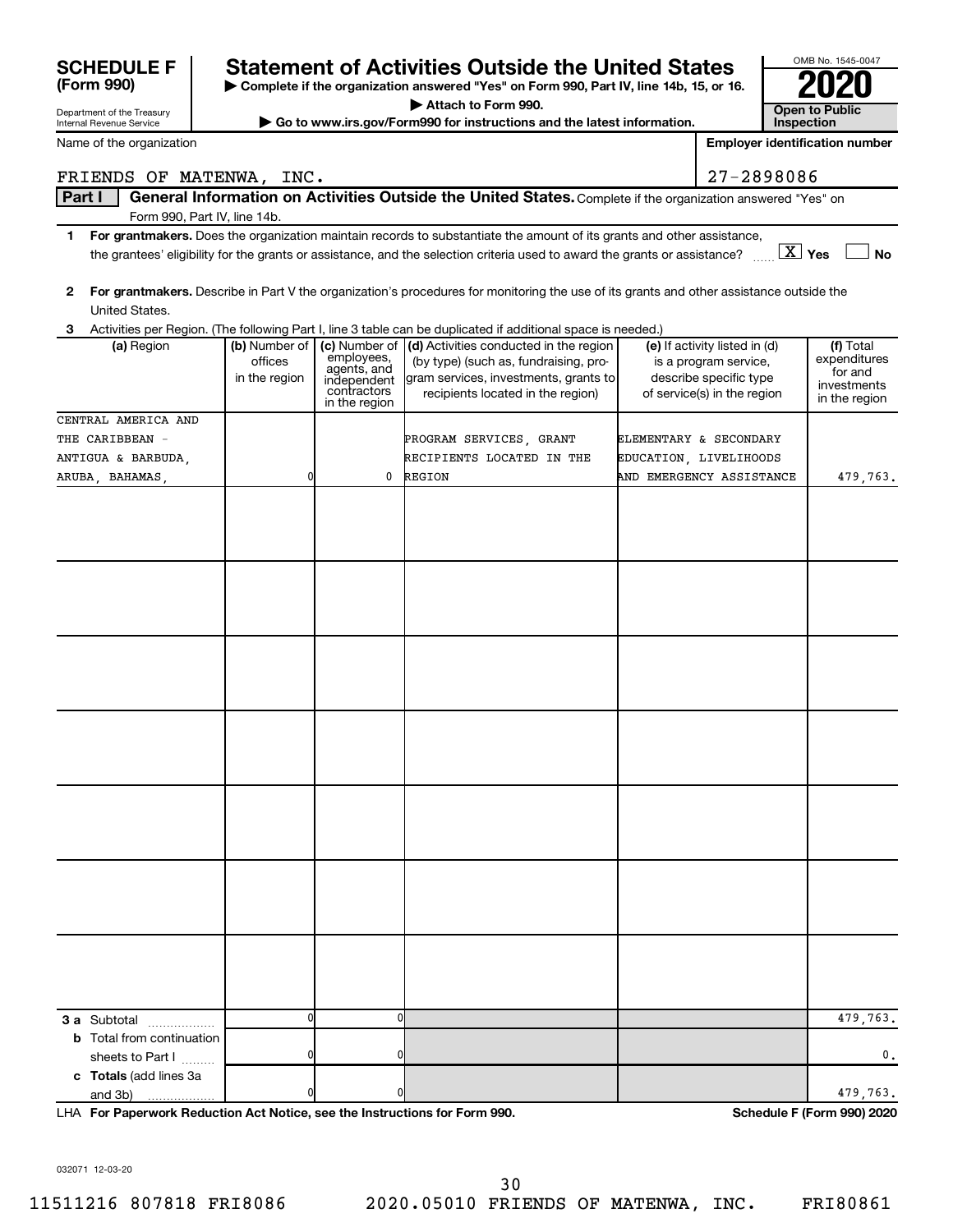**2**

Part II | Grants and Other Assistance to Organizations or Entities Outside the United States. Complete if the organization answered "Yes" on Form 990, Part IV, line 15, for any recipient who received more than \$5,000. Part II can be duplicated if additional space is needed.

| 1<br>(a) Name of organization                              | (b) IRS code section<br>and EIN (if applicable) | (c) Region                          | (d) Purpose of<br>grant                                                                                                                 | (e) Amount<br>of cash grant | (f) Manner of<br>cash disbursement | (g) Amount of<br>noncash<br>assistance | (h) Description<br>of noncash<br>assistance | (i) Method of<br>valuation (book, FMV,<br>appraisal, other) |
|------------------------------------------------------------|-------------------------------------------------|-------------------------------------|-----------------------------------------------------------------------------------------------------------------------------------------|-----------------------------|------------------------------------|----------------------------------------|---------------------------------------------|-------------------------------------------------------------|
|                                                            |                                                 | CENTRAL AMERICA                     |                                                                                                                                         |                             |                                    |                                        |                                             |                                                             |
|                                                            |                                                 | AND THE CARIBBEAN PROGRAM SERVICES: |                                                                                                                                         |                             |                                    |                                        |                                             |                                                             |
|                                                            |                                                 | ANTIGUA &                           | CENTRAL AMERICA                                                                                                                         |                             |                                    |                                        |                                             |                                                             |
|                                                            |                                                 | BARBUDA, ARUBA,                     | SUPPORT PROGRAMS                                                                                                                        |                             | 479,763. WIRE TRANSFER             |                                        | 0. N/A                                      |                                                             |
|                                                            |                                                 |                                     |                                                                                                                                         |                             |                                    |                                        |                                             |                                                             |
|                                                            |                                                 |                                     |                                                                                                                                         |                             |                                    |                                        |                                             |                                                             |
|                                                            |                                                 |                                     |                                                                                                                                         |                             |                                    |                                        |                                             |                                                             |
|                                                            |                                                 |                                     |                                                                                                                                         |                             |                                    |                                        |                                             |                                                             |
|                                                            |                                                 |                                     |                                                                                                                                         |                             |                                    |                                        |                                             |                                                             |
|                                                            |                                                 |                                     |                                                                                                                                         |                             |                                    |                                        |                                             |                                                             |
|                                                            |                                                 |                                     |                                                                                                                                         |                             |                                    |                                        |                                             |                                                             |
|                                                            |                                                 |                                     |                                                                                                                                         |                             |                                    |                                        |                                             |                                                             |
|                                                            |                                                 |                                     |                                                                                                                                         |                             |                                    |                                        |                                             |                                                             |
|                                                            |                                                 |                                     |                                                                                                                                         |                             |                                    |                                        |                                             |                                                             |
|                                                            |                                                 |                                     |                                                                                                                                         |                             |                                    |                                        |                                             |                                                             |
|                                                            |                                                 |                                     |                                                                                                                                         |                             |                                    |                                        |                                             |                                                             |
|                                                            |                                                 |                                     |                                                                                                                                         |                             |                                    |                                        |                                             |                                                             |
|                                                            |                                                 |                                     |                                                                                                                                         |                             |                                    |                                        |                                             |                                                             |
|                                                            |                                                 |                                     |                                                                                                                                         |                             |                                    |                                        |                                             |                                                             |
|                                                            |                                                 |                                     |                                                                                                                                         |                             |                                    |                                        |                                             |                                                             |
|                                                            |                                                 |                                     |                                                                                                                                         |                             |                                    |                                        |                                             |                                                             |
|                                                            |                                                 |                                     |                                                                                                                                         |                             |                                    |                                        |                                             |                                                             |
|                                                            |                                                 |                                     |                                                                                                                                         |                             |                                    |                                        |                                             |                                                             |
|                                                            |                                                 |                                     |                                                                                                                                         |                             |                                    |                                        |                                             |                                                             |
|                                                            |                                                 |                                     |                                                                                                                                         |                             |                                    |                                        |                                             |                                                             |
|                                                            |                                                 |                                     |                                                                                                                                         |                             |                                    |                                        |                                             |                                                             |
|                                                            |                                                 |                                     |                                                                                                                                         |                             |                                    |                                        |                                             |                                                             |
|                                                            |                                                 |                                     |                                                                                                                                         |                             |                                    |                                        |                                             |                                                             |
|                                                            |                                                 |                                     |                                                                                                                                         |                             |                                    |                                        |                                             |                                                             |
|                                                            |                                                 |                                     |                                                                                                                                         |                             |                                    |                                        |                                             |                                                             |
|                                                            |                                                 |                                     |                                                                                                                                         |                             |                                    |                                        |                                             |                                                             |
|                                                            |                                                 |                                     |                                                                                                                                         |                             |                                    |                                        |                                             |                                                             |
| $\mathbf{2}$                                               |                                                 |                                     | Enter total number of recipient organizations listed above that are recognized as charities by the foreign country, recognized as a tax |                             |                                    |                                        |                                             |                                                             |
|                                                            |                                                 |                                     |                                                                                                                                         |                             |                                    |                                        |                                             | 1<br>$\overline{0}$                                         |
| Enter total number of other organizations or entities<br>3 |                                                 |                                     |                                                                                                                                         |                             |                                    |                                        |                                             |                                                             |

**Schedule F (Form 990) 2020**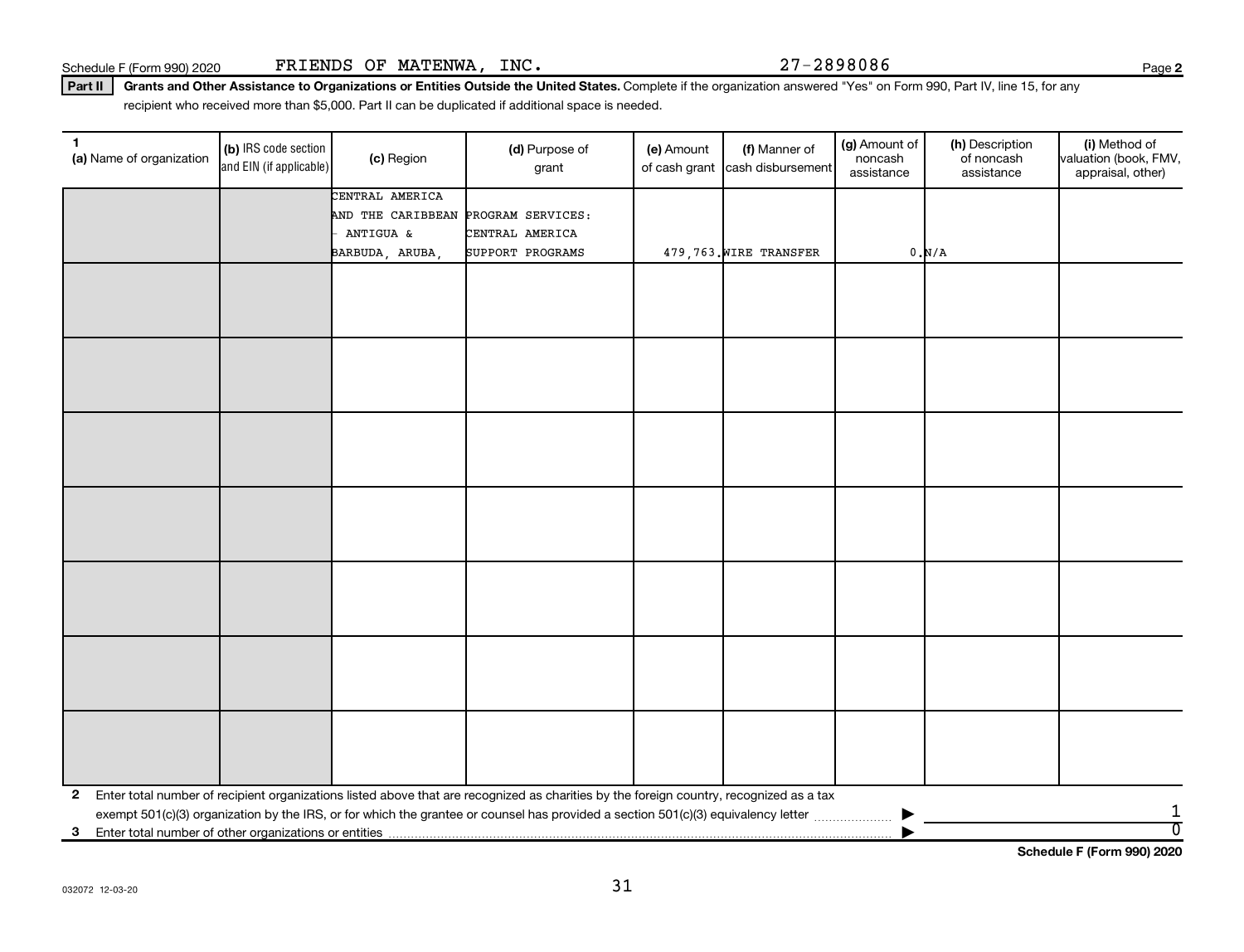### Schedule F (Form 990) 2020 FRIENDS OF MATENWA, INC.  $27-2898086$

Part III Grants and Other Assistance to Individuals Outside the United States. Complete if the organization answered "Yes" on Form 990, Part IV, line 16. Part III can be duplicated if additional space is needed.

| Talem can be deploated in additional space is necessar. |            |                                                      |                                    |                                        |                                          |                                                                |
|---------------------------------------------------------|------------|------------------------------------------------------|------------------------------------|----------------------------------------|------------------------------------------|----------------------------------------------------------------|
| (a) Type of grant or assistance                         | (b) Region | (c) Number of (d) Amount of<br>recipients cash grant | (e) Manner of<br>cash disbursement | (f) Amount of<br>noncash<br>assistance | (g) Description of<br>noncash assistance | (h) Method of<br>valuation<br>(book, FMV,<br>appraisal, other) |
|                                                         |            |                                                      |                                    |                                        |                                          |                                                                |
|                                                         |            |                                                      |                                    |                                        |                                          |                                                                |
|                                                         |            |                                                      |                                    |                                        |                                          |                                                                |
|                                                         |            |                                                      |                                    |                                        |                                          |                                                                |
|                                                         |            |                                                      |                                    |                                        |                                          |                                                                |
|                                                         |            |                                                      |                                    |                                        |                                          |                                                                |
|                                                         |            |                                                      |                                    |                                        |                                          |                                                                |
|                                                         |            |                                                      |                                    |                                        |                                          |                                                                |
|                                                         |            |                                                      |                                    |                                        |                                          |                                                                |
|                                                         |            |                                                      |                                    |                                        |                                          |                                                                |

**Schedule F (Form 990) 2020**

32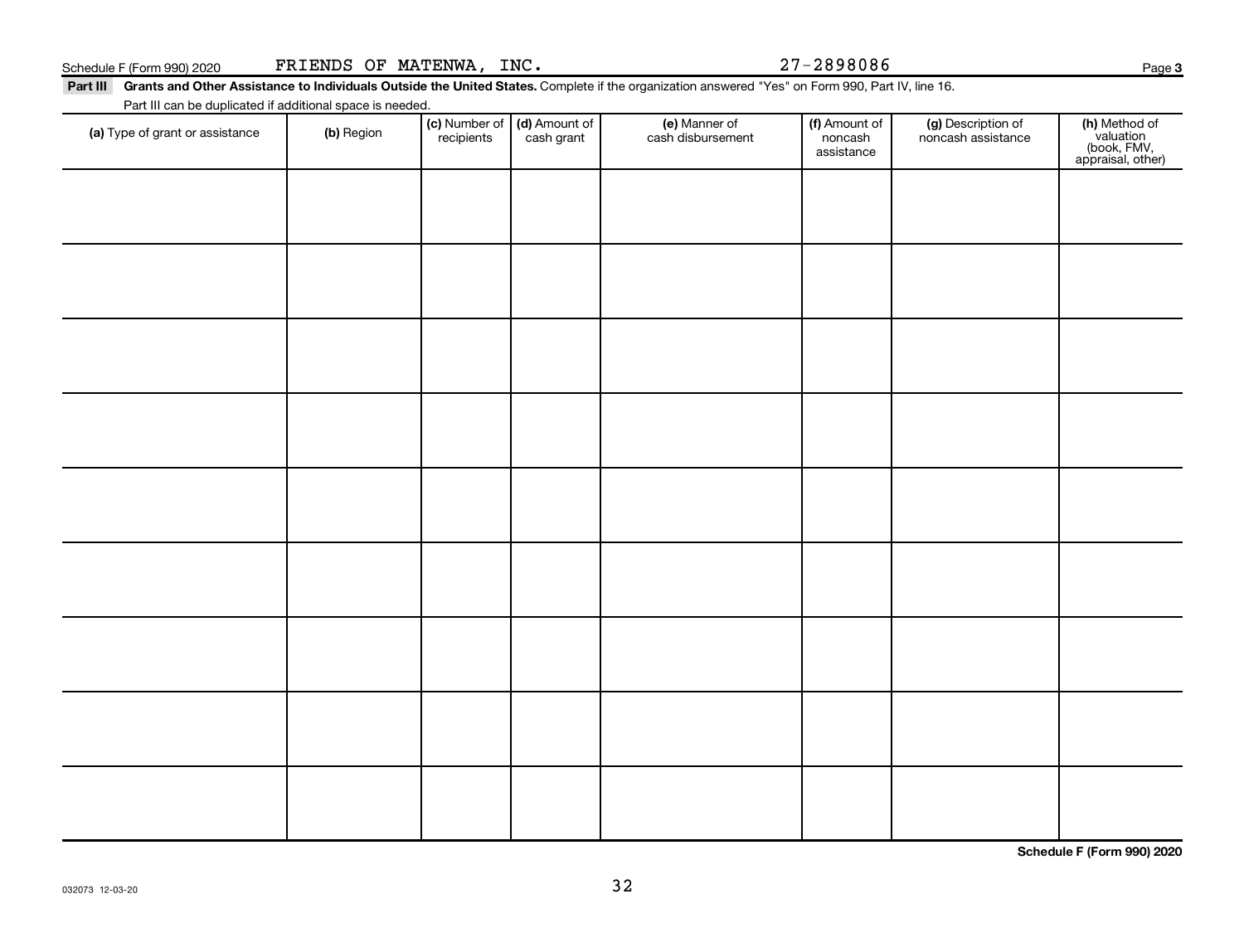| Schedule F (Form 990) 2020             | <b>FRIENDS</b><br>OF | <b>MATENWA</b> | INC. | 2898086<br>_ | Page 4 |
|----------------------------------------|----------------------|----------------|------|--------------|--------|
| <b>Part IV</b><br><b>Foreign Forms</b> |                      |                |      |              |        |

| 1              | Was the organization a U.S. transferor of property to a foreign corporation during the tax year? If "Yes,"<br>the organization may be required to file Form 926, Return by a U.S. Transferor of Property to a Foreign<br>Corporation (see Instructions for Form 926) manufactured control and the control of the control of the control of the control of the control of the control of the control of the control of the control of the control of the | Yes | $X_{\text{No}}$   |
|----------------|---------------------------------------------------------------------------------------------------------------------------------------------------------------------------------------------------------------------------------------------------------------------------------------------------------------------------------------------------------------------------------------------------------------------------------------------------------|-----|-------------------|
| $\overline{2}$ | Did the organization have an interest in a foreign trust during the tax year? If "Yes," the organization may<br>be required to separately file Form 3520, Annual Return To Report Transactions With Foreign Trusts and<br>Receipt of Certain Foreign Gifts, and/or Form 3520-A, Annual Information Return of Foreign Trust With a                                                                                                                       | Yes | ∣X∣ <sub>No</sub> |
| 3              | Did the organization have an ownership interest in a foreign corporation during the tax year? If "Yes,"<br>the organization may be required to file Form 5471, Information Return of U.S. Persons With Respect to                                                                                                                                                                                                                                       | Yes | $ X $ No          |
| 4              | Was the organization a direct or indirect shareholder of a passive foreign investment company or a<br>qualified electing fund during the tax year? If "Yes," the organization may be required to file Form 8621,<br>Information Return by a Shareholder of a Passive Foreign Investment Company or Qualified Electing                                                                                                                                   | Yes | $X_{\text{No}}$   |
| 5              | Did the organization have an ownership interest in a foreign partnership during the tax year? If "Yes,"<br>the organization may be required to file Form 8865, Return of U.S. Persons With Respect to Certain                                                                                                                                                                                                                                           | Yes | $X_{\text{No}}$   |
| 6              | Did the organization have any operations in or related to any boycotting countries during the tax year? If<br>"Yes," the organization may be required to separately file Form 5713, International Boycott Report (see                                                                                                                                                                                                                                   | Yes |                   |

**Schedule F (Form 990) 2020**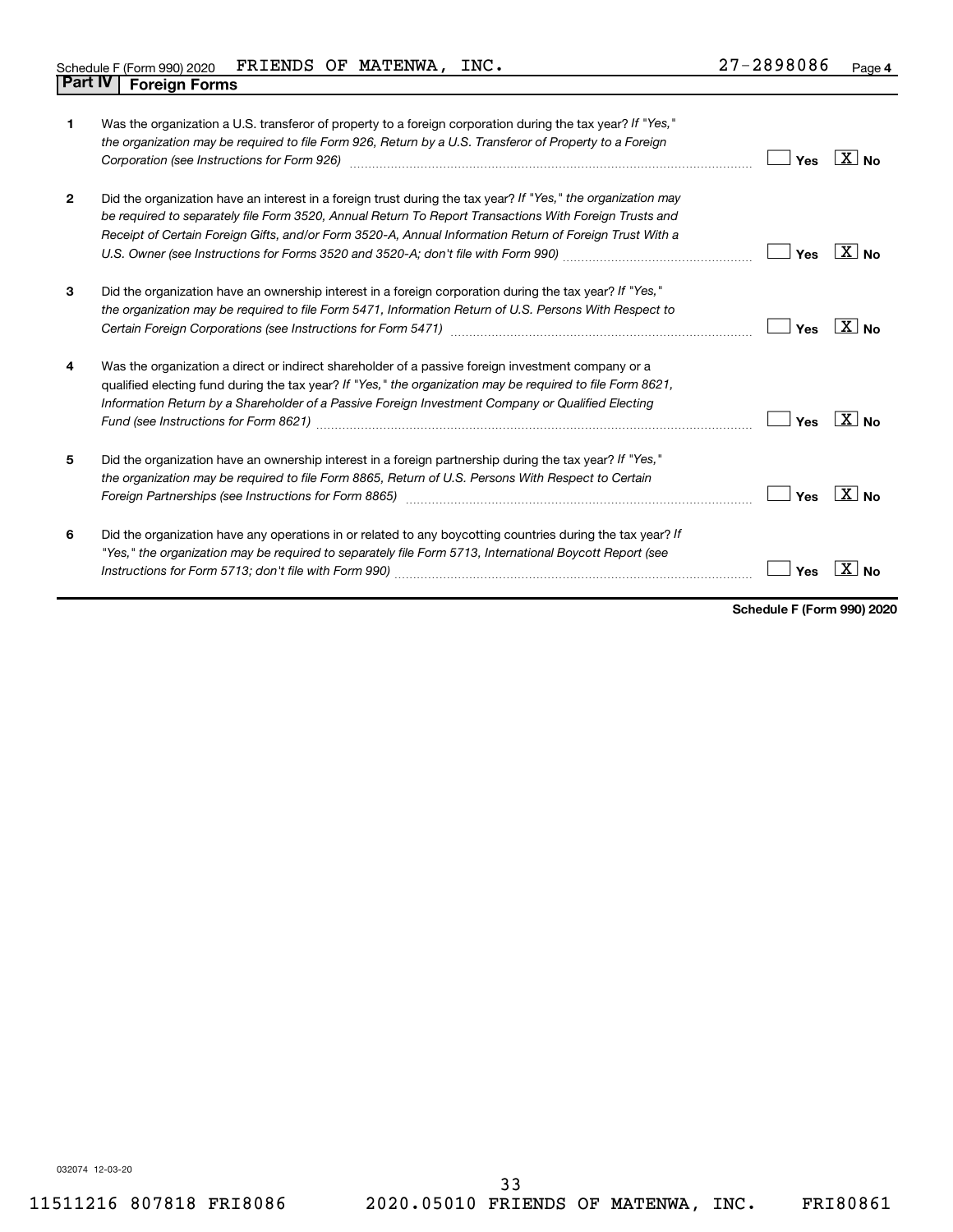Provide the information required by Part I, line 2 (monitoring of funds); Part I, line 3, column (f) (accounting method; amounts of investments vs. expenditures per region); Part II, line 1 (accounting method); Part III (accounting method); and Part III, column (c) (estimated number of recipients), as applicable. Also complete this part to provide any additional information. See instructions.

PART I, LINE 2:

THE MATENWA COMMUNITY LEARNING CENTER PROPOSES ANNUAL GOALS AND BUDGETS

TO FOM. THESE ARE REVIEWED BY STAFF AND REVISED/APPROVED BY THE

EXECUTIVE DIRECTOR. FOM'S ANNUAL BUDGET, INCLUDING PROPOSED GRANTS TO

MCLC, IS APPROVED BY FOM'S BOARD OF DIRECTORS.

032075 12-03-20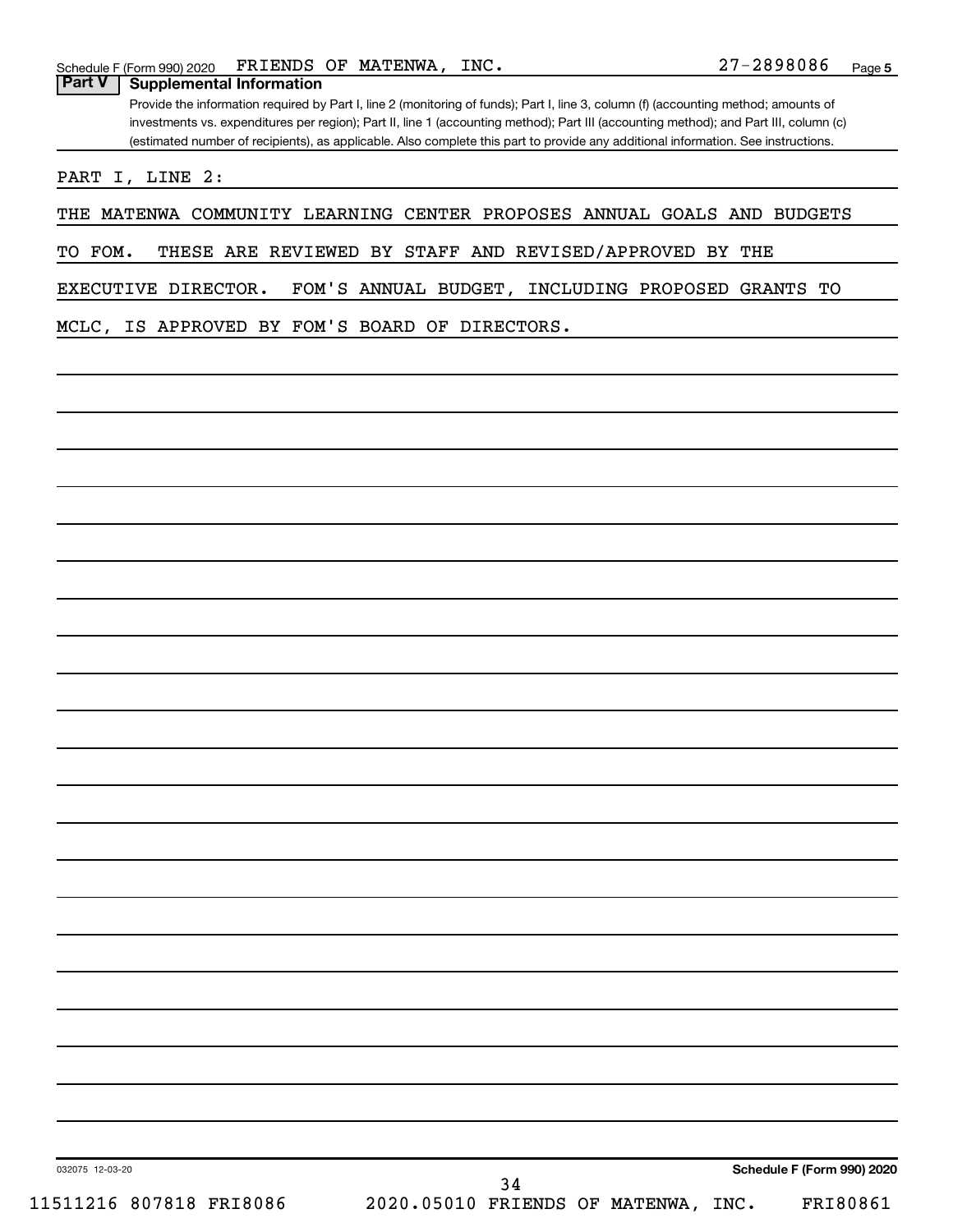| <b>Supplemental Information Regarding Fundraising or Gaming Activities</b><br><b>SCHEDULE G</b>                                           |                                                                                                                                                                     |                                                                                                                                                                                                                                                                                              |                                                                            |         |                                                                            |  | OMB No. 1545-0047                                                          |                                                         |
|-------------------------------------------------------------------------------------------------------------------------------------------|---------------------------------------------------------------------------------------------------------------------------------------------------------------------|----------------------------------------------------------------------------------------------------------------------------------------------------------------------------------------------------------------------------------------------------------------------------------------------|----------------------------------------------------------------------------|---------|----------------------------------------------------------------------------|--|----------------------------------------------------------------------------|---------------------------------------------------------|
| (Form 990 or 990-EZ)                                                                                                                      | Complete if the organization answered "Yes" on Form 990, Part IV, line 17, 18, or 19, or if the<br>organization entered more than \$15,000 on Form 990-EZ, line 6a. |                                                                                                                                                                                                                                                                                              |                                                                            |         |                                                                            |  |                                                                            |                                                         |
| Department of the Treasury                                                                                                                |                                                                                                                                                                     | Attach to Form 990 or Form 990-EZ.                                                                                                                                                                                                                                                           |                                                                            |         |                                                                            |  |                                                                            |                                                         |
| Internal Revenue Service                                                                                                                  | $\triangleright$ Go to www.irs.gov/Form990 for instructions and the latest information.                                                                             |                                                                                                                                                                                                                                                                                              |                                                                            |         |                                                                            |  |                                                                            | Inspection                                              |
| Name of the organization<br>27-2898086<br>FRIENDS OF MATENWA, INC.                                                                        |                                                                                                                                                                     |                                                                                                                                                                                                                                                                                              |                                                                            |         |                                                                            |  |                                                                            | <b>Employer identification number</b>                   |
| Part I                                                                                                                                    | required to complete this part.                                                                                                                                     | Fundraising Activities. Complete if the organization answered "Yes" on Form 990, Part IV, line 17. Form 990-EZ filers are not                                                                                                                                                                |                                                                            |         |                                                                            |  |                                                                            |                                                         |
| X <br>Mail solicitations<br>a<br>$\boxed{\text{X}}$<br>b<br>$\boxed{\textbf{X}}$ Phone solicitations<br>c<br>d<br>In-person solicitations | Internet and email solicitations                                                                                                                                    | 1 Indicate whether the organization raised funds through any of the following activities. Check all that apply.<br>e l<br>f<br>Special fundraising events<br>g<br>2 a Did the organization have a written or oral agreement with any individual (including officers, directors, trustees, or |                                                                            |         | Solicitation of non-government grants<br>Solicitation of government grants |  |                                                                            |                                                         |
| compensated at least \$5,000 by the organization.                                                                                         |                                                                                                                                                                     | key employees listed in Form 990, Part VII) or entity in connection with professional fundraising services?<br>b If "Yes," list the 10 highest paid individuals or entities (fundraisers) pursuant to agreements under which the fundraiser is to be                                         |                                                                            |         |                                                                            |  | Yes                                                                        | $\boxed{\text{X}}$ No                                   |
| (i) Name and address of individual<br>or entity (fundraiser)                                                                              |                                                                                                                                                                     | (ii) Activity                                                                                                                                                                                                                                                                                | (iii) Did<br>fundraiser<br>have custody<br>or control of<br>contributions? |         | (iv) Gross receipts<br>from activity                                       |  | (v) Amount paid<br>to (or retained by)<br>fundraiser<br>listed in col. (i) | (vi) Amount paid<br>to (or retained by)<br>organization |
| JEMIMA DOUYON - 220<br>SUMMERGATE LANE, VILLA RICA,                                                                                       |                                                                                                                                                                     | DEVELOPMENT COORDINATOR                                                                                                                                                                                                                                                                      | Yes                                                                        | No<br>x | 0                                                                          |  |                                                                            | 0.                                                      |
|                                                                                                                                           |                                                                                                                                                                     |                                                                                                                                                                                                                                                                                              |                                                                            |         |                                                                            |  | 43,050.                                                                    |                                                         |
|                                                                                                                                           |                                                                                                                                                                     |                                                                                                                                                                                                                                                                                              |                                                                            |         |                                                                            |  |                                                                            |                                                         |
|                                                                                                                                           |                                                                                                                                                                     |                                                                                                                                                                                                                                                                                              |                                                                            |         |                                                                            |  |                                                                            |                                                         |
|                                                                                                                                           |                                                                                                                                                                     |                                                                                                                                                                                                                                                                                              |                                                                            |         |                                                                            |  |                                                                            |                                                         |
|                                                                                                                                           |                                                                                                                                                                     |                                                                                                                                                                                                                                                                                              |                                                                            |         |                                                                            |  |                                                                            |                                                         |
|                                                                                                                                           |                                                                                                                                                                     |                                                                                                                                                                                                                                                                                              |                                                                            |         |                                                                            |  |                                                                            |                                                         |
|                                                                                                                                           |                                                                                                                                                                     |                                                                                                                                                                                                                                                                                              |                                                                            |         |                                                                            |  |                                                                            |                                                         |
|                                                                                                                                           |                                                                                                                                                                     |                                                                                                                                                                                                                                                                                              |                                                                            |         |                                                                            |  |                                                                            |                                                         |
|                                                                                                                                           |                                                                                                                                                                     |                                                                                                                                                                                                                                                                                              |                                                                            |         |                                                                            |  |                                                                            |                                                         |
|                                                                                                                                           |                                                                                                                                                                     |                                                                                                                                                                                                                                                                                              |                                                                            |         |                                                                            |  |                                                                            |                                                         |
|                                                                                                                                           |                                                                                                                                                                     |                                                                                                                                                                                                                                                                                              |                                                                            |         |                                                                            |  |                                                                            |                                                         |
| Total                                                                                                                                     |                                                                                                                                                                     |                                                                                                                                                                                                                                                                                              |                                                                            |         |                                                                            |  | 43,050                                                                     |                                                         |
| or licensing.<br>MA                                                                                                                       |                                                                                                                                                                     | 3 List all states in which the organization is registered or licensed to solicit contributions or has been notified it is exempt from registration                                                                                                                                           |                                                                            |         |                                                                            |  |                                                                            |                                                         |
|                                                                                                                                           |                                                                                                                                                                     |                                                                                                                                                                                                                                                                                              |                                                                            |         |                                                                            |  |                                                                            |                                                         |
|                                                                                                                                           |                                                                                                                                                                     |                                                                                                                                                                                                                                                                                              |                                                                            |         |                                                                            |  |                                                                            |                                                         |
|                                                                                                                                           |                                                                                                                                                                     |                                                                                                                                                                                                                                                                                              |                                                                            |         |                                                                            |  |                                                                            |                                                         |
|                                                                                                                                           |                                                                                                                                                                     |                                                                                                                                                                                                                                                                                              |                                                                            |         |                                                                            |  |                                                                            |                                                         |
|                                                                                                                                           |                                                                                                                                                                     |                                                                                                                                                                                                                                                                                              |                                                                            |         |                                                                            |  |                                                                            |                                                         |
|                                                                                                                                           |                                                                                                                                                                     |                                                                                                                                                                                                                                                                                              |                                                                            |         |                                                                            |  |                                                                            |                                                         |
|                                                                                                                                           |                                                                                                                                                                     | LHA For Paperwork Reduction Act Notice, see the Instructions for Form 990 or 990-EZ.<br>SEE PART IV FOR CONTINUATIONS                                                                                                                                                                        |                                                                            |         |                                                                            |  |                                                                            | Schedule G (Form 990 or 990-EZ) 2020                    |

032081 11-25-20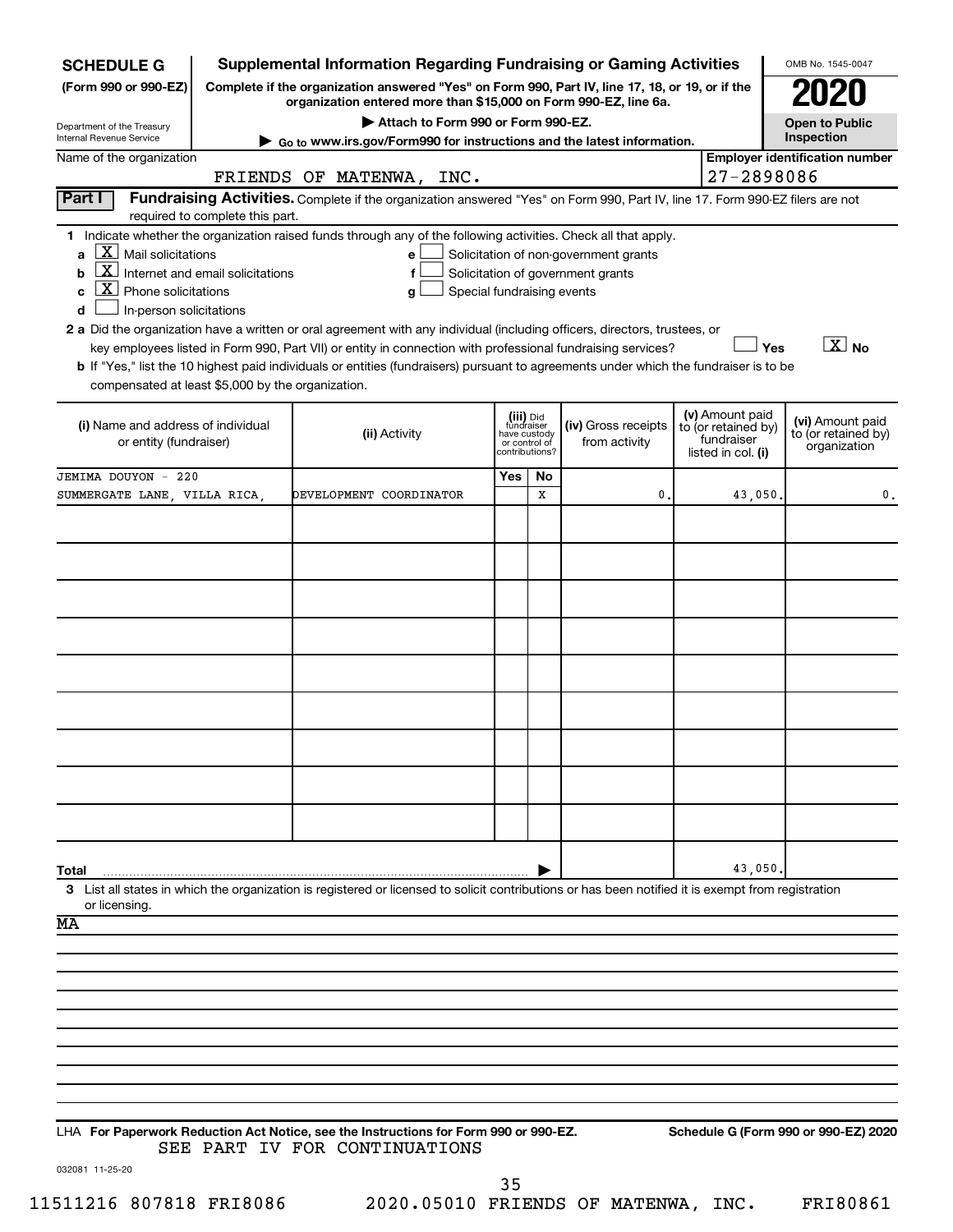Part II | Fundraising Events. Complete if the organization answered "Yes" on Form 990, Part IV, line 18, or reported more than \$15,000 of fundraising event contributions and gross income on Form 990-EZ, lines 1 and 6b. List events with gross receipts greater than \$5,000.

|                        |              | OFfundraising event continuutions and gross income on Form 990-EZ, iines T and OD. Elst events with gross receipts greater than \$0,000. |                |                                                  |                  |                                                     |
|------------------------|--------------|------------------------------------------------------------------------------------------------------------------------------------------|----------------|--------------------------------------------------|------------------|-----------------------------------------------------|
|                        |              |                                                                                                                                          | (a) Event $#1$ | $(b)$ Event #2                                   | (c) Other events | (d) Total events<br>(add col. (a) through           |
|                        |              |                                                                                                                                          | (event type)   | (event type)                                     | (total number)   | col. (c)                                            |
| Revenue                |              |                                                                                                                                          |                |                                                  |                  |                                                     |
|                        | 1.           |                                                                                                                                          |                |                                                  |                  |                                                     |
|                        |              |                                                                                                                                          |                |                                                  |                  |                                                     |
|                        |              |                                                                                                                                          |                |                                                  |                  |                                                     |
|                        | 3            | Gross income (line 1 minus line 2)                                                                                                       |                |                                                  |                  |                                                     |
|                        |              |                                                                                                                                          |                |                                                  |                  |                                                     |
|                        | 5            |                                                                                                                                          |                |                                                  |                  |                                                     |
| Direct Expenses        |              |                                                                                                                                          |                |                                                  |                  |                                                     |
|                        |              |                                                                                                                                          |                |                                                  |                  |                                                     |
|                        |              |                                                                                                                                          |                |                                                  |                  |                                                     |
|                        | 8<br>9       |                                                                                                                                          |                |                                                  |                  |                                                     |
|                        |              |                                                                                                                                          |                |                                                  |                  |                                                     |
|                        |              |                                                                                                                                          |                |                                                  |                  |                                                     |
| Part III               |              | Gaming. Complete if the organization answered "Yes" on Form 990, Part IV, line 19, or reported more than                                 |                |                                                  |                  |                                                     |
|                        |              | \$15,000 on Form 990-EZ, line 6a.                                                                                                        |                |                                                  |                  |                                                     |
| Revenue                |              |                                                                                                                                          | (a) Bingo      | (b) Pull tabs/instant<br>bingo/progressive bingo | (c) Other gaming | (d) Total gaming (add<br>col. (a) through col. (c)) |
|                        |              |                                                                                                                                          |                |                                                  |                  |                                                     |
|                        | 1.           |                                                                                                                                          |                |                                                  |                  |                                                     |
|                        |              |                                                                                                                                          |                |                                                  |                  |                                                     |
| <b>Direct Expenses</b> |              |                                                                                                                                          |                |                                                  |                  |                                                     |
|                        | 4            |                                                                                                                                          |                |                                                  |                  |                                                     |
|                        |              |                                                                                                                                          |                |                                                  |                  |                                                     |
|                        |              |                                                                                                                                          | Yes<br>%       | Yes<br>%                                         | Yes<br>%         |                                                     |
|                        |              | 6 Volunteer labor                                                                                                                        | No             | No                                               | No               |                                                     |
|                        | $\mathbf{7}$ | Direct expense summary. Add lines 2 through 5 in column (d)                                                                              |                |                                                  |                  |                                                     |
|                        | 8            |                                                                                                                                          |                |                                                  |                  |                                                     |
|                        |              |                                                                                                                                          |                |                                                  |                  |                                                     |
|                        |              | 9 Enter the state(s) in which the organization conducts gaming activities:                                                               |                |                                                  |                  |                                                     |
|                        |              |                                                                                                                                          |                |                                                  |                  | Yes<br>No                                           |
|                        |              | <b>b</b> If "No," explain:                                                                                                               |                |                                                  |                  |                                                     |
|                        |              |                                                                                                                                          |                |                                                  |                  |                                                     |
|                        |              | 10a Were any of the organization's gaming licenses revoked, suspended, or terminated during the tax year?                                |                |                                                  |                  | Yes<br>No                                           |
|                        |              | <b>b</b> If "Yes," explain:                                                                                                              |                |                                                  |                  |                                                     |
|                        |              |                                                                                                                                          |                |                                                  |                  |                                                     |
|                        |              |                                                                                                                                          |                |                                                  |                  |                                                     |
|                        |              | 032082 11-25-20                                                                                                                          |                |                                                  |                  | Schedule G (Form 990 or 990-EZ) 2020                |
|                        |              |                                                                                                                                          |                |                                                  |                  |                                                     |
|                        |              |                                                                                                                                          |                |                                                  |                  |                                                     |

11511216 807818 FRI8086 2020.05010 FRIENDS OF MATENWA, INC. FRI80861 36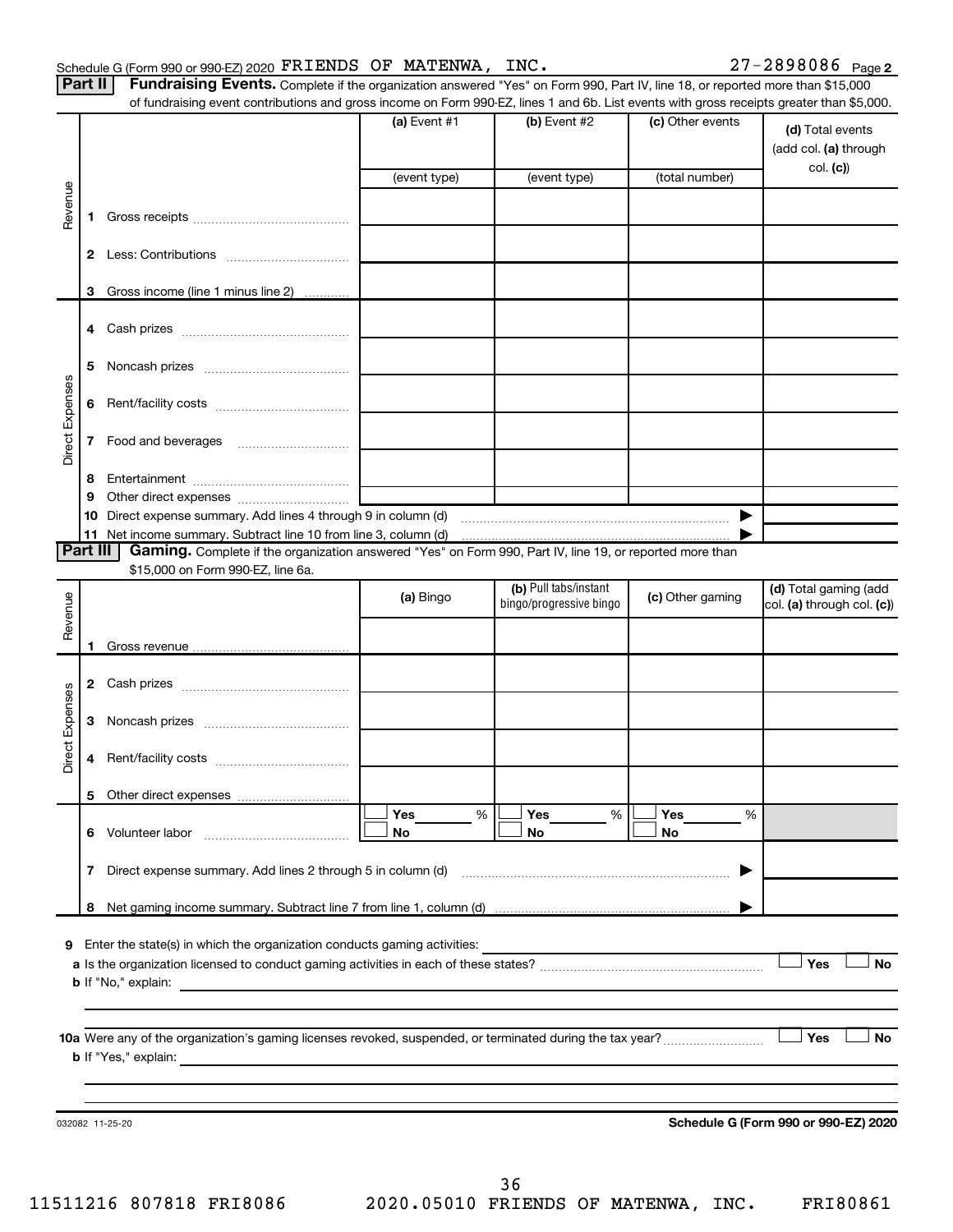|       | Schedule G (Form 990 or 990-EZ) 2020 FRIENDS OF MATENWA, INC.                                                                                                                                                                                                      | 27-2898086      | Page 3               |
|-------|--------------------------------------------------------------------------------------------------------------------------------------------------------------------------------------------------------------------------------------------------------------------|-----------------|----------------------|
|       |                                                                                                                                                                                                                                                                    | Yes             | No                   |
|       | 12 Is the organization a grantor, beneficiary or trustee of a trust, or a member of a partnership or other entity formed                                                                                                                                           | Yes             | <b>No</b>            |
|       | 13 Indicate the percentage of gaming activity conducted in:                                                                                                                                                                                                        |                 |                      |
|       |                                                                                                                                                                                                                                                                    | 13а             | %                    |
|       |                                                                                                                                                                                                                                                                    | 13 <sub>b</sub> | %                    |
|       | 14 Enter the name and address of the person who prepares the organization's gaming/special events books and records:                                                                                                                                               |                 |                      |
|       | Name $\blacktriangleright$<br><u>and the state of the state of the state of the state of the state of the state of the state of the state of the state of the state of the state of the state of the state of the state of the state of the state of the state</u> |                 |                      |
|       |                                                                                                                                                                                                                                                                    |                 |                      |
|       |                                                                                                                                                                                                                                                                    | Yes             | No                   |
|       |                                                                                                                                                                                                                                                                    |                 |                      |
|       | of gaming revenue retained by the third party $\triangleright$ \$                                                                                                                                                                                                  |                 |                      |
|       | c If "Yes," enter name and address of the third party:                                                                                                                                                                                                             |                 |                      |
|       | Name $\blacktriangleright$<br><u> 1989 - Johann Barbara, martin amerikan basal dan berasal dan berasal dalam basal dan berasal dan berasal dan</u>                                                                                                                 |                 |                      |
|       |                                                                                                                                                                                                                                                                    |                 |                      |
| 16    | Gaming manager information:                                                                                                                                                                                                                                        |                 |                      |
|       | Name $\blacktriangleright$                                                                                                                                                                                                                                         |                 |                      |
|       | Gaming manager compensation $\triangleright$ \$                                                                                                                                                                                                                    |                 |                      |
|       | Description of services provided <b>Denote the Constantine Constantine Constantine Constantine Constantine Constantine Constantine Constantine Constantine Constantine Constantine Constantine Constantine Constantine Constanti</b>                               |                 |                      |
|       |                                                                                                                                                                                                                                                                    |                 |                      |
|       |                                                                                                                                                                                                                                                                    |                 |                      |
|       | Director/officer<br>Employee<br>Independent contractor                                                                                                                                                                                                             |                 |                      |
|       | <b>17</b> Mandatory distributions:                                                                                                                                                                                                                                 |                 |                      |
|       | a Is the organization required under state law to make charitable distributions from the gaming proceeds to                                                                                                                                                        |                 |                      |
|       |                                                                                                                                                                                                                                                                    |                 | $\Box$ Yes $\Box$ No |
|       | <b>b</b> Enter the amount of distributions required under state law to be distributed to other exempt organizations or spent in the                                                                                                                                |                 |                      |
|       | organization's own exempt activities during the tax year $\triangleright$ \$                                                                                                                                                                                       |                 |                      |
|       | Part IV<br>Supplemental Information. Provide the explanations required by Part I, line 2b, columns (iii) and (v); and Part III, lines 9, 9b, 10b,<br>15b, 15c, 16, and 17b, as applicable. Also provide any additional information. See instructions.              |                 |                      |
|       | SCHEDULE G, PART I, LINE 2B, LIST OF TEN HIGHEST PAID FUNDRAISERS:                                                                                                                                                                                                 |                 |                      |
|       |                                                                                                                                                                                                                                                                    |                 |                      |
| ( I ) | NAME OF FUNDRAISER: JEMIMA DOUYON                                                                                                                                                                                                                                  |                 |                      |
| ( I ) | ADDRESS OF FUNDRAISER: 220 SUMMERGATE LANE, VILLA RICA, GA                                                                                                                                                                                                         | 30180           |                      |
|       |                                                                                                                                                                                                                                                                    |                 |                      |
|       |                                                                                                                                                                                                                                                                    |                 |                      |
|       |                                                                                                                                                                                                                                                                    |                 |                      |
|       |                                                                                                                                                                                                                                                                    |                 |                      |
|       |                                                                                                                                                                                                                                                                    |                 |                      |

032083 11-25-20

**Schedule G (Form 990 or 990-EZ) 2020**

37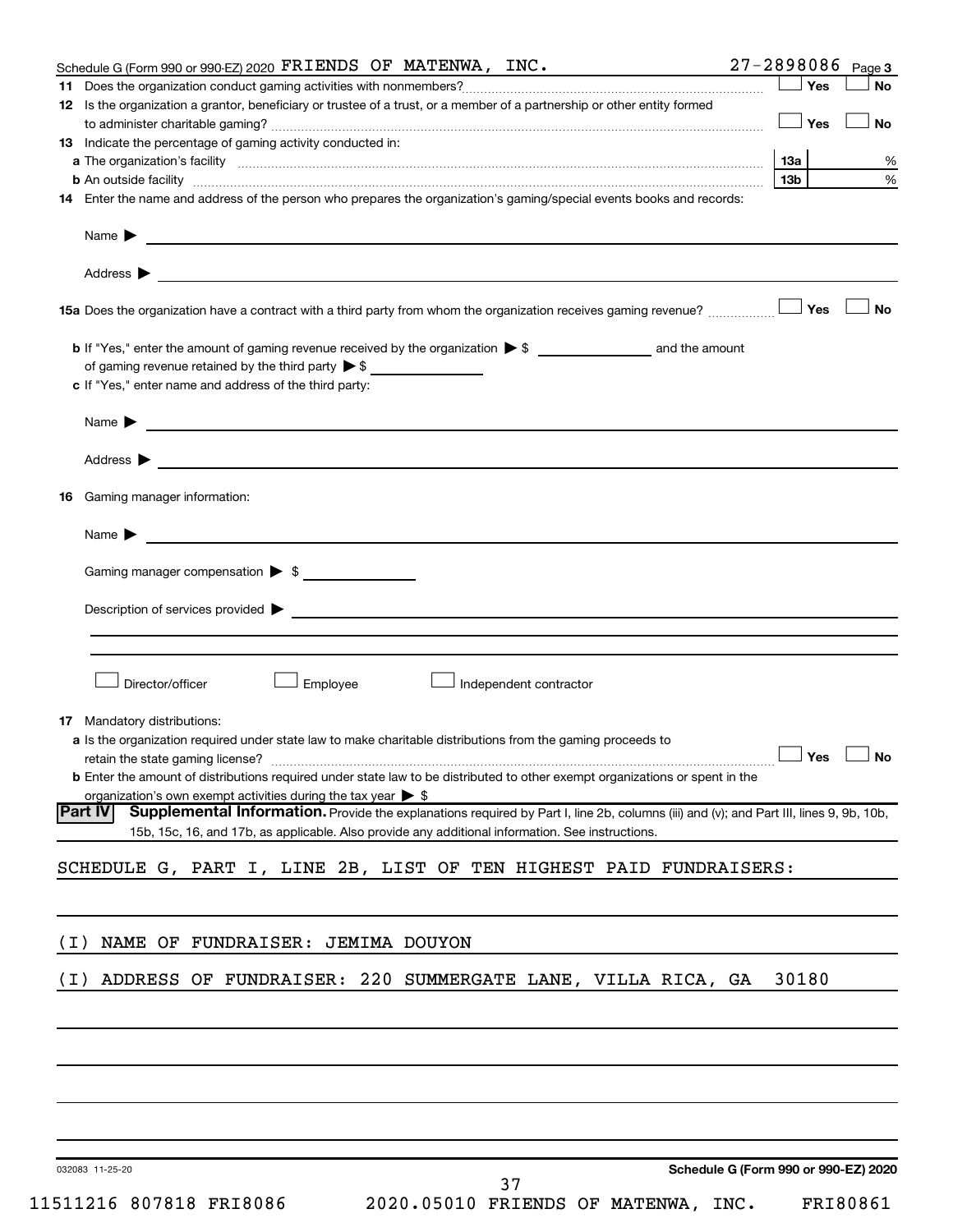|                 | Schedule G (Form 990 or 990-EZ) |  |
|-----------------|---------------------------------|--|
| 032084 04-01-20 | $38\,$                          |  |